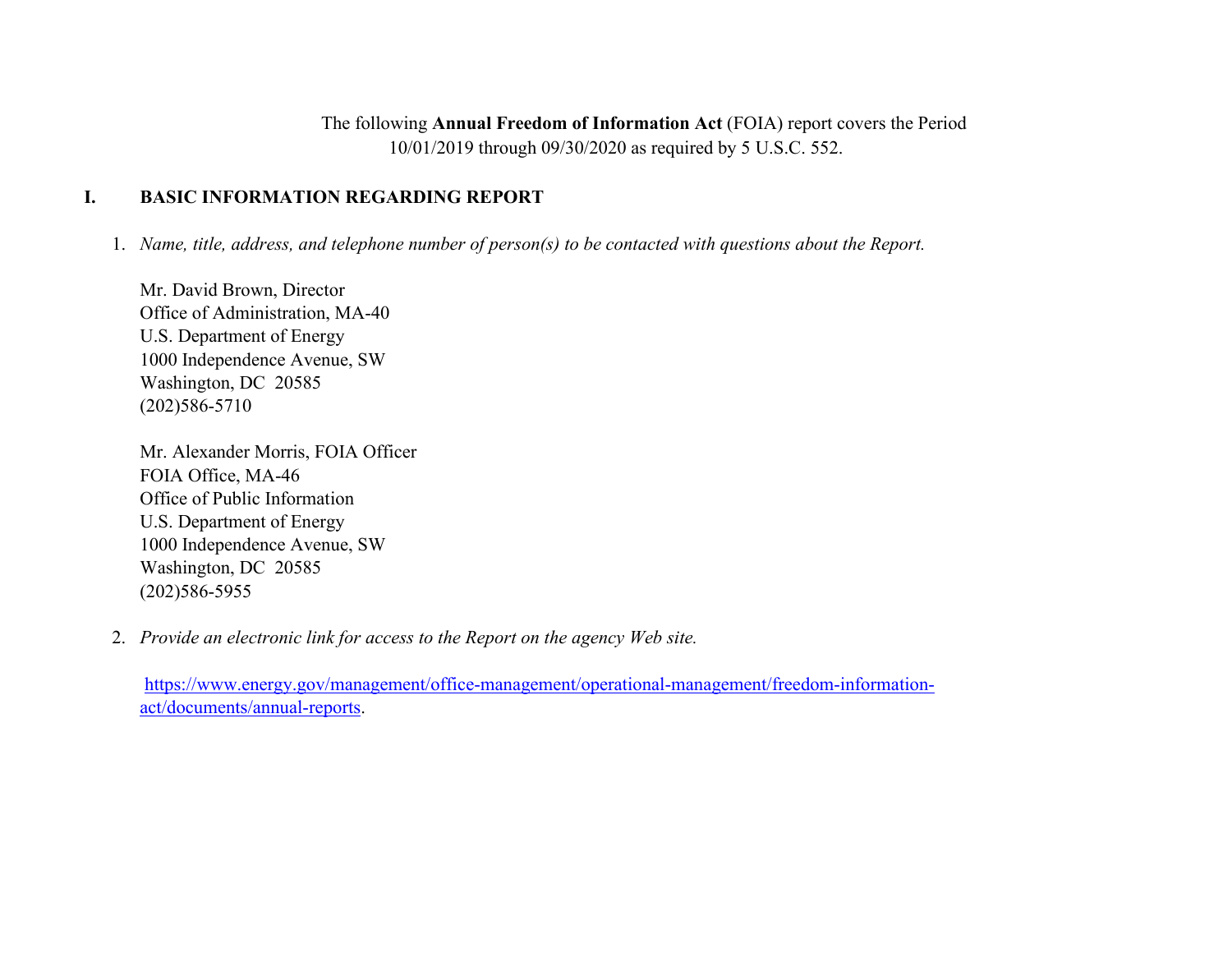3. *Explain how to obtain a copy of the Report in paper form*.

A paper copy of the report can be obtained at the Headquarters FOIA Public Reading Room located in the Forrestal Building, 1000 Independence Avenue, SW, room 1G-051, Washington, DC 20585, or by submitting a request to the FOIA Office. The hours of the Reading Room at Headquarters are from 9:00 a.m. to 4:00 p.m. weekdays, except federal holidays.

### **II. MAKING A FOIA REQUEST**

1. *Provide names, addresses and telephone numbers of all individual agency components that receive FOIA requests.*

For the names, addresses and telephone numbers, visit our website at [https://www.energy.gov/management/office](https://www.energy.gov/management/office-management/operational-management/freedom-information-act/foia-contacts)[management/operational-management/freedom-information-act/foia-contacts.](https://www.energy.gov/management/office-management/operational-management/freedom-information-act/foia-contacts)

2. *Provide a brief description of why some requests are not granted and an overview of certain general categories of the agency's records to which the FOIA exemptions apply.*

The Department of Energy's (DOE) mission is to advance the national, economic, and energy security of the United States; promote scientific and technological innovation in support of the mission; and ensure the environmental cleanup of the national nuclear weapons complex. The records maintained by DOE often involve proprietary matters, classified matters, innovation matters, and environmental matters. DOE invokes several of the FOIA's exemptions to protect information that is: 1) classified as restricted data or formerly restricted data; 2) proprietary; 3) personal; and 4) pre-decisional and deliberative. These types of information may not be granted under FOIA to protect national security, proprietary interests of submitters, personal privacy of individuals, and allow open and frank discussion as part of business deliberations and policy.

### **III. ACRONYMS, DEFINITIONS, AND EXEMPTIONS**

- 1. *Include the following definitions and terms used in this Report:*
	- a. **Administrative Appeal** a request to a Federal agency asking that it review at a higher administrative level a FOIA determination made by the agency at the initial request level.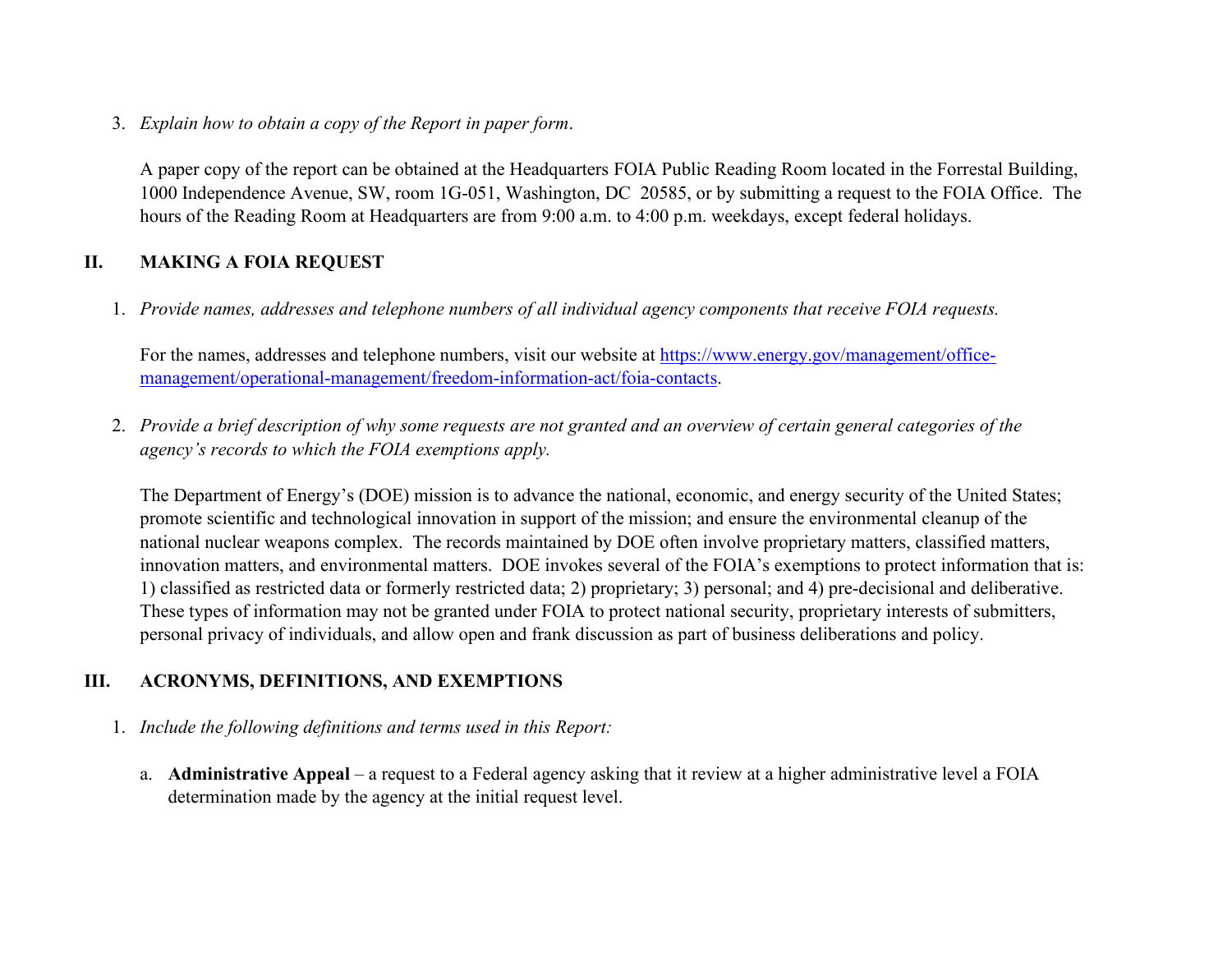- b. **Average Number** the number obtained by dividing the sum of a group of numbers by the quantity of numbers in the group. For example, of 3, 7, and 14, the average is 8.
- c. **Backlog** the number of requests or administrative appeals that are pending at an agency at the end of the fiscal year that are beyond the statutory time period for a response.
- d. **Component** for agencies that process requests on a decentralized bases, a "component" is an entity, also sometimes referred to as an Office, Division, Bureau, Center, or Directorate, within the agency that processes FOIA requests. The FOIA now requires that agencies include in their Annual FOIA Report data for both the agency overall and for each principal component of the agency.
- e. **Consultation** the procedure whereby the agency responding to a FOIA request first forwards a record to another agency for its review because that other agency has an interest in the document. Once the agency in receipt of the consultation finishes its review of the record, it responds back to the agency that forwarded it. That agency, in turn, will then respond to the FOIA requester.
- f. **Exemption 3 Statute** a Federal statute that exempts information from disclosure and which the agency relies on to withhold information under subsection (b)(3) of the FOIA.
- g. **FOIA Request** a FOIA request is generally a request to a Federal agency for access to records concerning another person (i.e., a "third party" request), or concerning an organization, or a particular topic of interest. FOIA requests also include requests made by requesters seeking records concerning themselves (i.e., "first-party" requests) when those requesters are not subject to the Privacy Act, such as non-U.S. citizens. Moreover, because all first-party requesters should be afforded the benefit of both the access provisions of the FOIA as well as those of the Privacy Act, FOIA requests also include any first-party requests where an agency determines that is must search beyond its Privacy Act "system of records" or where a Privacy Act exemption applies, and the agency looks to FOIA to afford the greatest possible access. All requests which require the agency to utilize the FOIA in responding to the requester are included in the Report. Additionally, a FOIA request includes records referred to the agency for processing and direct response to the requester. It does not, however, include records for which the agency has received a consultation from another agency. (Consultations are reported separately in Section XII of this Report.)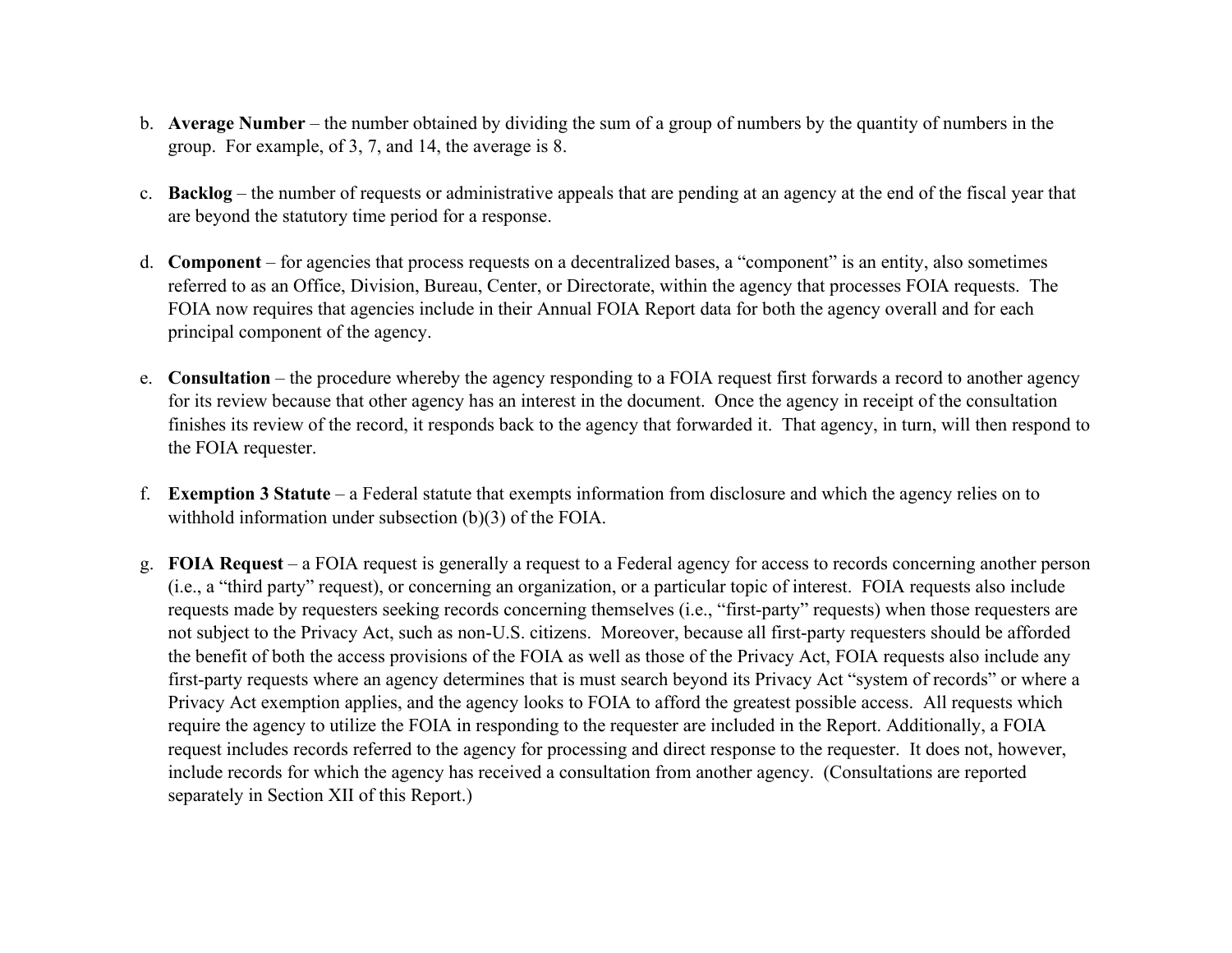- h. **Full Grant** an agency decision to disclose all records in full in response to a FOIA request.
- i. **Full Denial** an agency decision not to release any records in response to a FOIA request because the records are exempt in the entireties under one or more of the FOIA exemptions, or because of a procedural reason, such as when no records could be located.
- j. **Median Number** the middle, not average, number. For example, of 3, 7, sand 14, the median is 7.
- k. **Multi-Track Processing** a system in which simple requests requiring relatively minimal review are placed in one processing track and more voluminous and complex requests are placed in one or more other tracks. Requests granted expedited processing are placed in yet another track. Requests in each track are processed on a first in/first out basis.
	- 1. **Expedited Processing** an agency will process a FOIA request on an expedited basis when a requester satisfies the requirements for expedited processing as set forth in the statute and in agency regulations.
	- 2. **Simple Request** a FOIA request that an agency using multi-track processing places in its fastest (nonexpedited) track based on the low volume and/or simplicity of the records requested.
	- 3. **Complex Request** a FOIA request that an agency using multi-track processing places in a slower track based on the high volume and/or complexity of the records requested.
- l. **Partial Grant/Partial Denial** in response to a FOIA request, an agency decision to disclose portions of the records and to withhold other portions that are exempt under the FOIA, or to otherwise deny a portion of the request for a procedural reason.
- m. **Pending Request or Pending Administrative Appeal** a request or administrative appeal for which an agency has not taken final action in all respects.
- n. **Perfected Request** a request for records which reasonably describes such records and is made in accordance with published rules stating the time, place, fees (if any) and procedures to be followed.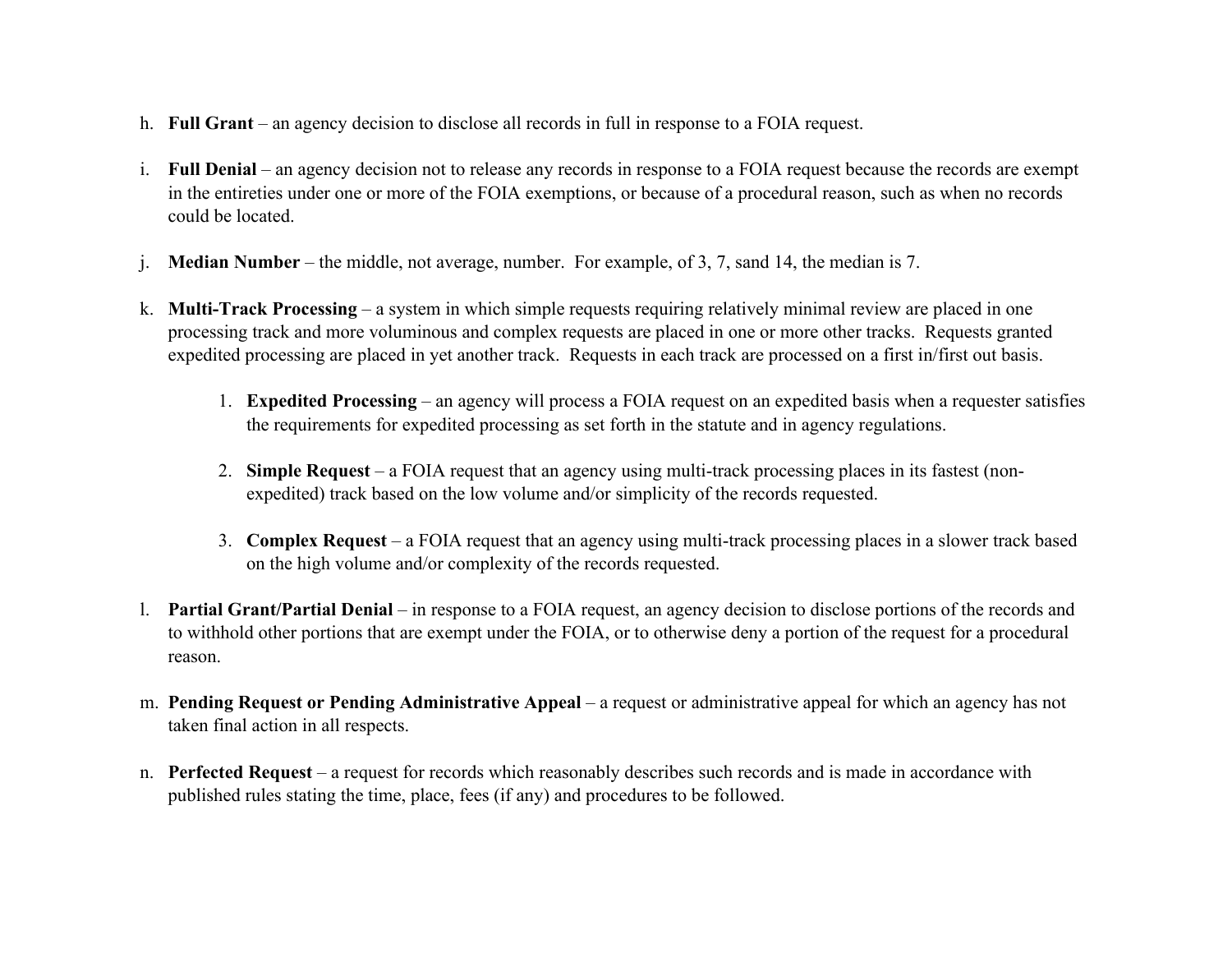- o. **Processed Request or Processed Administrative Appeal** a request or administrative appeal for which an agency has taken final action in all respects.
- p. **Range in Number of Days** the lowest and highest number of days to process requests or administrative appeals.
- q. **Time Limits** the time period in the statute for an agency to respond to a FOIA request (ordinarily twenty working days from receipt of a perfected FOIA request).
- 2. *Descriptions of the nine FOIA exemptions*:
	- a. **Exemption 1**: classified national defense and foreign relations information
	- b. **Exemption 2**: information that is related solely to the internal personnel rules and practices of any agency
	- c. **Exemption 3**: information that is prohibited from disclosure by another federal law
	- d. **Exemption 4**: trade secrets and other confidential business information
	- e. **Exemption 5**: inter-agency or intra-agency communications that are protected by legal privileges
	- f. **Exemption 6**: information involving matters of personal privacy
	- g. **Exemption 7**: records or information compiled for law enforcement purposes, to the extent that the production of those records (A) could reasonably be expected to interfere with enforcement proceedings, (B) would deprive a person of a right to a fair trial or an impartial adjudication, (C) could reasonably be expected to constitute an unwarranted invasion of personal privacy, (D) could reasonably be expected to disclose the identity of a confidential source, (E) would disclose techniques and procedures for law enforcement investigations or prosecutions, or would disclose guidelines for law enforcement investigations or prosecutions, or (F) could reasonably be expected to endanger the life or physical safety of any individual
	- h. **Exemption 8**: information relating to the supervision of financial institutions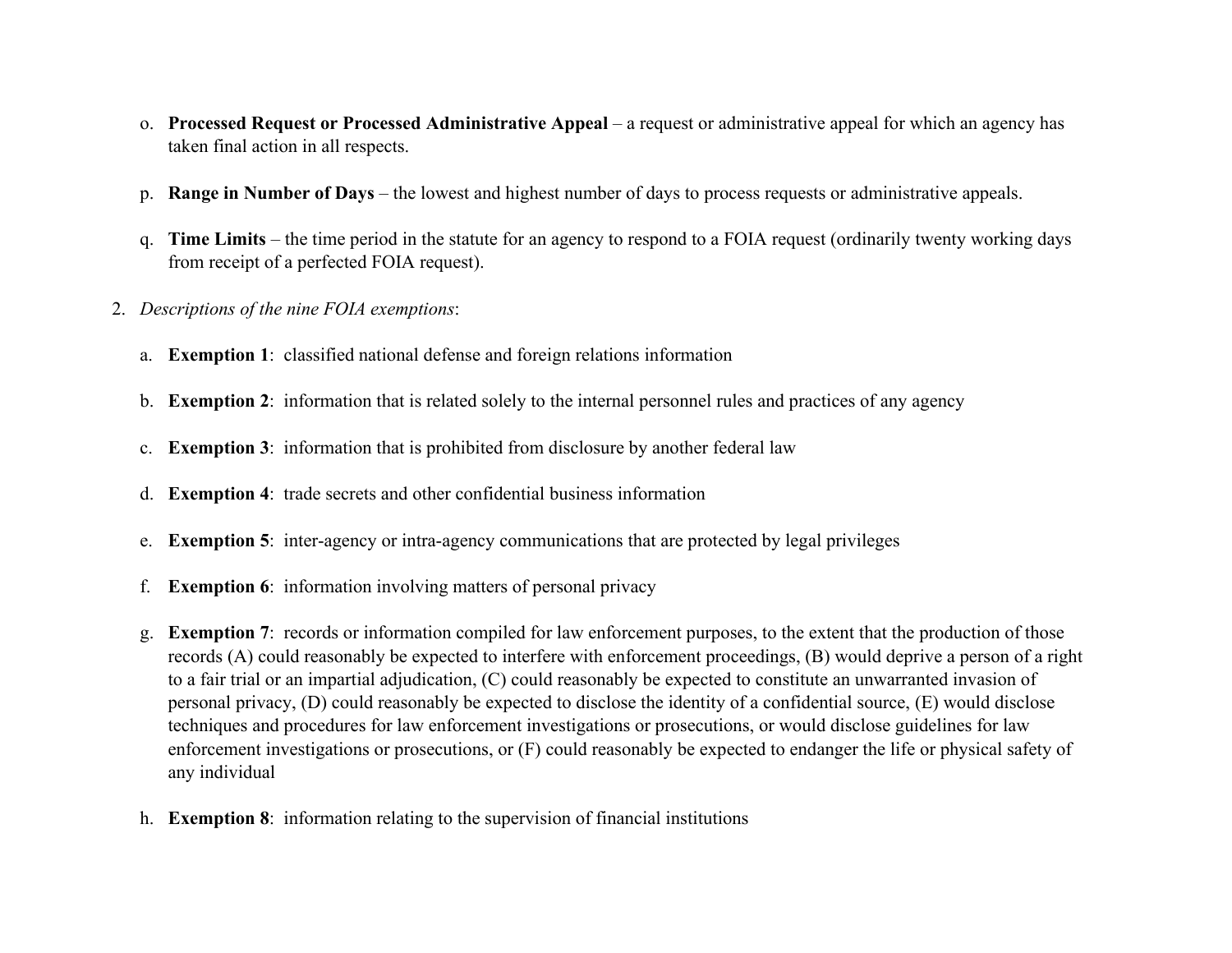# i. **Exemption 9**: geological information on wells

# 3. Agency Component Abbreviations

| Component<br>Abbreviation | <b>Component Name</b>                                        |  |  |  |  |  |  |
|---------------------------|--------------------------------------------------------------|--|--|--|--|--|--|
| <b>BPA</b>                | <b>Bonneville Power Administration</b>                       |  |  |  |  |  |  |
| <b>CBFO</b>               | Carlsbad Field Office                                        |  |  |  |  |  |  |
| CH.                       | Chicago Office                                               |  |  |  |  |  |  |
| <b>EMCBC</b>              | <b>Environmental Management Consolidated Business Center</b> |  |  |  |  |  |  |
| <b>GFO</b>                | Golden Field Office                                          |  |  |  |  |  |  |
| HQ                        | Headquarters                                                 |  |  |  |  |  |  |
| ID                        | <b>Idaho Operations Office</b>                               |  |  |  |  |  |  |
| <b>NETL</b>               | National Energy Technology Laboratory                        |  |  |  |  |  |  |
| <b>NNSA</b>               | National Nuclear Security Administration                     |  |  |  |  |  |  |
| <b>NR</b>                 | <b>Office of Naval Reactors</b>                              |  |  |  |  |  |  |
| <b>NRLFO</b>              | Naval Reactors Laboratory Field Office                       |  |  |  |  |  |  |
| <b>ORO</b>                | Oak Ridge Office                                             |  |  |  |  |  |  |
| <b>OSTI</b>               | Office of Scientific and Technical Information               |  |  |  |  |  |  |
| <b>ROO</b>                | <b>Richland Operations Office</b>                            |  |  |  |  |  |  |
| <b>SEPA</b>               | Southeastern Power Administration                            |  |  |  |  |  |  |
| <b>SPR</b>                | Strategic Petroleum Reserve                                  |  |  |  |  |  |  |
| <b>SRO</b>                | Savannah River Office                                        |  |  |  |  |  |  |
| <b>SWPA</b>               | Southwestern Power Administration                            |  |  |  |  |  |  |
| <b>WAPA</b>               | Western Area Power Administration                            |  |  |  |  |  |  |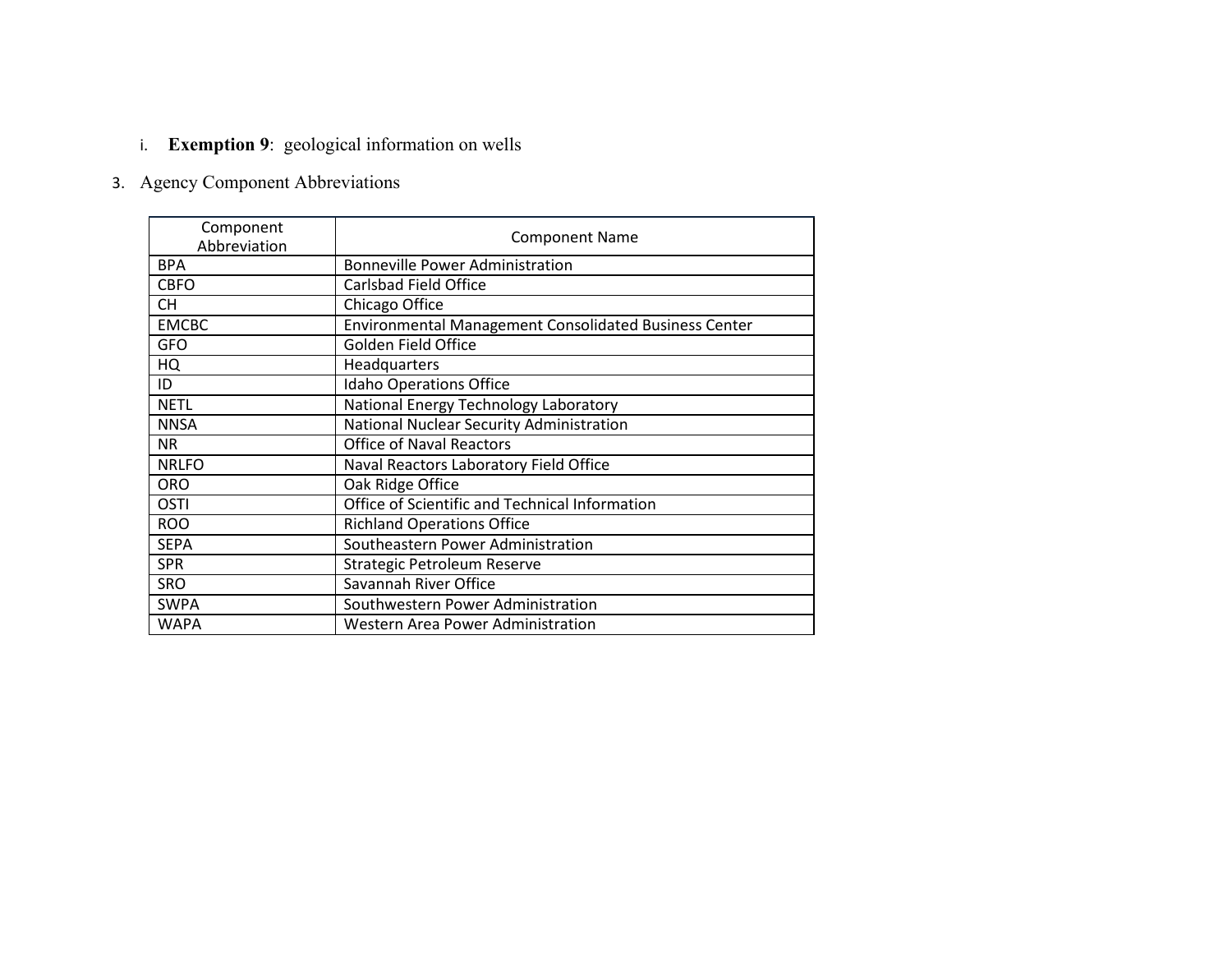### **IV. EXEMPTION 3 STATUTES**

| Statute                                                          | Type of<br>Information<br>Withheld                                                                                                                                                              | <b>Case Citation</b>                                                                                                                                                                                                                                                                                                                                                                                                 | Agency /<br>Component | Number of<br><b>Times</b><br>Relied<br>upon<br>by Agency /<br>Component | Total<br>Number<br>of<br><b>Times</b><br>Relied<br>upon<br>by<br>Agency<br>Overall |
|------------------------------------------------------------------|-------------------------------------------------------------------------------------------------------------------------------------------------------------------------------------------------|----------------------------------------------------------------------------------------------------------------------------------------------------------------------------------------------------------------------------------------------------------------------------------------------------------------------------------------------------------------------------------------------------------------------|-----------------------|-------------------------------------------------------------------------|------------------------------------------------------------------------------------|
| 41 U.S.C. §<br>4702<br>(formerly at<br>41 U.S.C. §<br>253b(m)(1) | Contractor<br>proposals that<br>are in the<br>possession or<br>control of an<br>executive<br>agency and that<br>have not been<br>set forth or<br>incorporated by<br>reference into<br>contracts | Sinkfield v. HUD,<br>No. 10-885, 2012<br>U.S. Dist. LEXIS<br>35233, at *13-15<br>(S.D. Ohio Mar. 15,<br>2012); Margolin v.<br>NASA, No. 09-CV-<br>00421, 2011 WL<br>1303221, at *6 (D.<br>Nev. Mar. 31,<br>2011); Hornbostel<br>v. U.S. Dep't of the<br>Interior, 305 F.<br>Supp. 2d 21, 30<br>(D.D.C. 2003),<br>summary<br>affirmance<br>granted, No. 03-<br>5257, 2004 WL<br>1900562 (D.C. Cir.<br>Aug. 25, 2004). | <b>BPA</b>            | $\mathbf{1}$                                                            | $\mathbf{1}$                                                                       |
| 16 U.S.C.<br>470hh                                               | Information<br>pertaining to the<br>nature and<br>location of<br>certain<br>archaeological<br>resources                                                                                         | Hornbostel v. U.S.<br>Dep't of the<br>Interior, 305 F.<br>Supp. 2d 21, 30<br>(D.D.C. 2003),<br>summary<br>affirmance                                                                                                                                                                                                                                                                                                 | <b>BPA</b>            | 1                                                                       | $\mathbf{1}$                                                                       |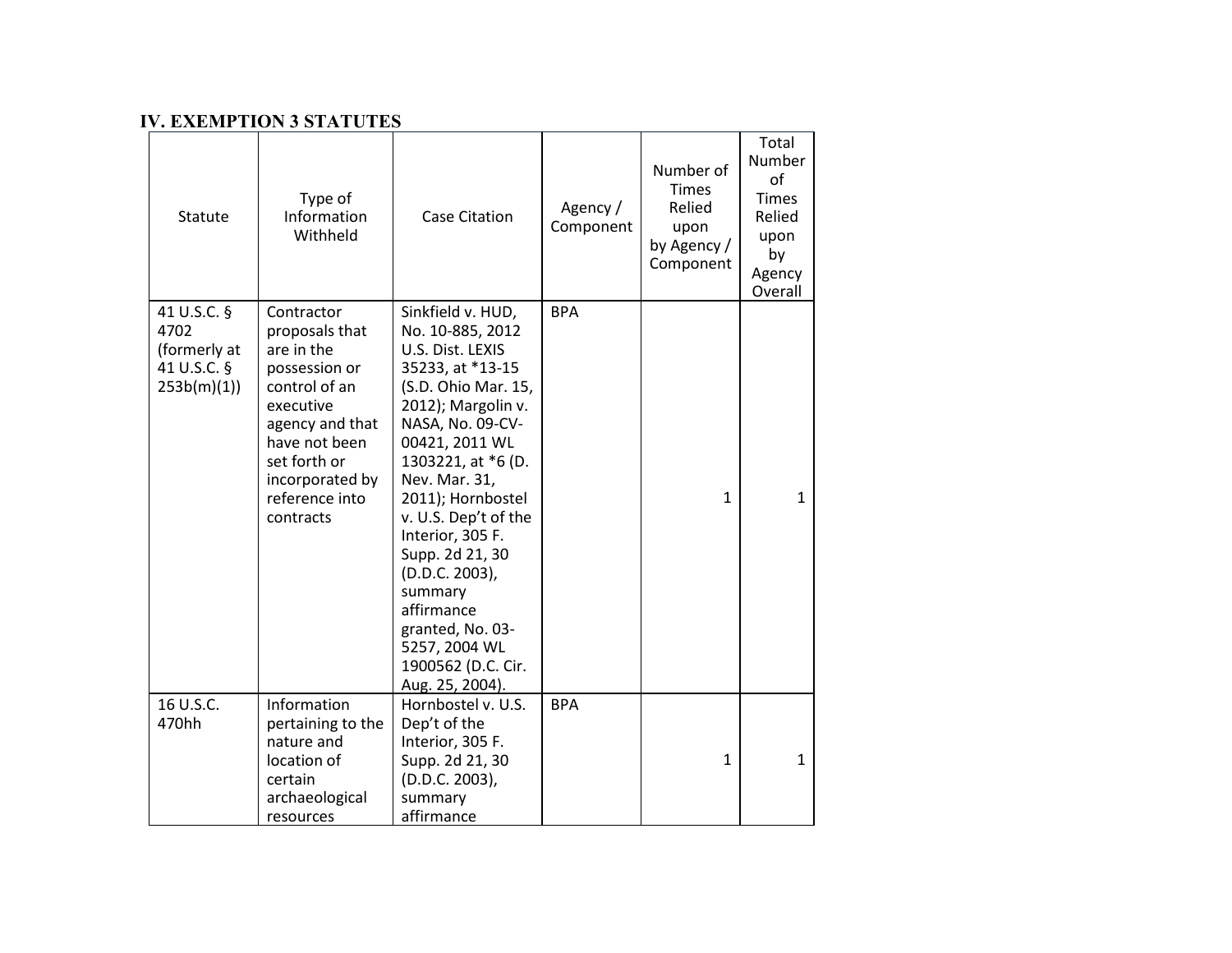|                                          |                                                                                                                                                                                             | granted, No. 03-<br>5257, 2004 WL<br>1900562 (D.C. Cir.<br>Aug. 25, 2004);<br>Starkey v. U.S.<br>Dep't of the<br>Interior, 238 F.<br>Supp. 2d 1188,<br>1193-94 (S.D. Cal.<br>2002). |    |                |                |
|------------------------------------------|---------------------------------------------------------------------------------------------------------------------------------------------------------------------------------------------|-------------------------------------------------------------------------------------------------------------------------------------------------------------------------------------|----|----------------|----------------|
| 5 U.S.C. app.<br>$4 \frac{5}{107(a)(2)}$ | Confidential<br>financial<br>disclosure<br>report<br>pertaining to<br>certain<br>government<br>employees                                                                                    | N/A                                                                                                                                                                                 | HQ | $\overline{2}$ | $\overline{2}$ |
| 15 U.S.C.<br>638(k)(4)                   | Information<br>contained within<br>a Small Business<br>Innovative<br>Research (SBIR)<br>and Small<br><b>Business</b><br>Technology<br>Transfer (STTR)<br>program<br>evaluation<br>databases | n/a                                                                                                                                                                                 | ID | $\mathbf{1}$   | $\mathbf{1}$   |
| 26 U.S.C. §§<br>6103, 6105               | Certain tax<br>return<br>information, to<br>include Taxpayer<br>Identification<br>Numbers of<br>third parties,<br>and certain tax                                                           | Church of<br>Scientology v. IRS,<br>484 U.S. 9, 15<br>(1987) (26 U.S.C. §<br>6103); Elec. Priv.<br>Info. Ctr. v. IRS,<br>910 F.3d 1232<br>(D.C. Cir. 2018);                         | HQ | 12             | 12             |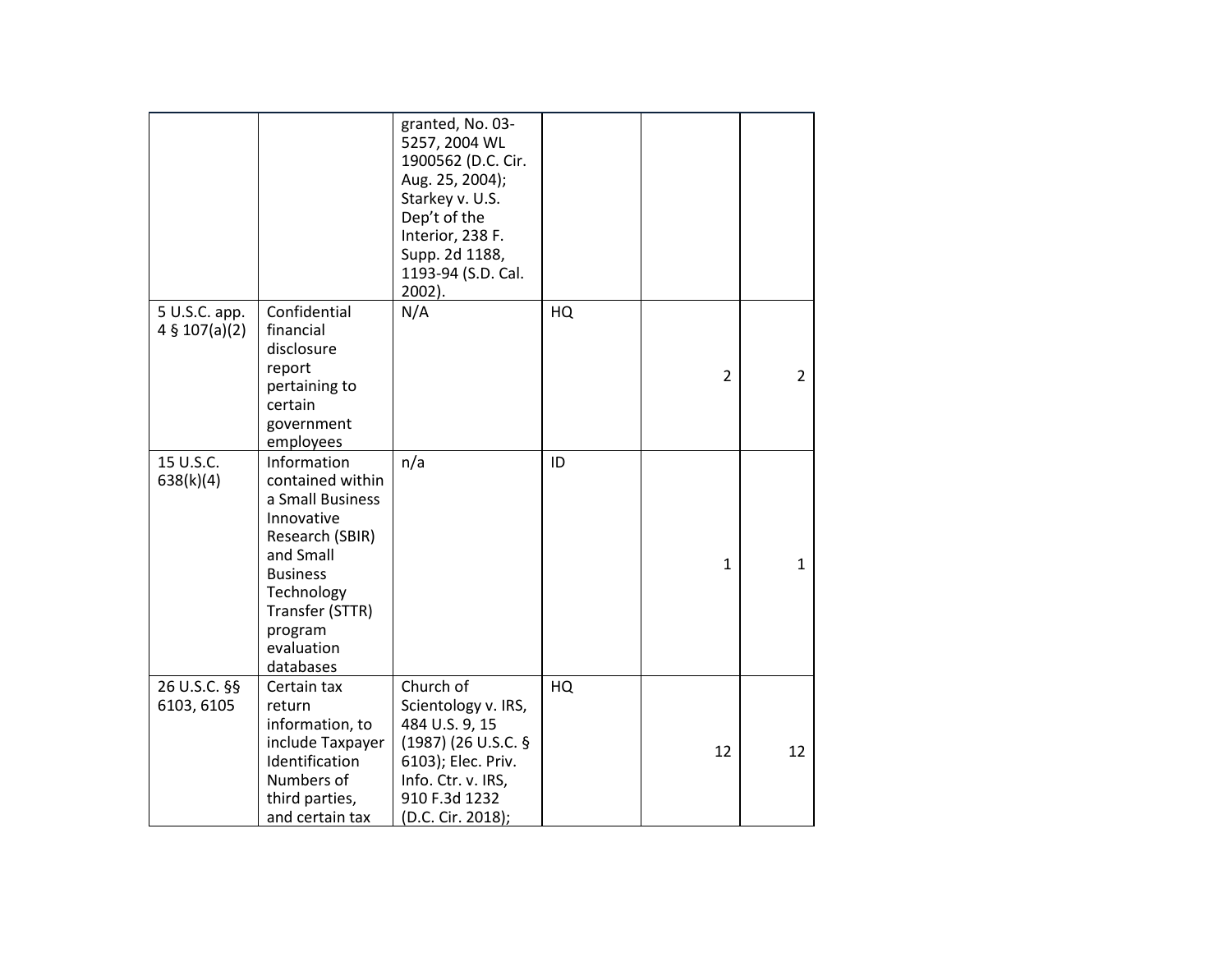|                                                                                   | convention<br>information                                                              | Leonard v. U.S.<br>Dep't of Treasury,<br>590 F. App'x. 141,<br>143-44 (3d Cir.<br>2014) (per<br>curiam); Pac.<br>Fisheries, Inc. v.<br>IRS, 395 F. App'x.<br>438, 440 (9th Cir.<br>2010)<br>(unpublished<br>disposition) (26<br>U.S.C. §§ 6103,<br>6105); Tax<br>Analysts v. IRS,<br>217 F. Supp. 2d 23,<br>27-29 (D.D.C.<br>2002) (26 U.S.C. §<br>$6105$ ). |             |              |              |
|-----------------------------------------------------------------------------------|----------------------------------------------------------------------------------------|--------------------------------------------------------------------------------------------------------------------------------------------------------------------------------------------------------------------------------------------------------------------------------------------------------------------------------------------------------------|-------------|--------------|--------------|
| 41 U.S.C. §<br>2102<br>(amending<br>41 U.S.C. §<br>423(a)(1)                      | Contractor bid<br>or proposal<br>information;<br>source selection<br>information       | Legal & Safety<br>Emp. Rsch., Inc. v.<br>U.S. Dep't of the<br>Army, No. Civ.<br>S001748, 2001 WL<br>34098652, at *3-4<br>(E.D. Cal. May 4,<br>2001) (dictum).                                                                                                                                                                                                | <b>SPR</b>  | $\mathbf{1}$ | $\mathbf{1}$ |
| 16 U.S.C. §<br>824o-1(d)                                                          | Information<br>pertaining to<br><b>Critical Electric</b><br>Infrastructure<br>Security | n/a                                                                                                                                                                                                                                                                                                                                                          | <b>WAPA</b> | 1            | $\mathbf{1}$ |
| Fed. R. Crim.<br>P. 6(e)<br>enacted by<br>Act of July<br>30, 1977,<br>Pub. L. No. | Certain records<br>that would<br>reveal some<br>secret aspect<br>pertaining to         | Sussman v. USMS,<br>494 F.3d 1106,<br>1113 (D.C. Cir.<br>2007); Sorin v.<br>DOJ, No. 18-99,<br>2018 WL 6431027                                                                                                                                                                                                                                               | HQ          | $\mathbf{1}$ | $\mathbf{1}$ |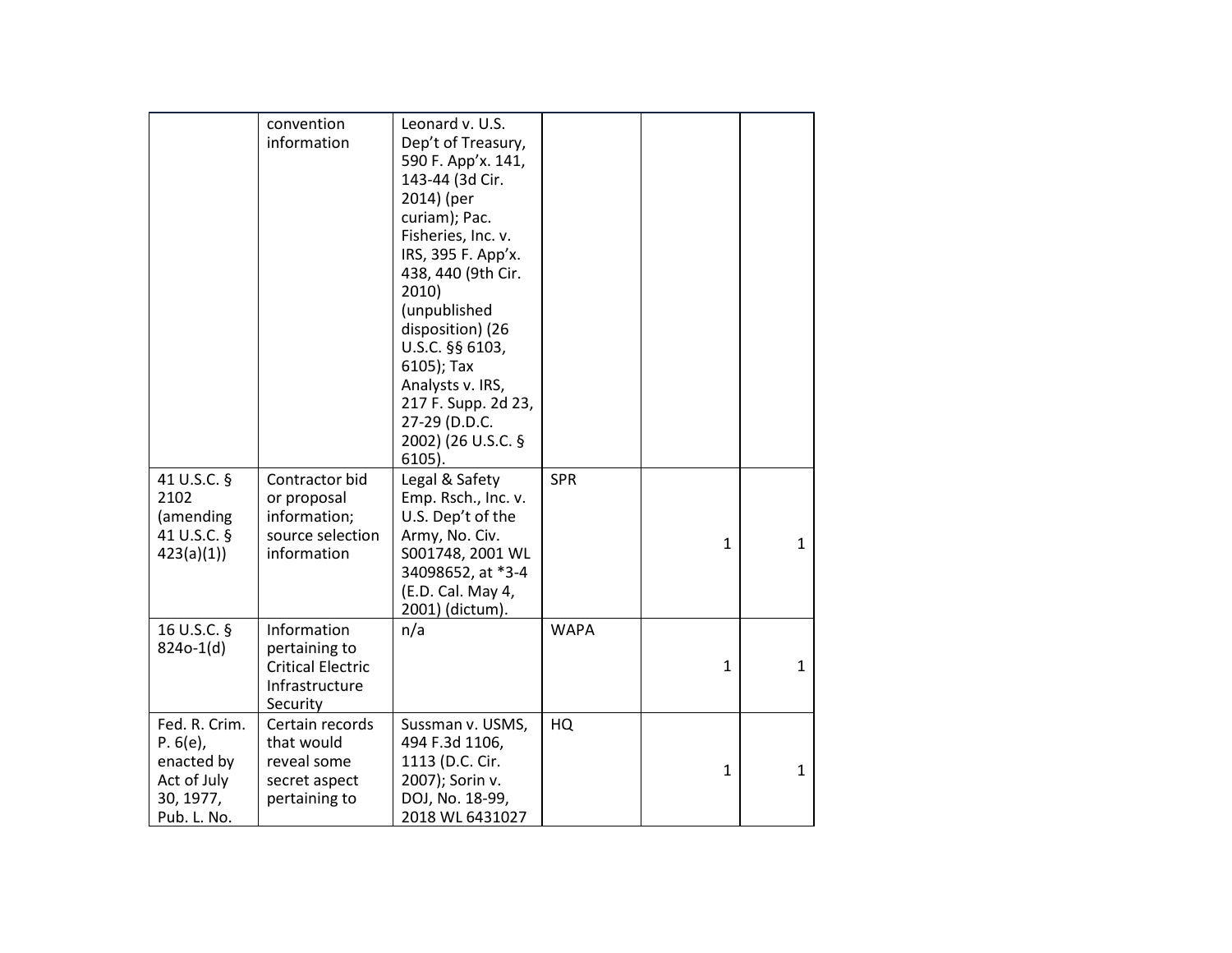| 95-78, §2, 91<br>Stat. 319                | grand jury<br>proceedings                                                                                                                                      | (2d Cir. Dec. 6,<br>2018) (per<br>curium); Widi v.<br>McNeil, No. 12-CV-<br>00188, 2016 WL<br>4394724, at *23<br>(D. Me. Aug 16,<br>2016); Durham v.<br>U.S. Att'y Gen.,<br>No. 06-843, 2008<br>WL 620744, at *2<br>(E.D. Tex. Mar. 3,<br>2008); Cozen<br>O'Connor v. U.S.<br>Dep't of Treasury,<br>570 F. Supp. 2d<br>749, 776 (E.D. Pa.<br>2008). |             |   |   |
|-------------------------------------------|----------------------------------------------------------------------------------------------------------------------------------------------------------------|-----------------------------------------------------------------------------------------------------------------------------------------------------------------------------------------------------------------------------------------------------------------------------------------------------------------------------------------------------|-------------|---|---|
| 42 U.S.C. §§<br>2162, 2167,<br>2168(a)(1) | "Restricted<br>Data" pertaining<br>to atomic<br>weapons and<br>special nuclear<br>material and<br>certain<br>safeguards<br>information for<br>nuclear material | Meeropol v.<br>Meese, 790 F.2d<br>942 (D.C. Cir.<br>1986); Va.<br>Sunshine All. v.<br>NRC, 509 F. Supp.<br>863 (D.D.C 1981),<br>aff'd per curiam<br>on other grounds,<br>669 F.2d 788 (D.C.<br>Cir. 1981).                                                                                                                                          | <b>NNSA</b> | 6 | 6 |

# **V.A. FOIA REQUESTS -- RECEIVED, PROCESSED AND PENDING FOIA REQUESTS**

| Agency / Component | Number of<br>Requests<br>Pending as of<br>Start<br>of Fiscal Year | Number of<br>Requests<br>Received<br>in Fiscal Year | Number of<br>Requests<br>Processed<br>in Fiscal Year | Number of<br>Requests<br>Pending as of<br>End<br>of Fiscal Year |
|--------------------|-------------------------------------------------------------------|-----------------------------------------------------|------------------------------------------------------|-----------------------------------------------------------------|
| <b>BPA</b>         | 16                                                                | 77                                                  | 65                                                   | 28                                                              |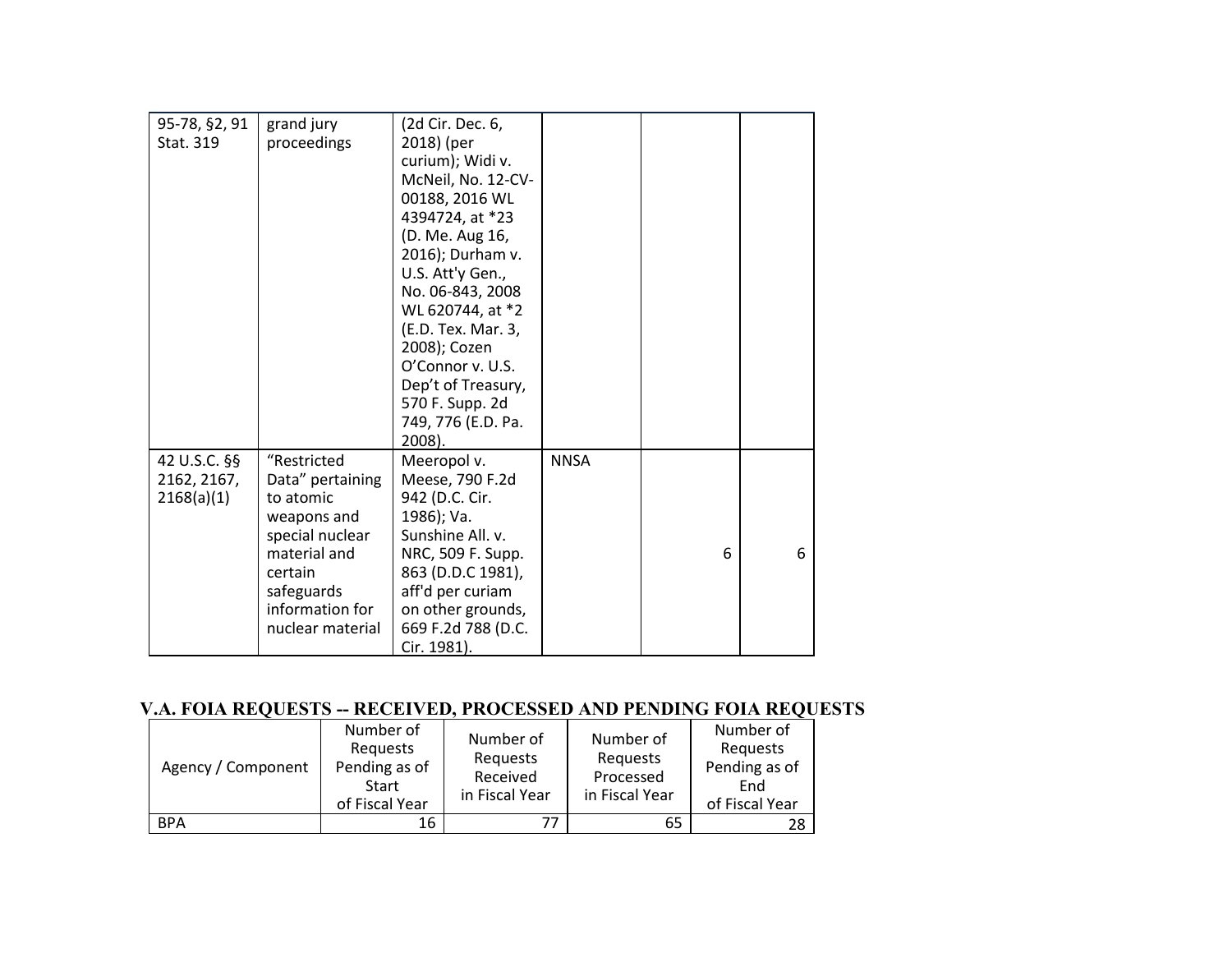| <b>CBFO</b>           | $\overline{2}$ | 5    | 5    | $\overline{2}$ |
|-----------------------|----------------|------|------|----------------|
| <b>CH</b>             | $\overline{2}$ | 40   | 34   | 8              |
| <b>EMCBC</b>          | 17             | 36   | 46   | 7              |
| <b>GFO</b>            | 5              | 14   | 13   | 6              |
| HQ                    | 355            | 834  | 808  | 381            |
| ID                    | 1              | 12   | 12   | 1              |
| <b>NETL</b>           | 2              | 13   | 15   | 0              |
| <b>NR</b>             | 0              | 0    | 0    | 0              |
| <b>NRLFO</b>          | 1              | 6    | 5    | $\overline{2}$ |
| <b>ORO</b>            | 18             | 74   | 69   | 23             |
| OSTI                  | 6              | 8    | 5    | 9              |
| <b>ROO</b>            | $\mathbf{1}$   | 39   | 39   | $\mathbf{1}$   |
| <b>SEPA</b>           | 0              | 0    | 0    | 0              |
| <b>SPR</b>            | 0              | 14   | 14   | 0              |
| <b>SRO</b>            | $\overline{2}$ | 29   | 28   | 3              |
| <b>SWPA</b>           | 0              | 1    | 1    | $\mathbf 0$    |
| <b>WAPA</b>           | $\overline{2}$ | 13   | 9    | 6              |
| <b>NNSA</b>           | 209            | 238  | 248  | 199            |
| <b>AGENCY OVERALL</b> | 639            | 1453 | 1416 | 676            |

*After reviewing its database, DOE updated the number of requests pending at the start of the Fiscal Year for the following components: NNSA.*

## **V.B.(1). DISPOSITION OF FOIA REQUESTS -- ALL PROCESSED REQUESTS**

|                     |                             | Number                                          |                                                            |               |                                                                 |                      |                           | Number of Full Denials Based on Reasons Other than Exemptions |                                                           |                         |                      |                                        |              |
|---------------------|-----------------------------|-------------------------------------------------|------------------------------------------------------------|---------------|-----------------------------------------------------------------|----------------------|---------------------------|---------------------------------------------------------------|-----------------------------------------------------------|-------------------------|----------------------|----------------------------------------|--------------|
| Agency<br>Component | Number<br>of Full<br>Grants | of<br>Partial<br>Grants /<br>Partial<br>Denials | Number of<br><b>Full Denials</b><br>Based on<br>Exemptions | No<br>Records | All Records<br>Referred to<br>Another<br>Component<br>or Agency | Request<br>Withdrawn | Fee-<br>Related<br>Reason | Records<br>not<br>Reasonably<br>Described                     | Improper<br><b>FOIA</b><br>Request<br>for Other<br>Reason | Not<br>Agency<br>Record | Duplicate<br>Request | Other<br>*Explain<br>in Chart<br>Below | <b>TOTAL</b> |
| <b>BPA</b>          | 14                          | 21                                              |                                                            | 11            | 0                                                               | 12                   | O                         | 3                                                             |                                                           | 3                       |                      |                                        | 65           |
| <b>CBFO</b>         |                             | 3                                               | O                                                          |               | 0                                                               | 0                    | O                         |                                                               |                                                           | 0                       |                      | 0                                      |              |
| <b>CH</b>           | 10                          | 0                                               | ი                                                          | 8             | 3                                                               |                      |                           |                                                               |                                                           | ь                       |                      |                                        | 34           |
| <b>EMCBC</b>        |                             | 15                                              |                                                            | 10            | ∍                                                               | 4                    |                           | 3                                                             |                                                           | 0                       |                      |                                        | 46           |
| <b>GFO</b>          |                             |                                                 |                                                            | 0             | O                                                               |                      |                           | $\overline{ }$                                                |                                                           | $\Omega$                |                      |                                        | 13           |
| HQ                  | 110                         | 147                                             |                                                            | 372           | 51                                                              | 112                  | O                         |                                                               |                                                           |                         | 10                   |                                        | 808          |
| ID                  |                             | 0                                               | э                                                          | 3             | 0                                                               |                      |                           |                                                               |                                                           | O                       |                      |                                        | 12           |
| <b>NETL</b>         |                             | b                                               | በ                                                          | 6             | 0                                                               | U                    |                           |                                                               |                                                           | 0                       |                      |                                        | 15           |
| <b>NR</b>           |                             |                                                 |                                                            | 0             | 0                                                               | 0                    |                           | 0                                                             |                                                           | $\Omega$                |                      | 0                                      | $\mathbf 0$  |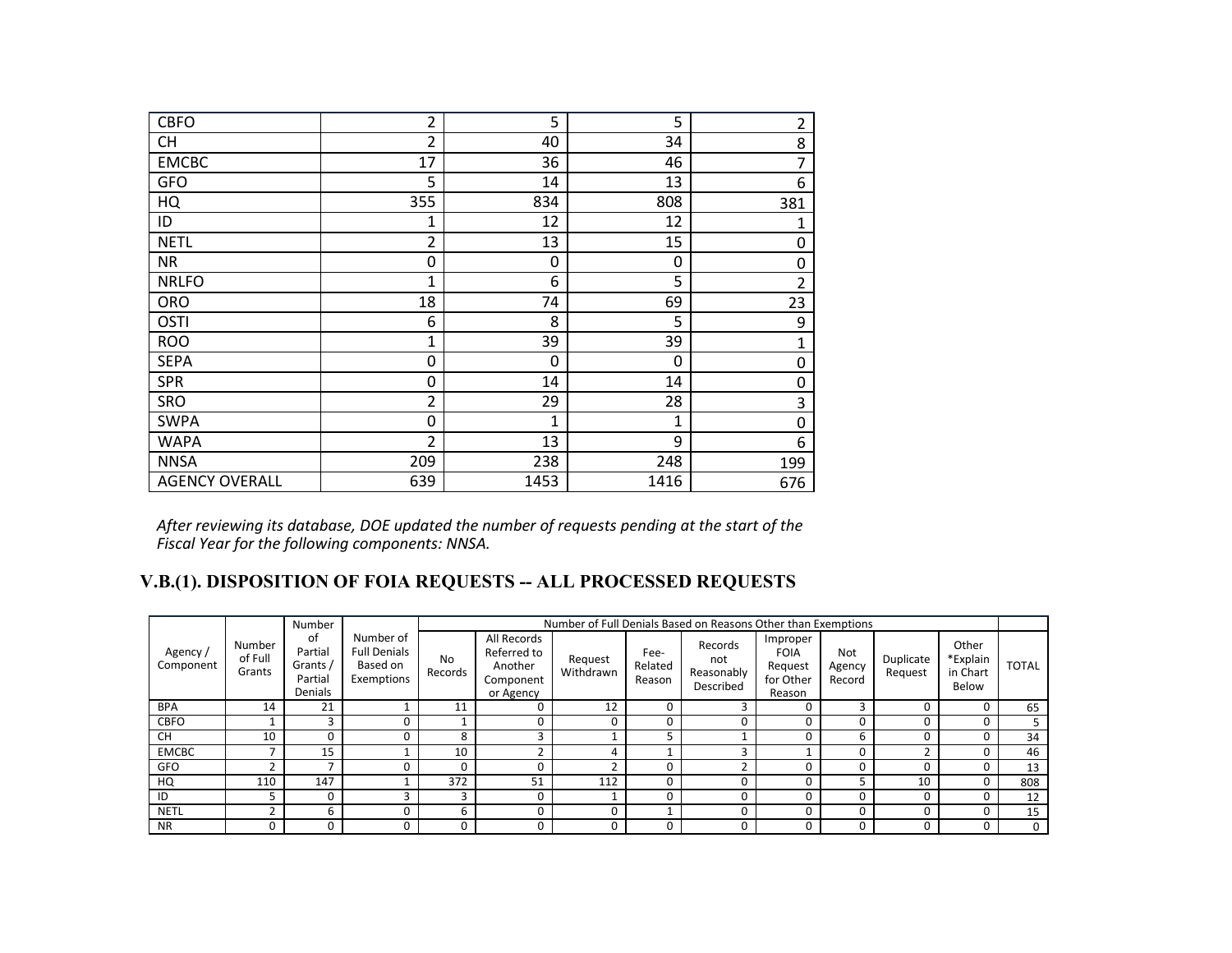| <b>NRLFO</b>      | 4   |         |    | C                 |    |     |                 |    |         |    |    | u |      |
|-------------------|-----|---------|----|-------------------|----|-----|-----------------|----|---------|----|----|---|------|
| ORO               | 32  | 12<br>ᅭ |    | 15                |    |     |                 |    |         |    |    |   | 69   |
| OSTI              |     |         |    | $\mathbf{\hat{}}$ |    |     |                 |    |         |    |    | υ |      |
| <b>ROO</b>        | b   | 13      |    |                   |    | 10  | u               | U  |         |    |    | υ | 39   |
| <b>SEPA</b>       | 0   |         |    |                   |    |     |                 |    |         |    |    |   | 0    |
| SPR               | 4   |         |    |                   |    |     |                 |    |         |    |    |   | 14   |
| SRO               | b   | 12      |    | 6                 |    |     | $\sqrt{2}$<br>u |    |         |    |    | ◠ | 28   |
| SWPA              |     |         |    | 0                 |    |     | $\sqrt{2}$      |    |         |    |    | 0 | ÷.   |
| <b>WAPA</b>       | ŋ   |         |    |                   |    |     |                 |    |         |    |    |   | 9    |
| <b>NNSA</b>       | 68  | 48      |    | 45                | 13 | 36  |                 |    | 1.<br>ᆠ | 13 |    |   | 248  |
| AGENCY<br>OVERALL | 273 | 297     | 14 | 491               | 71 | 182 | 11<br>ᆠᅶ        | 12 | 14      | 32 | 19 |   | 1416 |

#### **V.B.(2). DISPOSITION OF FOIA REQUESTS -- "OTHER" REASONS FOR "FULL DENIALS BASED ON REASONS OTHER THAN EXEMPTIONS"**

| Agency /<br>Component | Description of "Other" Reasons for Denials from<br>Chart $B(1)$ | Number<br>of Times<br>"Other"<br>Reason<br>Was<br>Relied<br>Upon | <b>TOTAL</b> |
|-----------------------|-----------------------------------------------------------------|------------------------------------------------------------------|--------------|
| <b>BPA</b>            | n/a                                                             | 0                                                                | 0            |
| <b>CBFO</b>           | n/a                                                             | 0                                                                | 0            |
| <b>CH</b>             | n/a                                                             | 0                                                                | 0            |
| <b>EMCBC</b>          | n/a                                                             | 0                                                                | 0            |
| <b>GFO</b>            | n/a                                                             | 0                                                                | 0            |
| HQ                    | n/a                                                             | 0                                                                | 0            |
| ID                    | n/a                                                             | 0                                                                | 0            |
| <b>NETL</b>           | n/a                                                             | 0                                                                | 0            |
| <b>NR</b>             | n/a                                                             | 0                                                                | $\mathbf 0$  |
| <b>NRLFO</b>          | n/a                                                             | 0                                                                | 0            |
| <b>ORO</b>            | n/a                                                             | 0                                                                | 0            |
| <b>OSTI</b>           | n/a                                                             | 0                                                                | 0            |
| <b>ROO</b>            | n/a                                                             | 0                                                                | 0            |
| <b>SEPA</b>           | n/a                                                             | 0                                                                | 0            |
| <b>SPR</b>            | n/a                                                             | 0                                                                | 0            |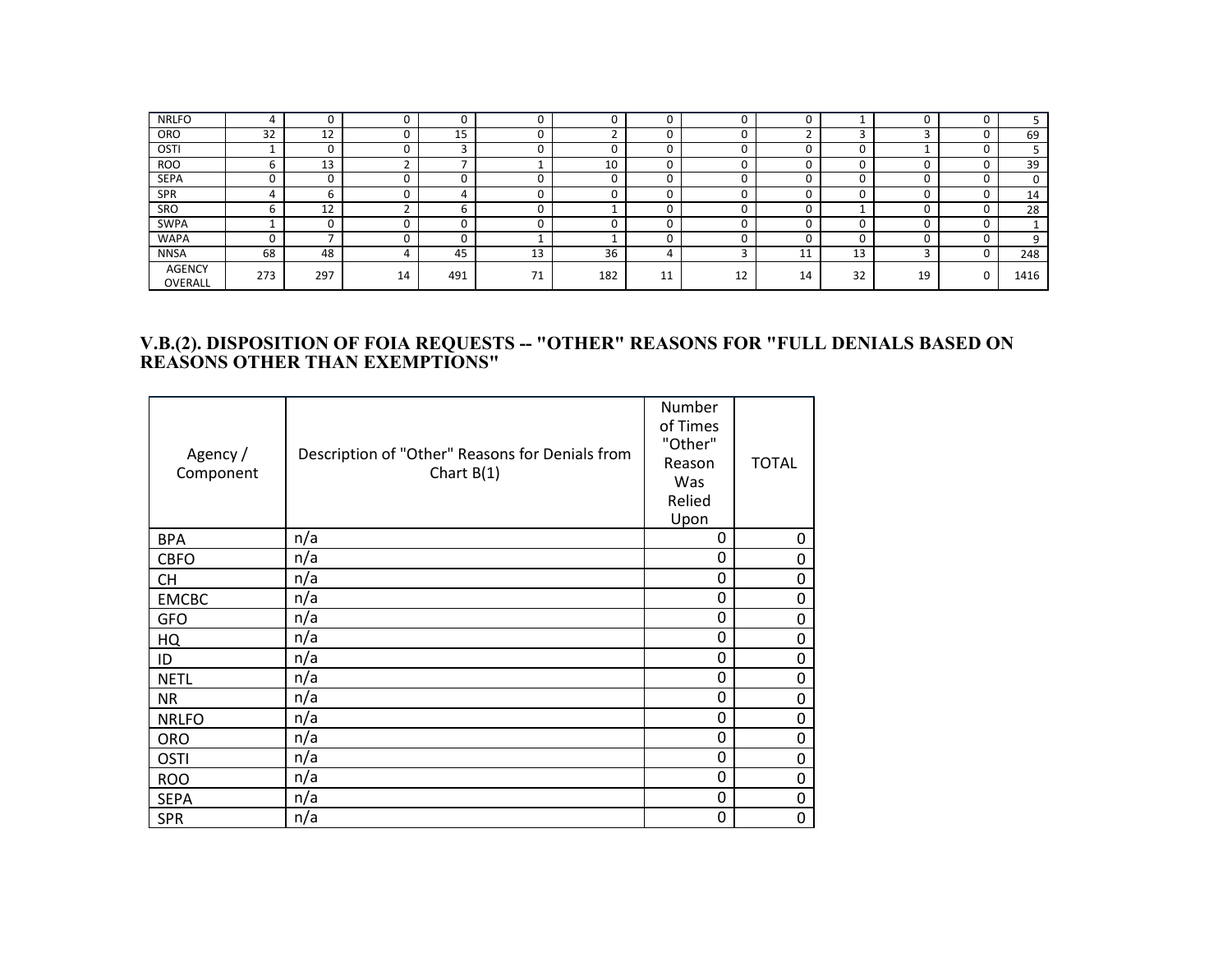| SRO                      | n/a |   |
|--------------------------|-----|---|
| SWPA                     | n/a |   |
| <b>WAPA</b>              | n/a |   |
| <b>NNSA</b>              | n/a |   |
| <b>AGENCY</b><br>OVERALL |     | 0 |

## **V.B.(3). DISPOSITION OF FOIA REQUESTS -- NUMBER OF TIMES EXEMPTIONS APPLIED**

| Agency /                 | Ex.            | Ex.            | Ex.            | Ex. | Ex.            | Ex.            | Ex.          | Ex.  | Ex.  | Ex.      | Ex.          | Ex.  | Ex.      | Ex.            |
|--------------------------|----------------|----------------|----------------|-----|----------------|----------------|--------------|------|------|----------|--------------|------|----------|----------------|
| Component                | 1              | $\overline{2}$ | 3              | 4   | 5              | 6              | 7(A)         | 7(B) | 7(C) | 7(D)     | 7(E)         | 7(F) | 8        | 9              |
| <b>BPA</b>               | $\Omega$       | 6              | $\overline{2}$ | 11  | 6              | 13             | $\mathbf{0}$ | 0    | 0    | $\Omega$ | 0            | 0    | $\Omega$ | 0              |
| <b>CBFO</b>              | 0              | 0              | 0              | 1   | $\mathbf{1}$   | $\overline{2}$ | 0            | 0    | 0    | $\Omega$ | $\mathbf{0}$ | 0    | $\Omega$ | $\mathbf 0$    |
| <b>CH</b>                | 0              | 0              | 0              | 0   | 0              | 0              | 0            | 0    | 0    | 0        | 0            | 0    | 0        | 0              |
| <b>EMCBC</b>             | 0              | 0              | 0              | 4   | $\overline{2}$ | 13             | 0            | 0    | 0    | 0        | 0            | 0    | $\Omega$ | 0              |
| GFO                      | $\Omega$       | 0              | 0              | 5   | $\overline{2}$ | 5              | 0            | 0    | 0    | $\Omega$ | 0            | 0    | $\Omega$ | $\mathbf 0$    |
| HQ                       | 0              | 0              | 14             | 19  | 38             | 131            | 3            | 0    | 42   | 0        | 6            | 0    | 0        | 0              |
| ID                       | $\Omega$       | 0              | 1              | 2   | 0              | 0              | 0            | 0    | 0    | $\Omega$ | 0            | 0    | $\Omega$ | 0              |
| <b>NETL</b>              | 0              | 0              | 0              | 6   | 1              | $\overline{3}$ | 0            | 0    | 0    | 0        | $\mathbf{0}$ | 0    | 0        | 0              |
| <b>NR</b>                | 0              | 0              | 0              | 0   | 0              | 0              | 0            | 0    | 0    | $\Omega$ | 0            | 0    | $\Omega$ | $\overline{0}$ |
| <b>NRLFO</b>             | 0              | 0              | 0              | 0   | 0              | 0              | 0            | 0    | 0    | 0        | 0            | 0    | 0        | 0              |
| <b>ORO</b>               | $\Omega$       | 0              | 0              | 1   | 1              | 11             | 0            | 0    | 0    | $\Omega$ | $\Omega$     | 0    | $\Omega$ | 0              |
| <b>OSTI</b>              | 0              | 0              | 0              | 0   | 0              | 0              | 0            | 0    | 0    | $\Omega$ | $\Omega$     | 0    | $\Omega$ | 0              |
| <b>ROO</b>               | 0              | 0              | 0              | 1   | $\overline{1}$ | 15             | 0            | 0    | 1    | 0        | 1            | 1    | $\Omega$ | 0              |
| <b>SEPA</b>              | 0              | 0              | 0              | 0   | 0              | 0              | 0            | 0    | 0    | 0        | 0            | 0    | $\Omega$ | 0              |
| <b>SPR</b>               | 0              | 0              | $\mathbf{1}$   | 5   | 0              | 0              | 0            | 0    | 0    | 0        | 0            | 0    | $\Omega$ | 0              |
| <b>SRO</b>               | 0              | 0              | 0              | 4   | 1              | 12             | 0            | 0    | 0    | 0        | 0            | 0    | $\Omega$ | $\mathbf 0$    |
| <b>SWPA</b>              | 0              | 0              | 0              | 0   | 0              | 0              | 0            | 0    | 0    | 0        | 0            | 0    | $\Omega$ | 0              |
| WAPA                     | 0              | 0              | 1              | 0   | 3              | 6              | 0            | 0    | 0    | 0        | 0            | 0    | 0        | 0              |
| <b>NNSA</b>              | $\overline{2}$ | 0              | 6              | 8   | 13             | 35             | 0            | 0    | 0    | $\Omega$ | 6            | 4    | $\Omega$ | $\mathbf 0$    |
| <b>AGENCY</b><br>OVERALL | $\overline{2}$ | 6              | 25             | 67  | 69             | 246            | 3            | 0    | 43   | $\Omega$ | 13           | 5    | 0        | 0              |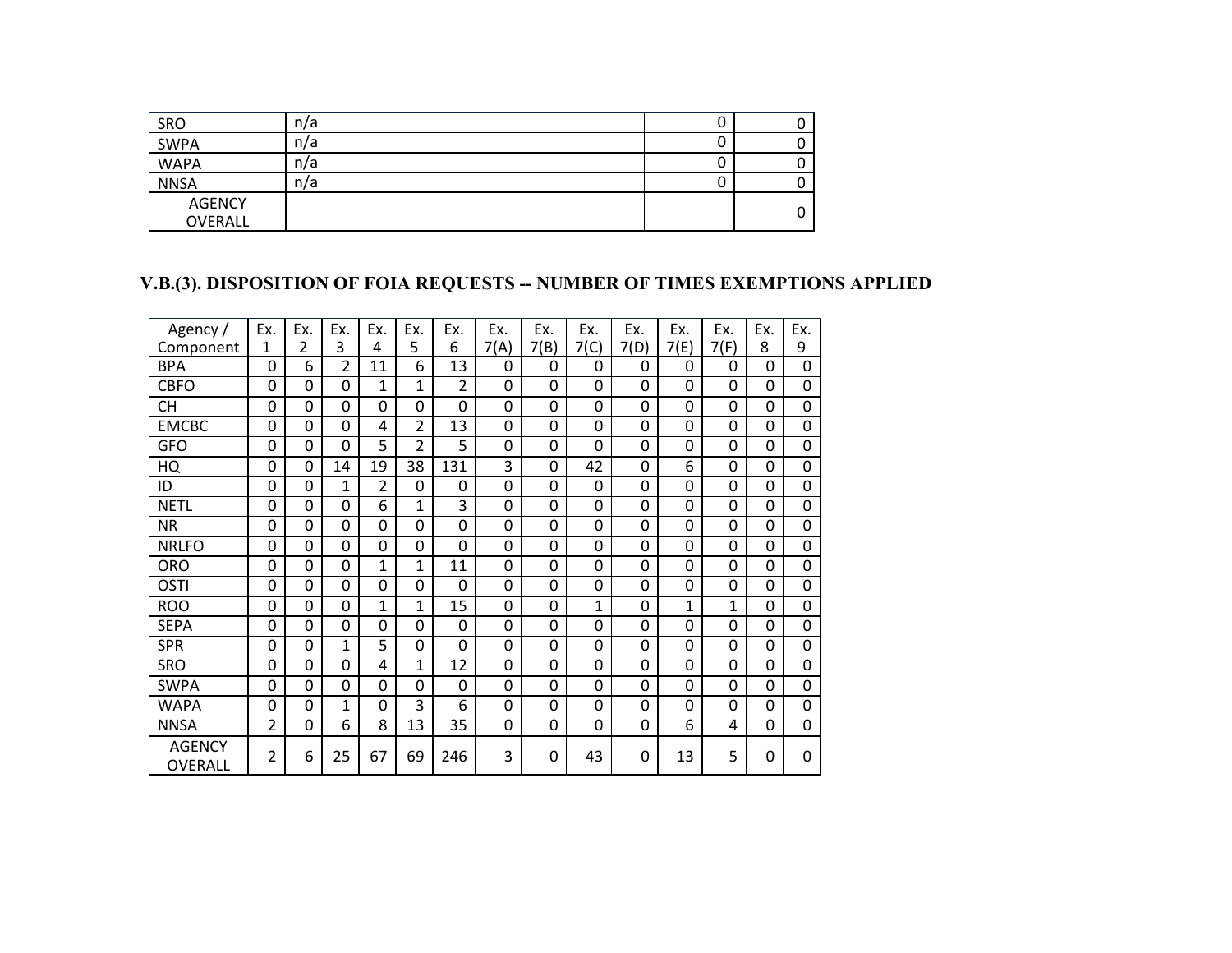#### **VI.A. ADMINISTRATIVE APPEALS OF INITIAL DETERMINATIONS OF FOIA REQUESTS -- RECEIVED, PROCESSED, AND PENDING ADMINISTRATIVE APPEALS**

| Agency /<br>Component    | Number of<br>Appeals<br>Pending as of<br>Start<br>of Fiscal Year | Number of<br>Appeals<br>Received<br>in Fiscal Year | Number of<br>Appeals<br>Processed<br>in Fiscal Year | Number of<br>Appeals<br>Pending as of<br>End<br>of Fiscal Year |
|--------------------------|------------------------------------------------------------------|----------------------------------------------------|-----------------------------------------------------|----------------------------------------------------------------|
| HQ                       | 12                                                               | 47                                                 | 46                                                  | 13                                                             |
| <b>AGENCY</b><br>OVERALL | 12                                                               | 47                                                 | 46                                                  | 13                                                             |

### **VI.B. DISPOSITION OF ADMINISTRATIVE APPEALS -- ALL PROCESSED APPEALS**

| Agency /<br>Component           | Number<br>Affirmed on<br>Appeal | <b>Number Partially</b><br><b>Affirmed &amp; Partially</b><br>Reversed/Remanded<br>on Appeal | Number Completely<br>Reversed/Remanded<br>on Appeal | Number of<br>Appeals<br>Closed for<br>Other<br>Reasons | <b>TOTAL</b> |
|---------------------------------|---------------------------------|----------------------------------------------------------------------------------------------|-----------------------------------------------------|--------------------------------------------------------|--------------|
| HQ                              | 22.                             |                                                                                              |                                                     | 18                                                     | 46           |
| <b>AGENCY</b><br><b>OVERALL</b> | $22^{\circ}$                    |                                                                                              |                                                     | 18                                                     | 46           |

### **VI.C.(1). REASONS FOR DENIAL ON APPEAL -- NUMBER OF TIMES EXEMPTIONS APPLIED**

| Agency                   | Ex. | Ex. | Ex. | Ex. | Ex.    | Ex.    | Ex. | Ex.  | Ex.      | Ex. | Ex.  | Ex.  | Ex. | Ex. |
|--------------------------|-----|-----|-----|-----|--------|--------|-----|------|----------|-----|------|------|-----|-----|
| Component                | л   |     | J   | 4   | ر      | ь      | ıΑ  | 7(B, | コノへ<br>֊ |     | 71F) | 71 C | 8   | 9   |
| HQ                       | U   |     | ∸   |     | о<br>٥ | -<br>ٮ | v   |      |          |     | U    |      |     |     |
| <b>AGENCY</b><br>OVERALL | 0   | U   | --  |     | 8      | ے      | U   |      | --       | v   | U    | ີ    |     |     |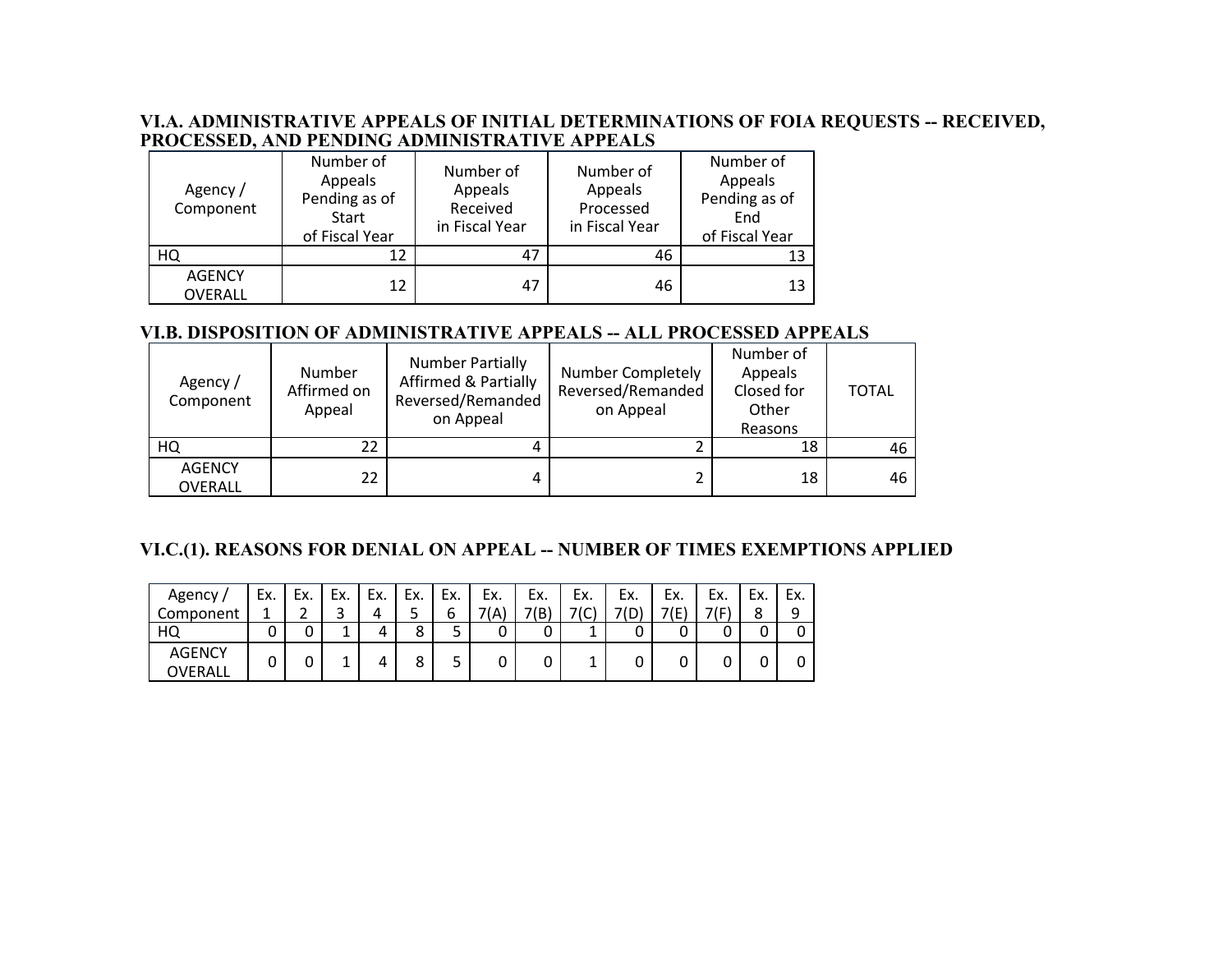### **VI.C.(2). REASONS FOR DENIAL ON APPEAL -- REASONS OTHER THAN EXEMPTIONS**

| Agency /<br>Componen     | No<br>Record<br>s | Records<br>Referre<br>d at<br>Initial<br>Request<br>Level | Request<br>Withdraw<br>n | Fee-<br>Relate<br>d<br>Reaso<br>n | Records<br>not<br>Reasonabl<br>Described | Imprope<br>Request<br>for<br>Other<br>Reasons | Not<br>Agenc<br>Recor<br>d | Duplicat<br>e<br>Request<br>or<br>Appeal | Request<br>ın<br>Litigatio<br>n. | Appeal<br>Based<br>Solely on<br>Denial of<br>Request<br>for<br>Expedited<br>Processin | Other<br>*Explai<br>n in<br>chart<br>below |
|--------------------------|-------------------|-----------------------------------------------------------|--------------------------|-----------------------------------|------------------------------------------|-----------------------------------------------|----------------------------|------------------------------------------|----------------------------------|---------------------------------------------------------------------------------------|--------------------------------------------|
| HQ                       | 6                 | 0                                                         |                          | $\overline{2}$                    | 4                                        | $\Omega$                                      |                            |                                          |                                  | 4                                                                                     |                                            |
| <b>AGENCY</b><br>OVERALL | 6                 | 0                                                         | 0                        | 2                                 | 4                                        | 0                                             | 0                          | 0                                        | 0                                | 4                                                                                     |                                            |

### **VI.C.(3). REASONS FOR DENIAL ON APPEAL -- "OTHER" REASONS**

| Agency / Component    | Description of "Other" Reasons for Denial<br>on Appeal from Chart C(2) | Number of Times<br>"Other" Reason<br>Was Relied Upon | <b>TOTAL</b> |
|-----------------------|------------------------------------------------------------------------|------------------------------------------------------|--------------|
| HQ                    | Agency performed adequate search                                       |                                                      |              |
| <b>AGENCY OVERALL</b> |                                                                        |                                                      |              |

### **VI.C.(4). RESPONSE TIME FOR ADMINISTRATIVE APPEALS**

| Agency / Component    | Median Number<br>of Days | Average<br>Number of Days | Lowest Number of<br>Davs | Highest<br>Number of<br>Days |  |
|-----------------------|--------------------------|---------------------------|--------------------------|------------------------------|--|
| HQ                    | 10                       | 10                        |                          |                              |  |
| <b>AGENCY OVERALL</b> | 10                       | 10                        |                          | 24                           |  |

### **VI.C.(5). TEN OLDEST PENDING ADMINISTRATIVE APPEALS**

| Agency,<br>Component |         | 10th<br>Oldest<br>Appeal | 9th   | 8th   | 7th   | 6th      | 5th   | 4th      | 3rd   | 2nd   | Oldest<br>Appeal |
|----------------------|---------|--------------------------|-------|-------|-------|----------|-------|----------|-------|-------|------------------|
|                      | Date of | 2019-                    | 2018- | 2017- | 2016- | $2015 -$ | 2014- | $2013 -$ | 2013- | 2013- | $2012 -$         |
| HQ                   | Appeal  | 08-08                    | 11-20 | 05-24 | 06-21 | 04-20    | 12-08 | 11-15    | 10-16 | 10-10 | 07-03            |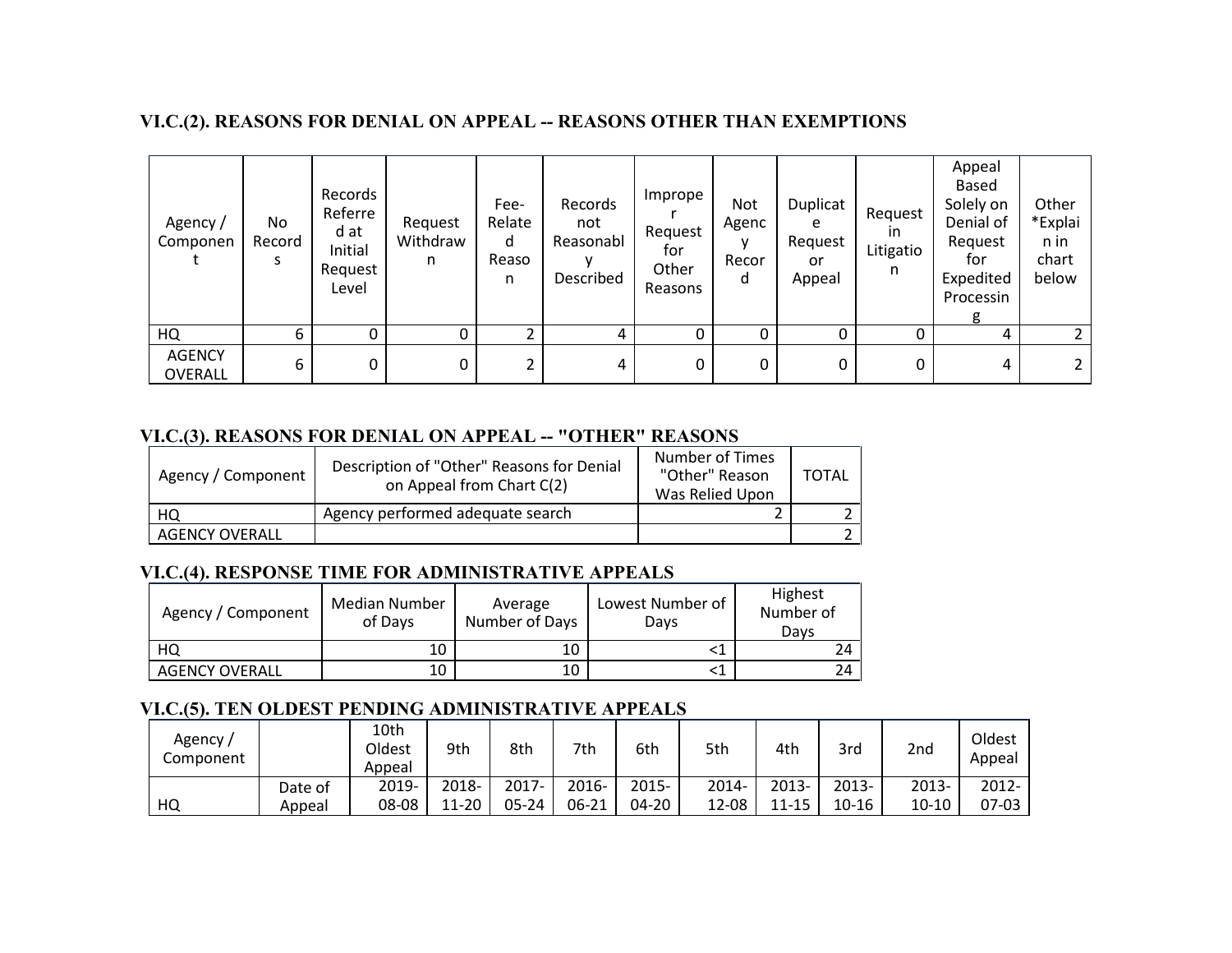|                          | Number<br>of Days<br>Pending | 286            | 463            | 834            | 1062           | 1354           | 1442           | 1704                  | 1725              | 1728             | 2047           |
|--------------------------|------------------------------|----------------|----------------|----------------|----------------|----------------|----------------|-----------------------|-------------------|------------------|----------------|
|                          | Date of<br>Appeal            | 2019-<br>08-08 | 2018-<br>11-20 | 2017-<br>05-24 | 2016-<br>06-21 | 2015-<br>04-20 | 2014-<br>12-08 | $2013 -$<br>$11 - 15$ | $2013 -$<br>10-16 | 2013-<br>$10-10$ | 2012-<br>07-03 |
| <b>AGENCY</b><br>OVERALL | Number<br>of Days<br>Pending | 286            | 463            | 834            | 1062           | 1354           | 1442           | 1704                  | 1725              | 1728             | 2047           |

# **VII.A. FOIA REQUESTS -- RESPONSE TIME FOR ALL PROCESSED PERFECTED REQUESTS**

|                     |                                 |                                      | <b>SIMPLE</b>                   |                                  |                                 | <b>COMPLEX</b>                              |                                 |                                  |                                 | <b>EXPEDITED PROCESSING</b>          |                                 |                                  |  |
|---------------------|---------------------------------|--------------------------------------|---------------------------------|----------------------------------|---------------------------------|---------------------------------------------|---------------------------------|----------------------------------|---------------------------------|--------------------------------------|---------------------------------|----------------------------------|--|
| Agency/<br>Componen | Median<br>Numbe<br>r of<br>Days | Averag<br>e<br>Numbe<br>r of<br>Days | Lowest<br>Numbe<br>r of<br>Days | Highest<br>Numbe<br>r of<br>Days | Median<br>Numbe<br>r of<br>Days | Averag<br>e<br><b>Numbe</b><br>r of<br>Days | Lowest<br>Numbe<br>r of<br>Days | Highest<br>Numbe<br>r of<br>Days | Median<br>Numbe<br>r of<br>Days | Averag<br>e<br>Numbe<br>r of<br>Days | Lowest<br>Numbe<br>r of<br>Days | Highest<br>Numbe<br>r of<br>Days |  |
| <b>BPA</b>          | 14                              | 25.77                                | 5                               | 187                              | 96.5                            | 146.5                                       | $\leq$ 1                        | 894                              | n/a                             | n/a                                  | n/a                             | n/a                              |  |
| <b>CBFO</b>         | 27                              | 31                                   | 8                               | 58                               | 24.5                            | 24.5                                        | 4                               | 45                               | n/a                             | n/a                                  | n/a                             | n/a                              |  |
| <b>CH</b>           | 4.5                             | 6.72                                 | $<$ 1                           | 29                               | 5                               | 5                                           | 5                               | 5                                | n/a                             | n/a                                  | n/a                             | n/a                              |  |
| <b>EMCBC</b>        | 105                             | 131                                  | $\mathbf{1}$                    | 397                              | 56                              | 87.19                                       | $<$ 1                           | 356                              | n/a                             | n/a                                  | n/a                             | n/a                              |  |
| <b>GFO</b>          | 24                              | 41.73                                | <1                              | 135                              | n/a                             | n/a                                         | n/a                             | n/a                              | n/a                             | n/a                                  | n/a                             | n/a                              |  |
| HQ                  | 38                              | 98.66                                | $<$ 1                           | 1022                             | 108                             | 182.96                                      | 7                               | 1913                             | 83.5                            | 93                                   | 18                              | 189                              |  |
| ID                  | 7                               | 31.67                                | <1                              | 201                              | n/a                             | n/a                                         | n/a                             | n/a                              | n/a                             | n/a                                  | n/a                             | n/a                              |  |
| <b>NETL</b>         | 19                              | 22.27                                | <1                              | 65                               | n/a                             | n/a                                         | n/a                             | n/a                              | n/a                             | n/a                                  | n/a                             | n/a                              |  |
| <b>NR</b>           | n/a                             | n/a                                  | n/a                             | n/a                              | n/a                             | n/a                                         | n/a                             | n/a                              | n/a                             | n/a                                  | n/a                             | n/a                              |  |
| <b>NRLFO</b>        | 37                              | 24                                   | 1                               | 39                               | n/a                             | n/a                                         | n/a                             | n/a                              | n/a                             | n/a                                  | n/a                             | n/a                              |  |
| <b>ORO</b>          | 70.5                            | 75.75                                | $\mathbf{1}$                    | 246                              | 241                             | 217.67                                      | 169                             | 243                              | n/a                             | n/a                                  | n/a                             | n/a                              |  |
| <b>OSTI</b>         | 13                              | 49.8                                 | 5                               | 140                              | n/a                             | n/a                                         | n/a                             | n/a                              | n/a                             | n/a                                  | n/a                             | n/a                              |  |
| <b>ROO</b>          | 6                               | 6.04                                 | $\leq$ 1                        | 19                               | 12.5                            | 15.42                                       | $<$ 1                           | 58                               | 29.5                            | 29.5                                 | 14                              | 45                               |  |
| <b>SEPA</b>         | n/a                             | n/a                                  | n/a                             | n/a                              | n/a                             | n/a                                         | n/a                             | n/a                              | n/a                             | n/a                                  | n/a                             | n/a                              |  |
| <b>SPR</b>          | 11.5                            | 10.93                                | $<$ 1                           | 23                               | n/a                             | n/a                                         | n/a                             | n/a                              | n/a                             | n/a                                  | n/a                             | n/a                              |  |
| <b>SRO</b>          | 47.5                            | 61.04                                | 3                               | 288                              | n/a                             | n/a                                         | n/a                             | n/a                              | n/a                             | n/a                                  | n/a                             | n/a                              |  |
| <b>SWPA</b>         | 9                               | 9                                    | 9                               | 9                                | n/a                             | n/a                                         | n/a                             | n/a                              | n/a                             | n/a                                  | n/a                             | n/a                              |  |
| <b>WAPA</b>         | 12                              | 19.67                                | 1                               | 60                               | n/a                             | n/a                                         | n/a                             | n/a                              | n/a                             | n/a                                  | n/a                             | n/a                              |  |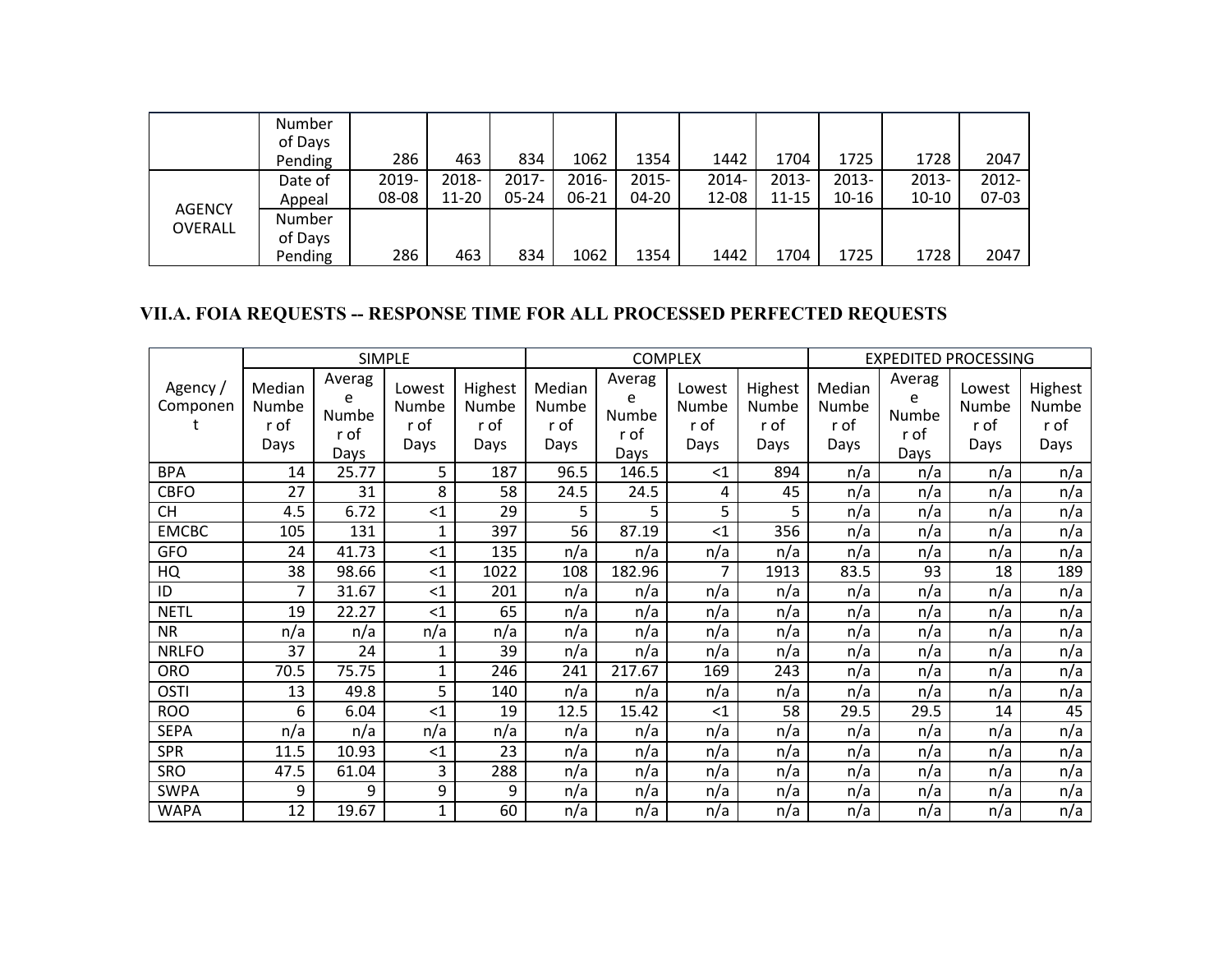| <b>NNSA</b>    | $\sim$<br><u>.</u> | າາ<br>ັ | $\sim$ $-$<br>-- | 85   | 80    | 71.14<br>. | . . | 1474 | n/a | n/a   | n/a | n/a |
|----------------|--------------------|---------|------------------|------|-------|------------|-----|------|-----|-------|-----|-----|
| <b>AGENCY</b>  |                    |         |                  |      |       |            |     |      |     |       |     |     |
| <b>OVERALL</b> | $\mathbf{a}$<br>ັ  | 81.11   | ــ               | 1022 | 78.50 | 157.97     | ــ  | 1913 | 45  | 68.78 | 14  | 189 |

#### **VII.B. PROCESSED REQUESTS -- RESPONSE TIME FOR PERFECTED REQUESTS IN WHICH INFORMATION WAS GRANTED**

|                          |                                 | <b>SIMPLE</b>                        |                                 |                                  |                                        |                                             | <b>COMPLEX</b>                  |                                  | <b>EXPEDITED PROCESSING</b>            |                                             |                                 |                                  |
|--------------------------|---------------------------------|--------------------------------------|---------------------------------|----------------------------------|----------------------------------------|---------------------------------------------|---------------------------------|----------------------------------|----------------------------------------|---------------------------------------------|---------------------------------|----------------------------------|
| Agency /<br>Componen     | Median<br>Numbe<br>r of<br>Days | Averag<br>e<br>Numbe<br>r of<br>Days | Lowest<br>Numbe<br>r of<br>Days | Highest<br>Numbe<br>r of<br>Days | Median<br><b>Numbe</b><br>r of<br>Days | Averag<br>e<br><b>Numbe</b><br>r of<br>Days | Lowest<br>Numbe<br>r of<br>Days | Highest<br>Numbe<br>r of<br>Days | Median<br><b>Numbe</b><br>r of<br>Days | Averag<br>e<br><b>Numbe</b><br>r of<br>Days | Lowest<br>Numbe<br>r of<br>Days | Highest<br>Numbe<br>r of<br>Days |
| <b>BPA</b>               | 17                              | 36.92                                | 5                               | 187                              | 143                                    | 212.18                                      | 18                              | 894                              | n/a                                    | n/a                                         | n/a                             | n/a                              |
| <b>CBFO</b>              | 42.5                            | 42.5                                 | 27                              | 58                               | 24.5                                   | 24.5                                        | 4                               | 45                               | n/a                                    | n/a                                         | n/a                             | n/a                              |
| <b>CH</b>                | 6.5                             | 9                                    | $<$ 1                           | 29                               | n/a                                    | n/a                                         | n/a                             | n/a                              | n/a                                    | n/a                                         | n/a                             | n/a                              |
| <b>EMCBC</b>             | 138                             | 213.33                               | 105                             | 397                              | 114                                    | 132.95                                      | 14                              | 356                              | n/a                                    | n/a                                         | n/a                             | n/a                              |
| <b>GFO</b>               | 24                              | 36                                   | $<$ 1                           | 77                               | n/a                                    | n/a                                         | n/a                             | n/a                              | n/a                                    | n/a                                         | n/a                             | n/a                              |
| HQ                       | 113                             | 156.33                               | 4                               | 947                              | 77.5                                   | 199.39                                      | 8                               | 1913                             | n/a                                    | n/a                                         | n/a                             | n/a                              |
| ID                       | 25                              | 27.6                                 | $<$ 1                           | 67                               | n/a                                    | n/a                                         | n/a                             | n/a                              | n/a                                    | n/a                                         | n/a                             | n/a                              |
| <b>NETL</b>              | 29                              | 28.62                                | $<$ 1                           | 65                               | n/a                                    | n/a                                         | n/a                             | n/a                              | n/a                                    | n/a                                         | n/a                             | n/a                              |
| <b>NR</b>                | n/a                             | n/a                                  | n/a                             | n/a                              | n/a                                    | n/a                                         | n/a                             | n/a                              | n/a                                    | n/a                                         | n/a                             | n/a                              |
| <b>NRLFO</b>             | 37.5                            | 29.75                                | 5                               | 39                               | n/a                                    | n/a                                         | n/a                             | n/a                              | n/a                                    | n/a                                         | n/a                             | n/a                              |
| <b>ORO</b>               | 72                              | 83.38                                | 6                               | 241                              | 242                                    | 242                                         | 241                             | 243                              | n/a                                    | n/a                                         | n/a                             | n/a                              |
| <b>OSTI</b>              | 5                               | 5                                    | 5                               | 5                                | n/a                                    | n/a                                         | n/a                             | n/a                              | n/a                                    | n/a                                         | n/a                             | n/a                              |
| <b>ROO</b>               | 8                               | 8.08                                 | $<$ 1                           | 19                               | 20                                     | 25                                          | 8                               | 58                               | 29.5                                   | 29.5                                        | 14                              | 45                               |
| <b>SEPA</b>              | n/a                             | n/a                                  | n/a                             | n/a                              | n/a                                    | n/a                                         | n/a                             | n/a                              | n/a                                    | n/a                                         | n/a                             | n/a                              |
| <b>SPR</b>               | 11.5                            | 11.1                                 | $<$ 1                           | 23                               | n/a                                    | n/a                                         | n/a                             | n/a                              | n/a                                    | n/a                                         | n/a                             | n/a                              |
| SRO                      | 49                              | 71.94                                | 10                              | 288                              | n/a                                    | n/a                                         | n/a                             | n/a                              | n/a                                    | n/a                                         | n/a                             | n/a                              |
| <b>SWPA</b>              | 9                               | 9                                    | 9                               | 9                                | n/a                                    | n/a                                         | n/a                             | n/a                              | n/a                                    | n/a                                         | n/a                             | n/a                              |
| <b>WAPA</b>              | 12                              | 18.43                                | 6                               | 60                               | n/a                                    | n/a                                         | n/a                             | n/a                              | n/a                                    | n/a                                         | n/a                             | n/a                              |
| <b>NNSA</b>              | 49                              | 47.83                                | 21                              | 85                               | 121.5                                  | 234.44                                      | 2                               | 1474                             | n/a                                    | n/a                                         | n/a                             | n/a                              |
| <b>AGENCY</b><br>OVERALL | 57                              | 107.35                               | $<$ 1                           | 947                              | 111                                    | 206.63                                      | $\overline{2}$                  | 1913                             | 29.50                                  | 29.50                                       | 14                              | 45                               |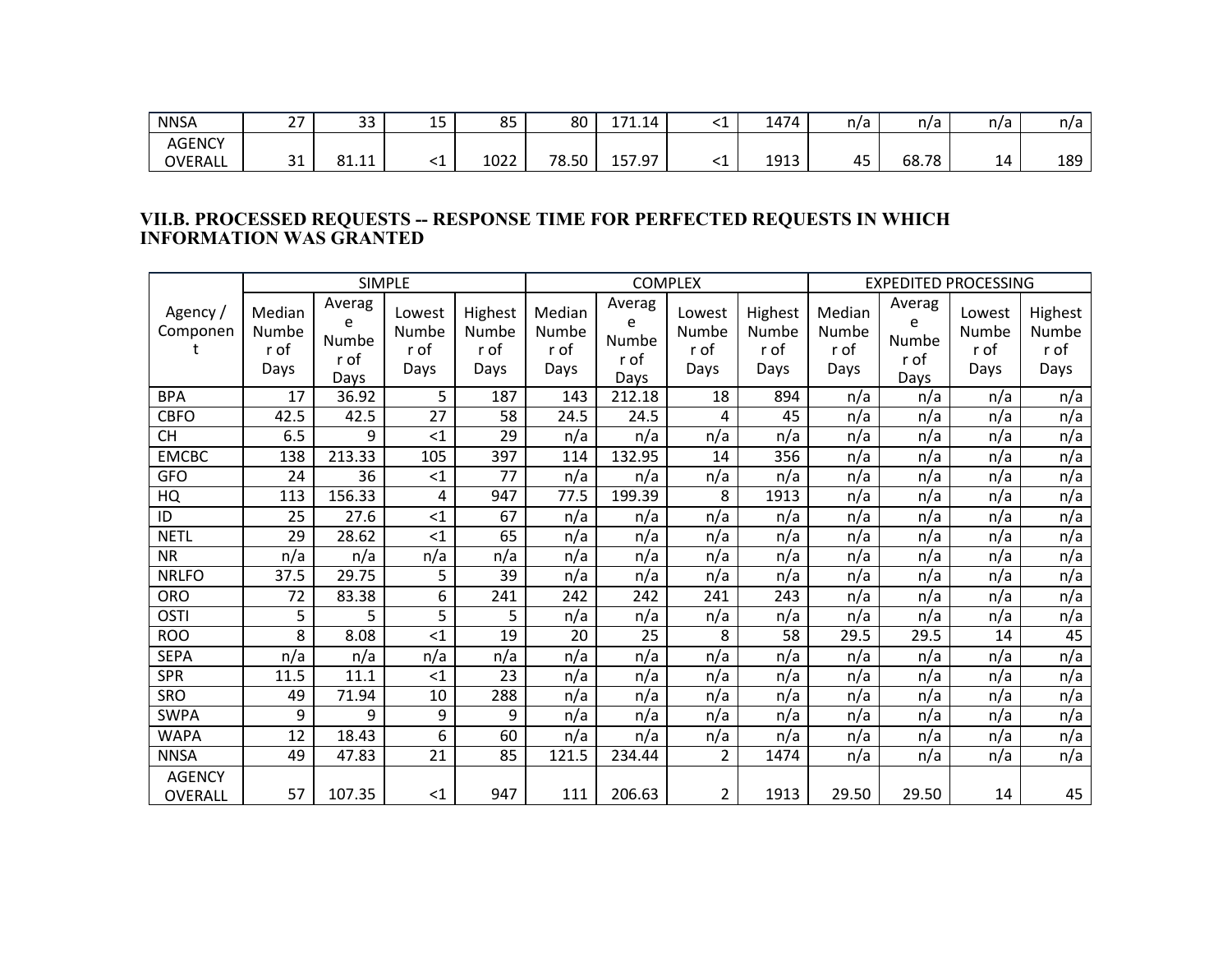|  | VII.C. PROCESSED SIMPLE REQUESTS -- RESPONSE TIME IN DAY INCREMENTS |
|--|---------------------------------------------------------------------|
|  |                                                                     |

| Agency /<br>Component    | $<1-$<br>20<br>Days | $21 -$<br>40<br>Days | 41-<br>60<br>Days | $61-$<br>80<br>Days | $81 -$<br>100<br>Days | $101 -$<br>120<br>Days | $121 -$<br>140<br>Days | $141 -$<br>160<br>Days | $161 -$<br>180<br>Days | 181-<br>200<br>Days | $201 -$<br>300<br>Days | $301 -$<br>400<br>Days | $401+$<br>Days | <b>TOTAL</b>            |
|--------------------------|---------------------|----------------------|-------------------|---------------------|-----------------------|------------------------|------------------------|------------------------|------------------------|---------------------|------------------------|------------------------|----------------|-------------------------|
| <b>BPA</b>               | 18                  | 0                    | $\overline{2}$    | 1                   | 0                     | 0                      | $\mathbf{0}$           | $\mathbf{0}$           | 0                      | 1                   | 0                      | 0                      | 0              | 22                      |
| <b>CBFO</b>              | 1                   | 1                    | 1                 | 0                   | 0                     | 0                      | 0                      | $\mathbf 0$            | 0                      | 0                   | 0                      | 0                      | 0              | $\overline{\mathbf{3}}$ |
| <b>CH</b>                | 30                  | 2                    | 0                 | 0                   | 0                     | 0                      | 0                      | $\mathbf 0$            | 0                      | 0                   | 0                      | 0                      | $\mathbf 0$    | 32                      |
| <b>EMCBC</b>             | 2                   | 0                    | 0                 | 0                   | $\overline{0}$        | 1                      | $\mathbf 1$            | $\Omega$               | 0                      | 0                   | 0                      | $\mathbf{1}$           | $\overline{0}$ | 5                       |
| <b>GFO</b>               | 3                   | 4                    | 0                 | 3                   | 0                     | 0                      | $\mathbf 1$            | $\mathbf{0}$           | 0                      | 0                   | 0                      | 0                      | 0              | 11                      |
| HQ                       | 228                 | 95                   | 57                | 32                  | 31                    | 25                     | 22                     | 19                     | 11                     | 16                  | 44                     | 17                     | 34             | 631                     |
| ID                       | 7                   | $\overline{2}$       | 1                 | $\mathbf{1}$        | 0                     | 0                      | 0                      | $\Omega$               | $\Omega$               | 0                   | 1                      | 0                      | 0              | 12                      |
| <b>NETL</b>              | 9                   | 3                    | $\overline{2}$    | 1                   | 0                     | 0                      | 0                      | $\Omega$               | 0                      | 0                   | 0                      | 0                      | $\Omega$       | 15                      |
| <b>NR</b>                | 0                   | 0                    | 0                 | 0                   | 0                     | 0                      | 0                      | $\Omega$               | 0                      | 0                   | 0                      | 0                      | 0              | $\pmb{0}$               |
| <b>NRLFO</b>             | 2                   | 3                    | $\mathbf{0}$      | 0                   | 0                     | 0                      | 0                      | $\mathbf{0}$           | $\mathbf 0$            | 0                   | 0                      | 0                      | 0              | 5                       |
| <b>ORO</b>               | 7                   | 11                   | 10                | 13                  | $\overline{2}$        | 10                     | $\overline{7}$         | $\overline{2}$         | 0                      | 0                   | $\overline{2}$         | 0                      | $\mathbf 0$    | 64                      |
| <b>OSTI</b>              | 3                   | 0                    | 0                 | 0                   | 1                     | 0                      | 1                      | $\Omega$               | 0                      | 0                   | 0                      | 0                      | $\mathbf 0$    | 5                       |
| <b>ROO</b>               | 25                  | 0                    | 0                 | 0                   | 0                     | 0                      | 0                      | $\Omega$               | 0                      | 0                   | 0                      | 0                      | $\Omega$       | 25                      |
| <b>SEPA</b>              | 0                   | 0                    | 0                 | 0                   | 0                     | 0                      | 0                      | 0                      | 0                      | 0                   | 0                      | 0                      | 0              | $\mathbf 0$             |
| <b>SPR</b>               | 12                  | $\overline{2}$       | 0                 | 0                   | 0                     | 0                      | 0                      | $\mathbf 0$            | 0                      | 0                   | 0                      | 0                      | 0              | 14                      |
| <b>SRO</b>               | 8                   | 4                    | 9                 | $\overline{2}$      | 0                     | 0                      | $\mathbf 1$            | $\Omega$               | 3                      | 0                   | 1                      | 0                      | $\mathbf 0$    | 28                      |
| <b>SWPA</b>              | $\mathbf{1}$        | 0                    | 0                 | 0                   | 0                     | 0                      | 0                      | $\Omega$               | 0                      | 0                   | 0                      | 0                      | 0              | $\mathbf{1}$            |
| <b>WAPA</b>              | 6                   | $\mathbf{1}$         | $\overline{2}$    | 0                   | 0                     | 0                      | 0                      | $\Omega$               | 0                      | 0                   | 0                      | 0                      | 0              | 9                       |
| <b>NNSA</b>              | $\overline{5}$      | 4                    | 3                 | 0                   | $\mathbf{1}$          | 0                      | 0                      | $\mathbf{0}$           | 0                      | 0                   | 0                      | 0                      | 0              | 13                      |
| <b>AGENCY</b><br>OVERALL | 367                 | 132                  | 87                | 53                  | 35                    | 36                     | 33                     | 21                     | 14                     | 17                  | 48                     | 18                     | 34             | 895                     |

# **VII.C. PROCESSED COMPLEX REQUESTS -- RESPONSE TIME IN DAY INCREMENTS**

| Agency,<br>Component | -12<br>20<br>Davs | ZI-<br>40<br>Davs | 41-<br>60<br>Days | 61-<br>80<br>Davs | 81-<br>100<br>Days | 101-<br>120<br>Davs | 121<br>140<br>Davs | -141<br>160<br>Days | $161 -$<br>180<br>Days | 181<br>200<br>Days | $201 -$<br>300<br>Days | $301 -$<br>400<br>Days | $401+$<br>Days | <b>TOTAL</b> |
|----------------------|-------------------|-------------------|-------------------|-------------------|--------------------|---------------------|--------------------|---------------------|------------------------|--------------------|------------------------|------------------------|----------------|--------------|
| <b>BPA</b>           | 11                |                   | 4                 |                   |                    |                     |                    |                     |                        |                    |                        |                        | 4              | 40           |
| <b>CBFO</b>          |                   |                   |                   |                   |                    |                     | 0                  |                     |                        |                    |                        |                        |                |              |
| <b>CH</b>            |                   |                   |                   | U                 |                    |                     | 0                  |                     |                        |                    |                        |                        |                |              |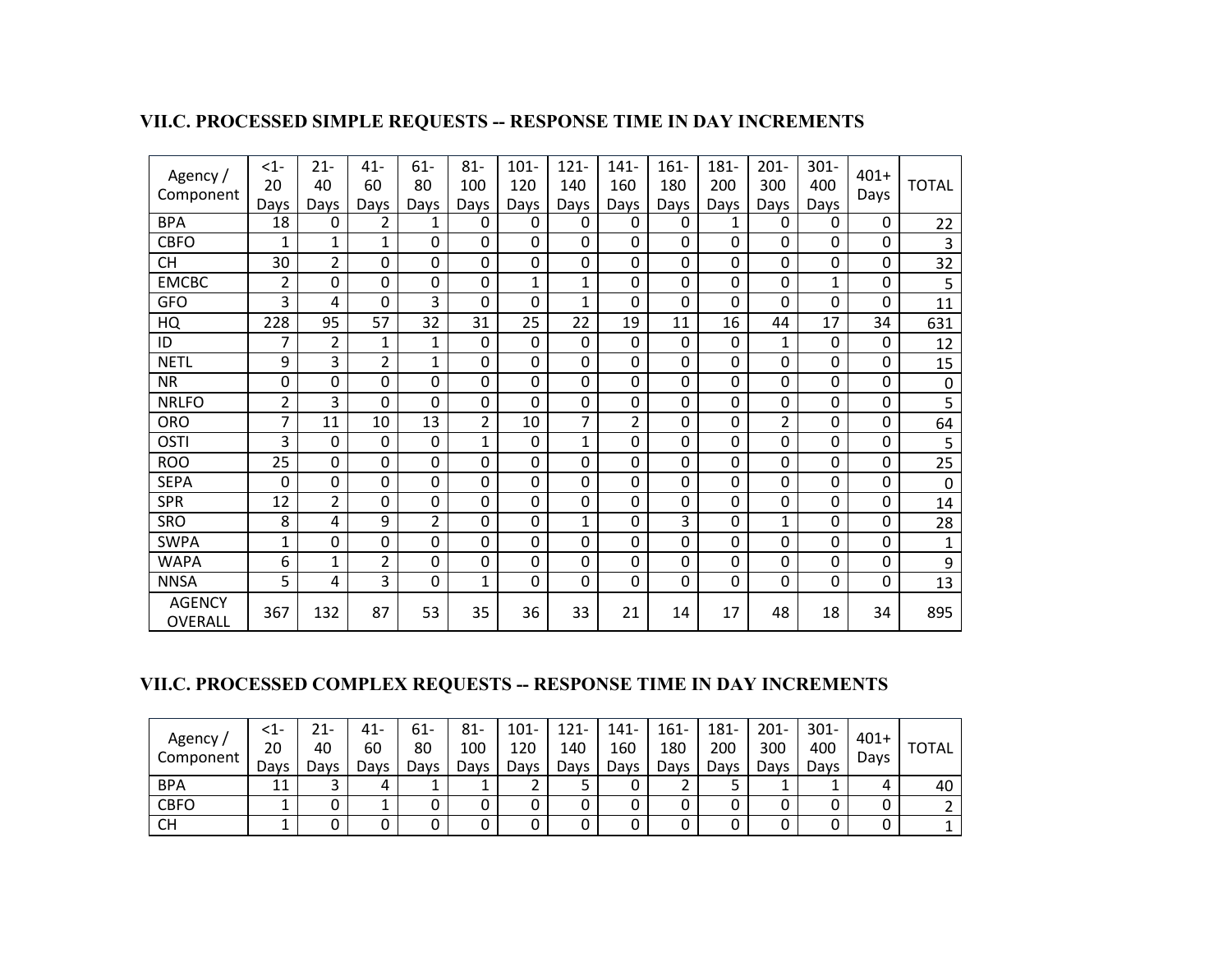| <b>EMCBC</b>             | 13  | 5              | 2            | 2            | $\overline{2}$ | 3  | 2  | 0  | $\mathbf{1}$ | $\mathbf{1}$ | 4              | 2  | 0  | 37           |
|--------------------------|-----|----------------|--------------|--------------|----------------|----|----|----|--------------|--------------|----------------|----|----|--------------|
| <b>GFO</b>               | 0   | 0              | $\Omega$     | $\mathbf{0}$ | 0              | 0  | 0  | 0  | $\Omega$     | 0            | 0              | 0  | 0  | $\mathbf{0}$ |
| HQ                       | 17  | 27             | 11           | 19           | 9              | 9  | 4  | 11 | 11           | 9            | 16             | 6  | 22 | 171          |
| ID                       | 0   | 0              | 0            | $\mathbf{0}$ | 0              | 0  | 0  | 0  | $\Omega$     | 0            | 0              | 0  | 0  | 0            |
| <b>NETL</b>              | 0   | 0              | $\Omega$     | 0            | 0              | 0  | 0  | 0  | $\Omega$     | 0            | 0              | 0  | 0  | 0            |
| <b>NR</b>                | 0   | 0              | 0            | 0            | 0              | 0  | 0  | 0  | $\Omega$     | 0            | 0              | 0  | 0  | 0            |
| <b>NRLFO</b>             | 0   | 0              | 0            | 0            | 0              | 0  | 0  | 0  | $\Omega$     | 0            | 0              | 0  | 0  | 0            |
| <b>ORO</b>               | 0   | 0              | 0            | 0            | 0              | 0  | 0  | 0  | 1            | $\Omega$     | $\overline{2}$ | 0  | 0  | 3            |
| <b>OSTI</b>              | 0   | 0              | $\Omega$     | 0            | 0              | 0  | 0  | 0  | $\Omega$     | 0            | 0              | 0  | 0  | 0            |
| <b>ROO</b>               | 9   | $\overline{2}$ | $\mathbf{1}$ | 0            | 0              | 0  | 0  | 0  | $\Omega$     | 0            | 0              | 0  | 0  | 12           |
| <b>SEPA</b>              | 0   | 0              | 0            | 0            | $\Omega$       | 0  | 0  | 0  | $\Omega$     | 0            | 0              | 0  | 0  | 0            |
| <b>SPR</b>               | 0   | 0              | $\Omega$     | $\mathbf 0$  | $\Omega$       | 0  | 0  | 0  | $\mathbf{0}$ | 0            | 0              | 0  | 0  | 0            |
| SRO                      | 0   | 0              | 0            | 0            | $\Omega$       | 0  | 0  | 0  | $\mathbf{0}$ | 0            | 0              | 0  | 0  | $\mathbf 0$  |
| <b>SWPA</b>              | 0   | 0              | 0            | 0            | 0              | 0  | 0  | 0  | $\Omega$     | 0            | 0              | 0  | 0  | 0            |
| WAPA                     | 0   | 0              | $\Omega$     | $\Omega$     | 0              | 0  | 0  | 0  | $\Omega$     | $\Omega$     | 0              | 0  | 0  | $\Omega$     |
| <b>NNSA</b>              | 54  | 22             | 20           | 17           | 13             | 14 | 8  | 8  | 5            | 3            | 23             | 10 | 24 | 221          |
| <b>AGENCY</b><br>OVERALL | 106 | 59             | 39           | 39           | 25             | 28 | 19 | 19 | 20           | 18           | 46             | 19 | 50 | 487          |

#### **VII.C. PROCESSED REQUESTS GRANTED EXPEDITED PROCESSING -- RESPONSE TIME IN DAY INCREMENTS**

| Agency /<br>Component | $<1-$<br>20 | 21-<br>40 | 41-<br>60 | $61 -$<br>80 | $81 -$<br>100 | $101 -$<br>120 | $121 -$<br>140 | $141 -$<br>160 | $161 -$<br>180 | 181-<br>200 | $201 -$<br>300 | $301 -$<br>400 | $401+$<br>Days | <b>TOTAL</b> |
|-----------------------|-------------|-----------|-----------|--------------|---------------|----------------|----------------|----------------|----------------|-------------|----------------|----------------|----------------|--------------|
| <b>BPA</b>            | Days<br>0   | Days<br>0 | Days      | Days<br>0    | Days<br>0     | Days<br>0      | Days<br>0      | Days<br>0      | Days           | Days        | Days<br>0      | Days           | 0              |              |
| <b>CBFO</b>           | 0           | 0         | 0         | 0            | 0             | 0              | 0              | 0              | 0              | 0           | 0              | 0              | 0              |              |
| <b>CH</b>             | 0           | 0         | 0         | 0            | 0             | 0              | 0              | 0              | 0              | 0           | 0              |                | 0              |              |
| <b>EMCBC</b>          | 0           | 0         | 0         | 0            | 0             | 0              | 0              | 0              | 0              | 0           | 0              |                | 0              |              |
| <b>GFO</b>            | 0           | 0         | 0         | 0            | 0             | 0              | 0              | 0              | 0              | 0           | 0              | 0              | 0              | <sup>0</sup> |
| HQ                    | າ           | 0         | 0         | 1<br>┻       |               | 0              | 0              | 0              |                |             | 0              | 0              | 0              | 6            |
| ID                    | 0           | 0         | 0         | 0            | 0             | 0              | 0              | 0              | 0              | 0           | 0              |                | 0              | <sup>0</sup> |
| <b>NETL</b>           | 0           | 0         | 0         | 0            | 0             | 0              | 0              | 0              | 0              | 0           | 0              | 0              | 0              | <sup>0</sup> |
| <b>NR</b>             | 0           | 0         | 0         | 0            | 0             | 0              | 0              | 0              | 0              | 0           | 0              | 0              | 0              | 0            |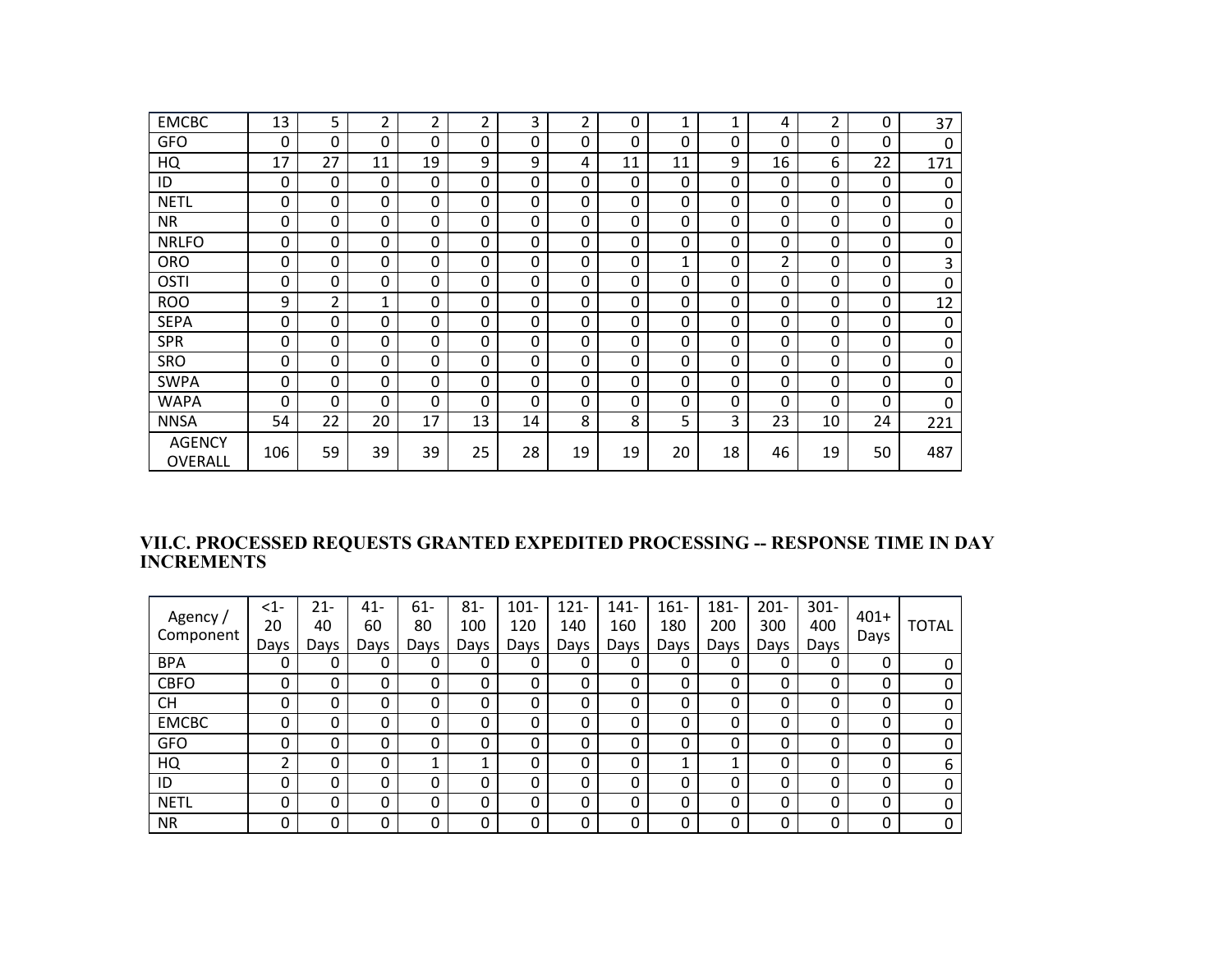| <b>NRLFO</b>             | 0 | 0        | 0 | 0 | 0 | 0 | 0            | 0 | 0 | 0 | 0 | ∩<br>υ | 0 | 0 |
|--------------------------|---|----------|---|---|---|---|--------------|---|---|---|---|--------|---|---|
| <b>ORO</b>               | 0 | $\Omega$ | 0 | 0 | 0 | 0 | 0            | 0 | 0 | 0 | 0 | 0      | 0 | 0 |
| OSTI                     | 0 | $\Omega$ | 0 | 0 | 0 | 0 | 0            | 0 | 0 | 0 | 0 | 0      | 0 | 0 |
| <b>ROO</b>               |   | 0        |   | 0 | 0 | 0 | 0            | 0 | 0 | 0 | 0 | ∩<br>U | 0 |   |
| <b>SEPA</b>              | 0 | $\Omega$ | 0 | 0 | 0 | 0 | $\mathbf{0}$ | 0 | 0 | 0 | 0 | 0      | 0 | 0 |
| <b>SPR</b>               | 0 | $\Omega$ | 0 | 0 | 0 | 0 | 0            | 0 | 0 | 0 | 0 | 0      | 0 | 0 |
| SRO                      | 0 | $\Omega$ | 0 | 0 | 0 | 0 | 0            | 0 | 0 | 0 | 0 | 0      | 0 | 0 |
| <b>SWPA</b>              | 0 | $\Omega$ | 0 | 0 | 0 | 0 | 0            | 0 | 0 | 0 | 0 | 0      | 0 | 0 |
| <b>WAPA</b>              | 0 | $\Omega$ | 0 | 0 | 0 | 0 | 0            | 0 | 0 | 0 | 0 | 0      | 0 | 0 |
| <b>NNSA</b>              | 0 | 0        | ი | 0 | 0 | 0 | 0            |   | 0 | 0 | 0 | C<br>υ | 0 | 0 |
| <b>AGENCY</b><br>OVERALL | 3 | 0        |   | л |   | 0 | 0            |   | 4 | л |   | 0      | 0 | 8 |

# **VII.D. PENDING REQUESTS -- ALL PENDING PERFECTED REQUESTS**

|                       |                   | <b>SIMPLE</b>               |                              |                   | <b>COMPLEX</b>              |                              |                   | <b>EXPEDITED PROCESSING</b> |                              |
|-----------------------|-------------------|-----------------------------|------------------------------|-------------------|-----------------------------|------------------------------|-------------------|-----------------------------|------------------------------|
| Agency /<br>Component | Number<br>Pending | Median<br>Number<br>of Days | Average<br>Number<br>of Days | Number<br>Pending | Median<br>Number<br>of Days | Average<br>Number<br>of Days | Number<br>Pending | Median<br>Number<br>of Days | Average<br>Number<br>of Days |
| <b>BPA</b>            | 2                 | 13.5                        | 13                           | 26                | 114                         | 167                          | 0                 | n/a                         | n/a                          |
| <b>CBFO</b>           | $\mathbf{0}$      | n/a                         | n/a                          | 2                 | 146                         | 146                          | 0                 | n/a                         | n/a                          |
| <b>CH</b>             | 4                 | 1                           | 5                            | 4                 | 7                           | 10                           | 0                 | n/a                         | n/a                          |
| <b>EMCBC</b>          | 2                 | 1014                        | 1014                         | 5                 | 228                         | 257                          | 0                 | n/a                         | n/a                          |
| <b>GFO</b>            | 5                 | 46                          | 95                           | 0                 | n/a                         | n/a                          | 0                 | n/a                         | n/a                          |
| HQ                    | 275               | 170                         | 227                          | 97                | 343                         | 413                          | 3                 | 245                         | 245                          |
| ID                    | 1                 | 35                          | 35                           | 0                 | n/a                         | n/a                          | 0                 | n/a                         | n/a                          |
| <b>NETL</b>           | $\mathbf{0}$      | n/a                         | n/a                          | 0                 | n/a                         | n/a                          | 0                 | n/a                         | n/a                          |
| <b>NR</b>             | $\mathbf{0}$      | n/a                         | n/a                          | 0                 | n/a                         | n/a                          | 0                 | n/a                         | n/a                          |
| <b>NRLFO</b>          | 2                 | 297.5                       | 297                          | 0                 | n/a                         | n/a                          | 0                 | n/a                         | n/a                          |
| <b>ORO</b>            | 22                | 137.5                       | 212                          | 1                 | 826                         | 826                          | 0                 | n/a                         | n/a                          |
| <b>OSTI</b>           | 8                 | 275                         | 484                          | 0                 | n/a                         | n/a                          | 0                 | n/a                         | n/a                          |
| <b>ROO</b>            | $\mathbf 0$       | n/a                         | n/a                          | 0                 | n/a                         | n/a                          | 0                 | n/a                         | n/a                          |
| <b>SEPA</b>           | $\mathbf{0}$      | n/a                         | n/a                          | 0                 | n/a                         | n/a                          | 0                 | n/a                         | n/a                          |
| <b>SPR</b>            | $\mathbf{0}$      | n/a                         | n/a                          | 0                 | n/a                         | n/a                          | 0                 | n/a                         | n/a                          |
| <b>SRO</b>            | 3                 | 1                           | 7                            | 0                 | n/a                         | n/a                          | 0                 | n/a                         | n/a                          |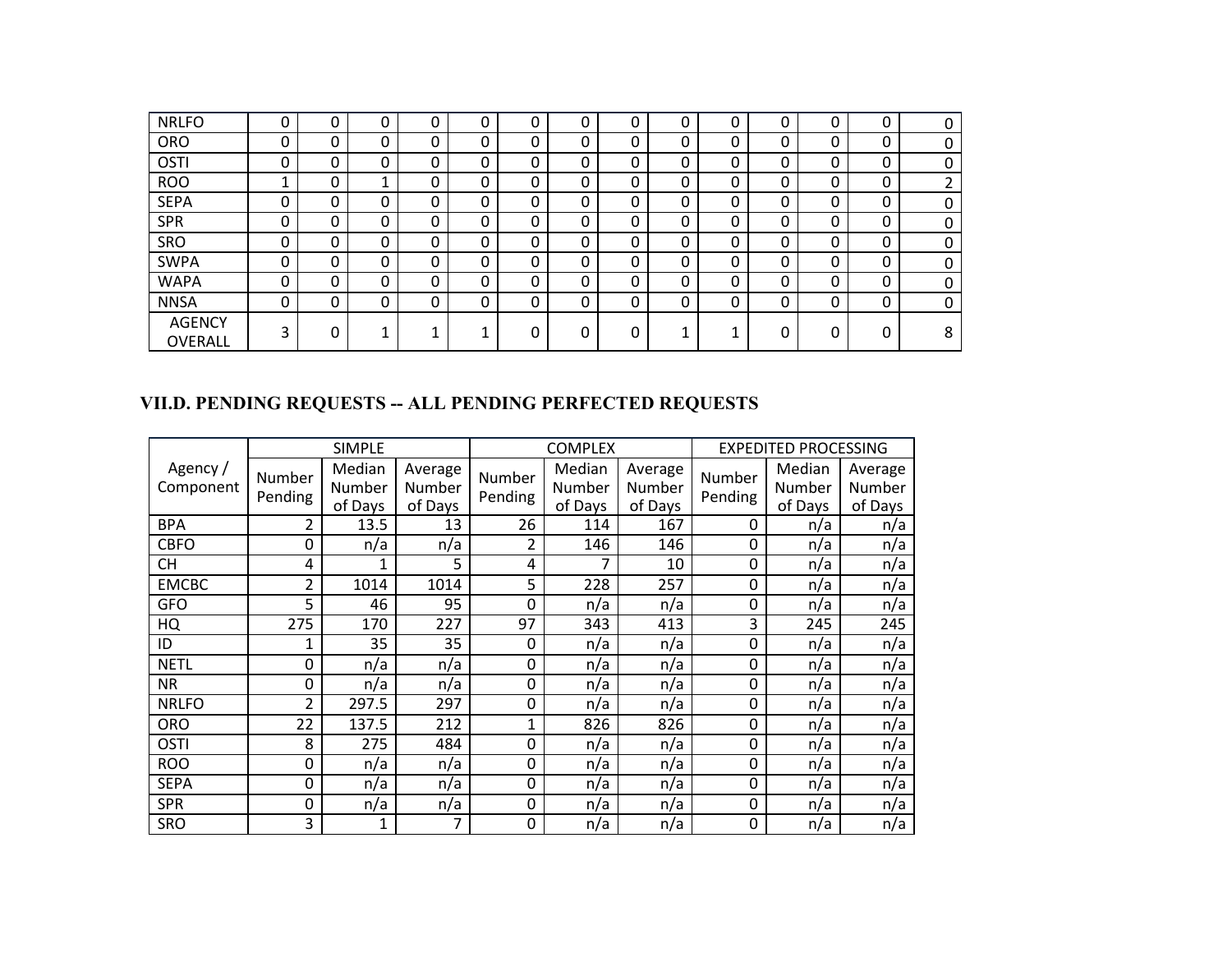| SWPA          |     | n/a | n/a    |     | n/a | n/a    |   | n/a | n/a |
|---------------|-----|-----|--------|-----|-----|--------|---|-----|-----|
| <b>WAPA</b>   |     | 15  | 34     | ے   | 344 | 344    |   | n/a | n/a |
| <b>NNSA</b>   |     | 33  | 33     | 197 | 323 | 374    |   | 141 | 141 |
| <b>AGENCY</b> |     |     |        |     |     |        |   |     |     |
| OVERALL       | 329 | 154 | 224.75 | 334 | 284 | 366.95 | 4 | 245 | 219 |

## **VII.E. PENDING REQUESTS -- TEN OLDEST PENDING PERFECTED REQUESTS**

| Agency /<br>Component |         | 10th<br>Oldest<br>Request | 9th         | 8th      | 7th                 | 6th       | 5th            | 4th            | 3rd       | 2nd       | Oldest<br>Request |
|-----------------------|---------|---------------------------|-------------|----------|---------------------|-----------|----------------|----------------|-----------|-----------|-------------------|
|                       | Date of | 2020-                     | 2020-       | 2020-    | $\overline{2020}$ - | 2020-     | 2019-          | 2019-          | 2019-     | 2017-     | 2017-             |
|                       | Receipt | 04-06                     | 04-06       | 03-23    | $01-13$             | 01-06     | $11 - 22$      | $11 - 18$      | 02-04     | $07 - 26$ | 07-06             |
|                       | Number  |                           |             |          |                     |           |                |                |           |           |                   |
|                       | of Days |                           |             |          |                     |           |                |                |           |           |                   |
| <b>BPA</b>            | Pending | 123                       | 123         | 133      | 181                 | 186       | 213            | 217            | 415       | 794       | 808               |
|                       | Date of |                           |             |          |                     |           |                |                |           | 2020-     | 2019-             |
|                       | Receipt | n/a                       | n/a         | n/a      | n/a                 | n/a       | n/a            | n/a            | n/a       | 08-05     | 09-27             |
|                       | Number  |                           |             |          |                     |           |                |                |           |           |                   |
|                       | of Days |                           |             |          |                     |           |                |                |           |           |                   |
| <b>CBFO</b>           | Pending | 0                         | 0           | 0        | 0                   | 0         | 0              | 0              | 0         | 39        | 251               |
|                       | Date of |                           |             | $2020 -$ | 2020-               | $2020 -$  | $2020 -$       | 2020-          | 2020-     | 2020-     | 2020-             |
|                       | Receipt | n/a                       | n/a         | 09-30    | 09-28               | 09-23     | 09-21          | 09-21          | 09-08     | 08-24     | 03-31             |
|                       | Number  |                           |             |          |                     |           |                |                |           |           |                   |
|                       | of Days |                           |             |          |                     |           |                |                |           |           |                   |
| <b>CH</b>             | Pending | 0                         | $\mathbf 0$ | 0        | $\overline{2}$      | 5         | $\overline{7}$ | $\overline{7}$ | 16        | 26        | 127               |
|                       | Date of |                           |             |          | 2020-               | 2020-     | 2019-          | 2019-          | 2019-     | 2018-     | $2013 -$          |
|                       | Receipt | n/a                       | n/a         | n/a      | 08-04               | $01 - 07$ | $11 - 04$      | $09-12$        | $03 - 18$ | 09-11     | 08-19             |
|                       | Number  |                           |             |          |                     |           |                |                |           |           |                   |
|                       | of Days |                           |             |          |                     |           |                |                |           |           |                   |
| <b>EMCBC</b>          | Pending | 0                         | $\pmb{0}$   | 0        | 40                  | 185       | 226            | 262            | 386       | 512       | 1777              |
|                       | Date of |                           |             |          |                     |           | 2020-          | 2020-          | 2020-     | 2020-     | 2019-             |
|                       | Receipt | n/a                       | n/a         | n/a      | n/a                 | n/a       | 08-31          | $08-17$        | $07 - 27$ | $04-13$   | 09-19             |
|                       | Number  |                           |             |          |                     |           |                |                |           |           |                   |
|                       | of Days |                           |             |          |                     |           |                |                |           |           |                   |
| GFO                   | Pending | 0                         | 0           | 0        | 0                   | 0         | 22             | 32             | 46        | 118       | 257               |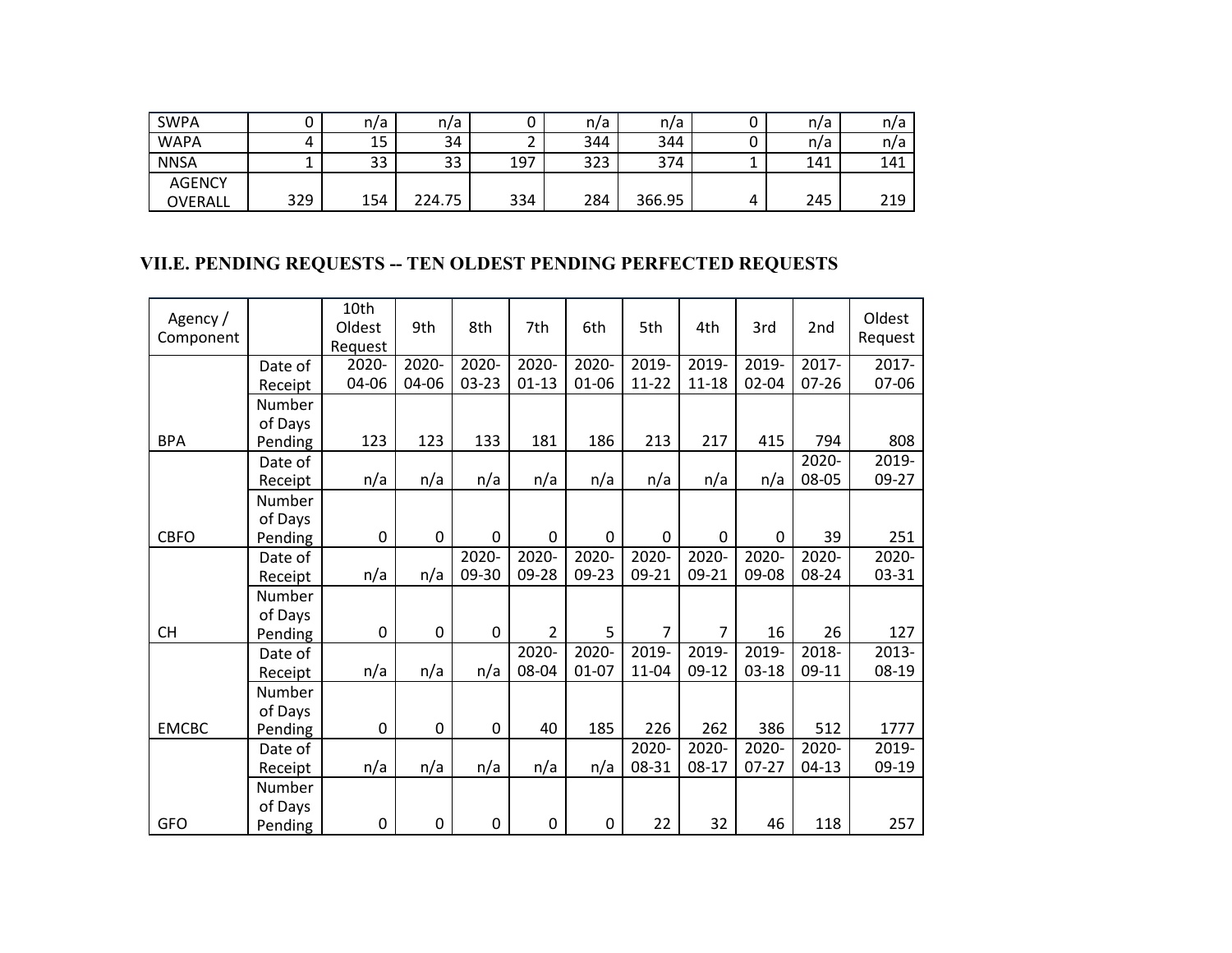|              | Date of           | 2017-       | 2017-       | 2016-       | 2016-       | 2016-       | 2016-       | 2015-            | $2014 -$            | 2013-       | 2013-     |
|--------------|-------------------|-------------|-------------|-------------|-------------|-------------|-------------|------------------|---------------------|-------------|-----------|
|              | Receipt           | 09-01       | 08-01       | $10 - 12$   | $09 - 21$   | 05-02       | $02 - 23$   | 09-23            | $03-13$             | $05 - 21$   | 04-04     |
|              | Number            |             |             |             |             |             |             |                  |                     |             |           |
|              | of Days           |             |             |             |             |             |             |                  |                     |             |           |
| HQ           | Pending           | 767         | 790         | 989         | 1003        | 1102        | 1150        | 1253             | 1637                | 1839        | 1871      |
|              | Date of           |             |             |             |             |             |             |                  |                     |             | $2020 -$  |
|              | Receipt           | n/a         | n/a         | n/a         | n/a         | n/a         | n/a         | n/a              | n/a                 | n/a         | 08-11     |
|              | Number            |             |             |             |             |             |             |                  |                     |             |           |
| ID           | of Days           | $\mathbf 0$ | $\mathbf 0$ | 0           | $\mathsf 0$ | $\mathbf 0$ | 0           | $\pmb{0}$        | 0                   | $\mathbf 0$ | 35        |
|              | Pending           |             |             |             |             |             |             |                  |                     |             |           |
|              | Date of           | n/a         | n/a         | n/a         | n/a         | n/a         | n/a         | n/a              | n/a                 | n/a         | n/a       |
|              | Receipt           |             |             |             |             |             |             |                  |                     |             |           |
|              | Number<br>of Days |             |             |             |             |             |             |                  |                     |             |           |
| <b>NETL</b>  | Pending           | $\mathbf 0$ | $\pmb{0}$   | 0           | $\mathsf 0$ | $\mathbf 0$ | 0           | $\boldsymbol{0}$ | 0                   | $\mathbf 0$ | $\pmb{0}$ |
|              | Date of           |             |             |             |             |             |             |                  |                     |             |           |
|              | Receipt           | n/a         | n/a         | n/a         | n/a         | n/a         | n/a         | n/a              | n/a                 | n/a         | n/a       |
|              | Number            |             |             |             |             |             |             |                  |                     |             |           |
|              | of Days           |             |             |             |             |             |             |                  |                     |             |           |
| <b>NR</b>    | Pending           | $\mathbf 0$ | $\pmb{0}$   | 0           | 0           | $\mathsf 0$ | 0           | $\boldsymbol{0}$ | 0                   | $\mathbf 0$ | 0         |
|              | Date of           |             |             |             |             |             |             |                  |                     | 2020-       | $2018 -$  |
|              | Receipt           | n/a         | n/a         | n/a         | n/a         | n/a         | n/a         | n/a              | n/a                 | 09-02       | 06-15     |
|              | Number            |             |             |             |             |             |             |                  |                     |             |           |
|              | of Days           |             |             |             |             |             |             |                  |                     |             |           |
| <b>NRLFO</b> | Pending           | $\mathbf 0$ | $\mathbf 0$ | $\mathbf 0$ | 0           | $\mathbf 0$ | $\mathbf 0$ | $\mathbf 0$      | $\mathbf 0$         | 19          | 572       |
|              | Date of           | 2019-       | 2019-       | 2019-       | 2019-       | 2019-       | 2019-       | 2018-            | 2017-               | $2017 -$    | $2017 -$  |
|              | Receipt           | $12 - 17$   | $12 - 17$   | 12-04       | $10 - 22$   | 08-08       | $07-17$     | 12-07            | 06-28               | $05-17$     | $01-17$   |
|              | Number            |             |             |             |             |             |             |                  |                     |             |           |
|              | of Days           |             |             |             |             |             |             |                  |                     |             |           |
| <b>ORO</b>   | Pending           | 197         | 197         | 206         | 235         | 286         | 302         | 452              | 813                 | 842         | 902       |
|              | Date of           |             |             | $2020 -$    | 2020-       | 2020-       | $2020 -$    | 2019-            | $\overline{2}016 -$ | 2016-       | $2016 -$  |
|              | Receipt           | n/a         | n/a         | $05-13$     | 04-06       | 03-31       | $02 - 24$   | 03-07            | 12-19               | 12-19       | 06-14     |
|              | Number            |             |             |             |             |             |             |                  |                     |             |           |
|              | of Days           |             |             |             |             |             |             |                  |                     |             |           |
| <b>OSTI</b>  | Pending           | $\pmb{0}$   | 0           | 98          | 124         | 128         | 154         | 394              | 944                 | 944         | 1073      |
|              | Date of           |             |             |             |             |             |             |                  |                     |             |           |
| <b>ROO</b>   | Receipt           | n/a         | n/a         | n/a         | n/a         | n/a         | n/a         | n/a              | n/a                 | n/a         | n/a       |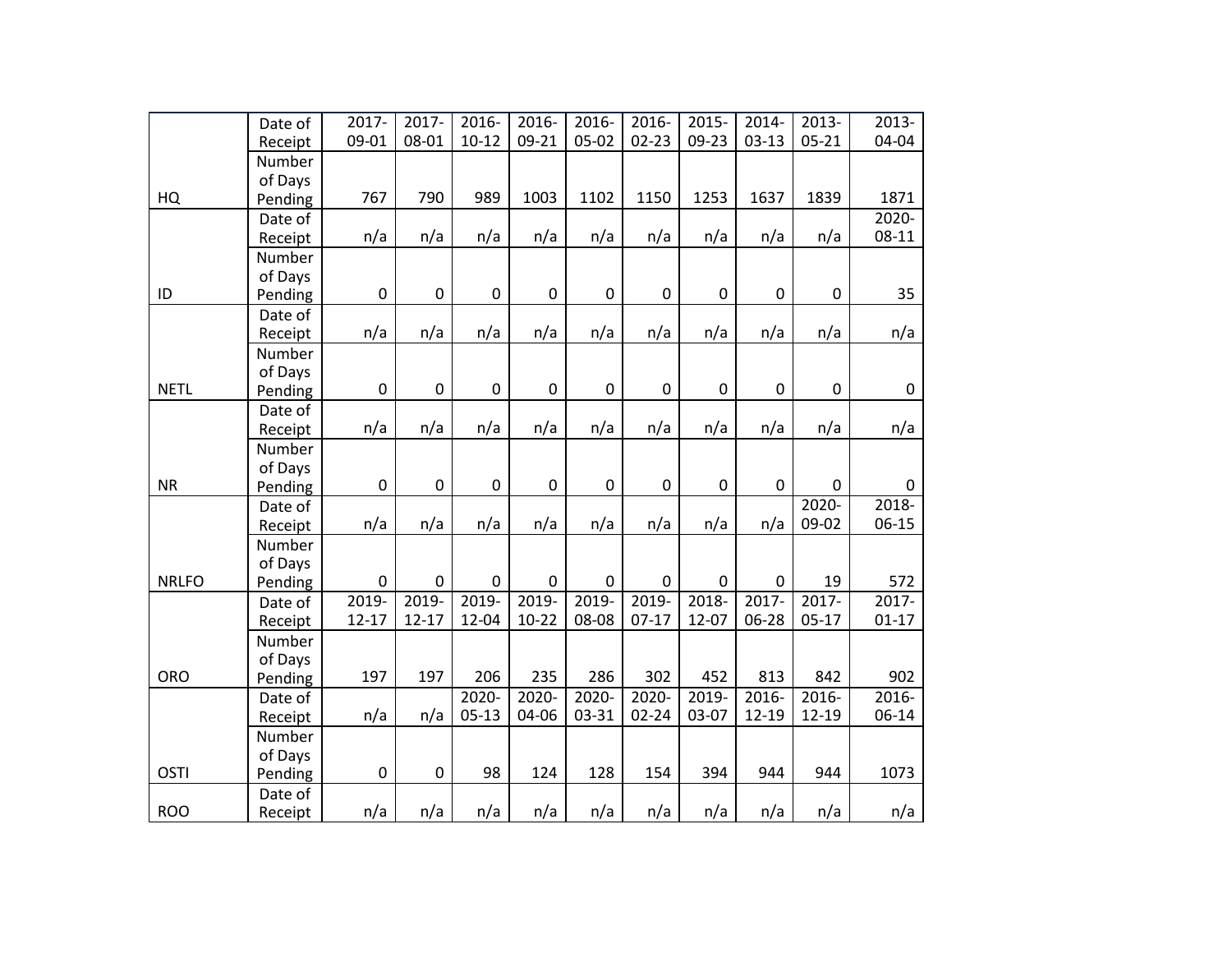|               | Number  |             |             |             |             |             |                  |           |              |                  |             |
|---------------|---------|-------------|-------------|-------------|-------------|-------------|------------------|-----------|--------------|------------------|-------------|
|               | of Days |             |             |             |             |             |                  |           |              |                  |             |
|               | Pending | 0           | 0           | 0           | $\pmb{0}$   | 0           | 0                | 0         | 0            | $\boldsymbol{0}$ | 0           |
|               | Date of |             |             |             |             |             |                  |           |              |                  |             |
|               | Receipt | n/a         | n/a         | n/a         | n/a         | n/a         | n/a              | n/a       | n/a          | n/a              | n/a         |
|               | Number  |             |             |             |             |             |                  |           |              |                  |             |
|               | of Days |             |             |             |             |             |                  |           |              |                  |             |
| <b>SEPA</b>   | Pending | 0           | $\pmb{0}$   | 0           | 0           | 0           | 0                | 0         | 0            | $\pmb{0}$        | 0           |
|               | Date of |             |             |             |             |             |                  |           |              |                  |             |
|               | Receipt | n/a         | n/a         | n/a         | n/a         | n/a         | n/a              | n/a       | n/a          | n/a              | n/a         |
|               | Number  |             |             |             |             |             |                  |           |              |                  |             |
|               | of Days |             |             |             |             |             |                  |           |              |                  |             |
| <b>SPR</b>    | Pending | $\mathbf 0$ | $\mathbf 0$ | $\mathbf 0$ | $\mathbf 0$ | $\mathbf 0$ | $\mathbf 0$      | 0         | 0            | $\pmb{0}$        | $\mathbf 0$ |
|               | Date of |             |             |             |             |             |                  |           | $2020 -$     | $2020 -$         | $2020 -$    |
|               | Receipt | n/a         | n/a         | n/a         | n/a         | n/a         | n/a              | n/a       | 09-29        | 09-29            | 09-01       |
|               | Number  |             |             |             |             |             |                  |           |              |                  |             |
|               | of Days |             |             |             |             |             |                  |           |              |                  |             |
| SRO           | Pending | $\mathbf 0$ | 0           | $\mathbf 0$ | $\mathbf 0$ | $\mathbf 0$ | $\boldsymbol{0}$ | 0         | $\mathbf{1}$ | $\mathbf{1}$     | 20          |
|               | Date of |             |             |             |             |             |                  |           |              |                  |             |
|               | Receipt | n/a         | n/a         | n/a         | n/a         | n/a         | n/a              | n/a       | n/a          | n/a              | n/a         |
|               | Number  |             |             |             |             |             |                  |           |              |                  |             |
|               | of Days |             |             |             |             |             |                  |           |              |                  |             |
| <b>SWPA</b>   | Pending | 0           | 0           | $\pmb{0}$   | $\mathbf 0$ | 0           | 0                | 0         | 0            | $\pmb{0}$        | $\mathbf 0$ |
|               | Date of |             |             |             |             | 2020-       | 2020-            | 2020-     | 2020-        | 2019-            | $2018 -$    |
|               | Receipt | n/a         | n/a         | n/a         | n/a         | 09-11       | 09-09            | 09-09     | $05 - 14$    | 11-06            | 11-29       |
|               | Number  |             |             |             |             |             |                  |           |              |                  |             |
|               | of Days |             |             |             |             |             |                  |           |              |                  |             |
| <b>WAPA</b>   | Pending | 0           | $\pmb{0}$   | 0           | 0           | 13          | 15               | 16        | 97           | 225              | 459         |
|               | Date of | $2016 -$    | $2016 -$    | $2016 -$    | $2016 -$    | $2016 -$    | $2016 -$         | $2015 -$  | $2015 -$     | $2015 -$         | $2013 -$    |
|               | Receipt | 08-01       | 08-01       | $07 - 26$   | $07 - 26$   | 04-26       | $02 - 16$        | 09-09     | 09-02        | 08-27            | $12 - 11$   |
|               | Number  |             |             |             |             |             |                  |           |              |                  |             |
|               | of Days |             |             |             |             |             |                  |           |              |                  |             |
| <b>NNSA</b>   | Pending | 1040        | 1040        | 1044        | 1044        | 1107        | 1156             | 1263      | 1267         | 1271             | 1699        |
| <b>AGENCY</b> | Date of | 2016-       | 2015-       | 2015-       | 2015-       | 2015-       | 2014-            | 2013-     | 2013-        | $2013 -$         | $2013 -$    |
| OVERALL       | Receipt | $02 - 16$   | 09-23       | 09-09       | 09-02       | 08-27       | $03-13$          | $12 - 11$ | 08-19        | $05 - 21$        | 04-04       |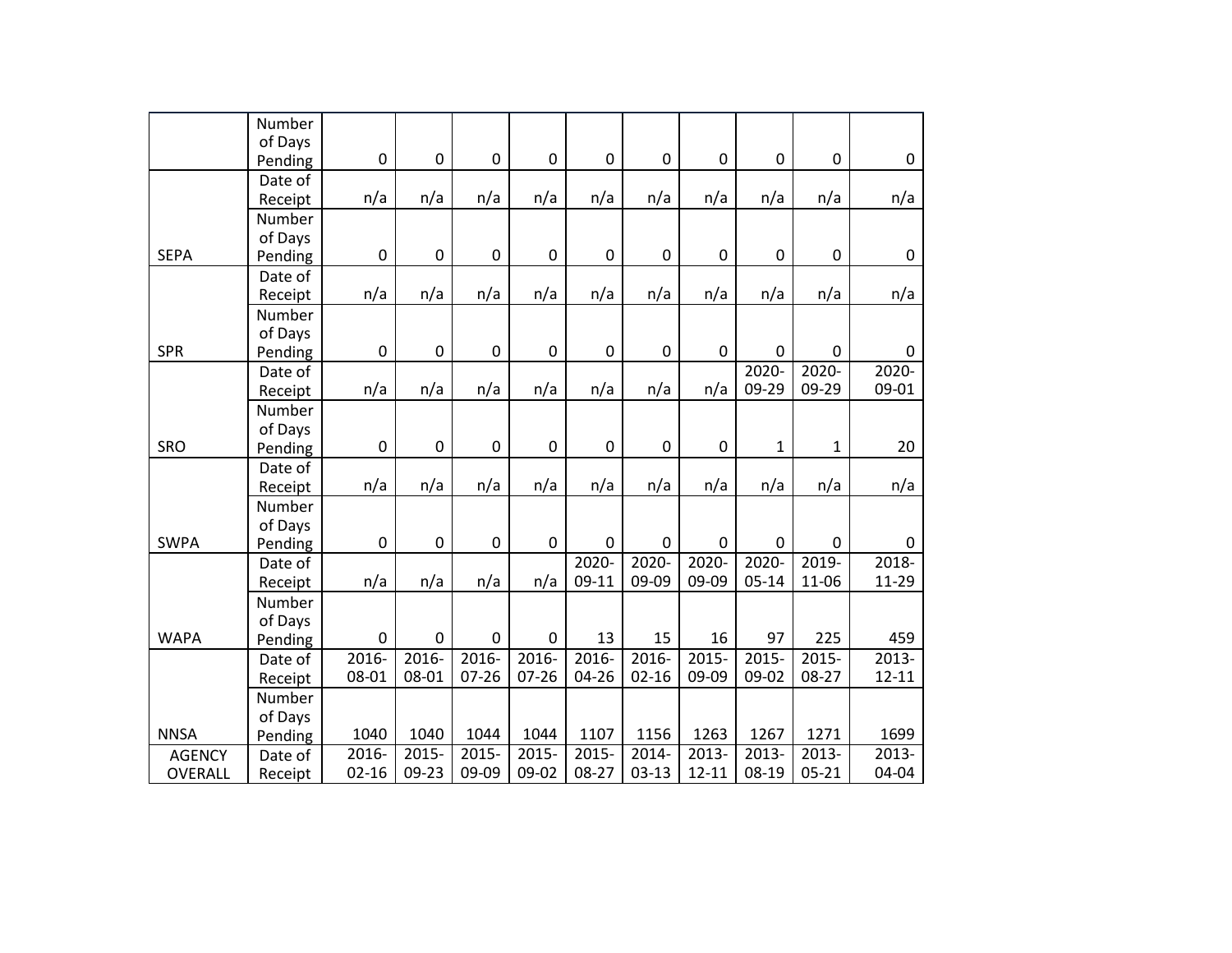| . .<br>Number       |      |            |      |      |              |      |      |            |      |      |
|---------------------|------|------------|------|------|--------------|------|------|------------|------|------|
| <b>Davs</b><br>οt   |      |            |      |      |              |      |      |            |      |      |
| $\cdots$<br>Pending | 1156 | つちつ<br>ᅭᄼᇰ | 1263 | 1267 | 1271<br>ᅩ᠘/ㅗ | 1637 | 1699 | 777<br>- 1 | 1839 | 1871 |

# **VIII.A. REQUESTS FOR EXPEDITED PROCESSING**

| Agency /<br>Component    | Number<br>Granted | Number<br>Denied | Median<br>Number of<br>Days to<br>Adjudicate | Average<br>Number of<br>Days to<br>Adjudicate | Number<br>Adjudicated<br>Within Ten<br>Calendar<br>Days |
|--------------------------|-------------------|------------------|----------------------------------------------|-----------------------------------------------|---------------------------------------------------------|
| <b>BPA</b>               | 0                 | 0                | n/a                                          | n/a                                           | n/a                                                     |
| <b>CBFO</b>              | 0                 | 0                | n/a                                          | n/a                                           | n/a                                                     |
| <b>CH</b>                | 0                 | 1                | $<$ 1                                        | $<$ 1                                         | 1                                                       |
| <b>EMCBC</b>             | 1                 | $\mathbf{1}$     | $\overline{3}$                               | $\overline{3}$                                | $\overline{2}$                                          |
| <b>GFO</b>               | 0                 | 1                | $\overline{2}$                               | $\overline{2}$                                | $\overline{1}$                                          |
| HQ                       | 9                 | 26               | 6                                            | 12.51                                         | 24                                                      |
| ID                       | 0                 | 0                | n/a                                          | n/a                                           | n/a                                                     |
| <b>NETL</b>              | 0                 | 0                | n/a                                          | n/a                                           | n/a                                                     |
| <b>NR</b>                | 0                 | 0                | n/a                                          | n/a                                           | n/a                                                     |
| <b>NRLFO</b>             | 0                 | 1                | 1                                            | 1                                             | 1                                                       |
| <b>ORO</b>               | 0                 | 0                | n/a                                          | n/a                                           | n/a                                                     |
| <b>OSTI</b>              | 0                 | 0                | n/a                                          | n/a                                           | n/a                                                     |
| <b>ROO</b>               | $\overline{2}$    | 1                | $<$ 1                                        | $<$ 1                                         | 3                                                       |
| <b>SEPA</b>              | 0                 | 0                | n/a                                          | n/a                                           | n/a                                                     |
| <b>SPR</b>               | 0                 | 1                | $<$ 1                                        | $<$ 1                                         | 1                                                       |
| SRO                      | 0                 | 0                | n/a                                          | n/a                                           | n/a                                                     |
| <b>SWPA</b>              | 0                 | $\mathbf{1}$     | 1                                            | 1                                             | $\mathbf{1}$                                            |
| <b>WAPA</b>              | 0                 | 1                | 12                                           | 12                                            | 0                                                       |
| <b>NNSA</b>              | 1                 | 12               | 6                                            | 6.38                                          | 11                                                      |
| <b>AGENCY</b><br>OVERALL | 13                | 46               | 5                                            | 9.20                                          | 45                                                      |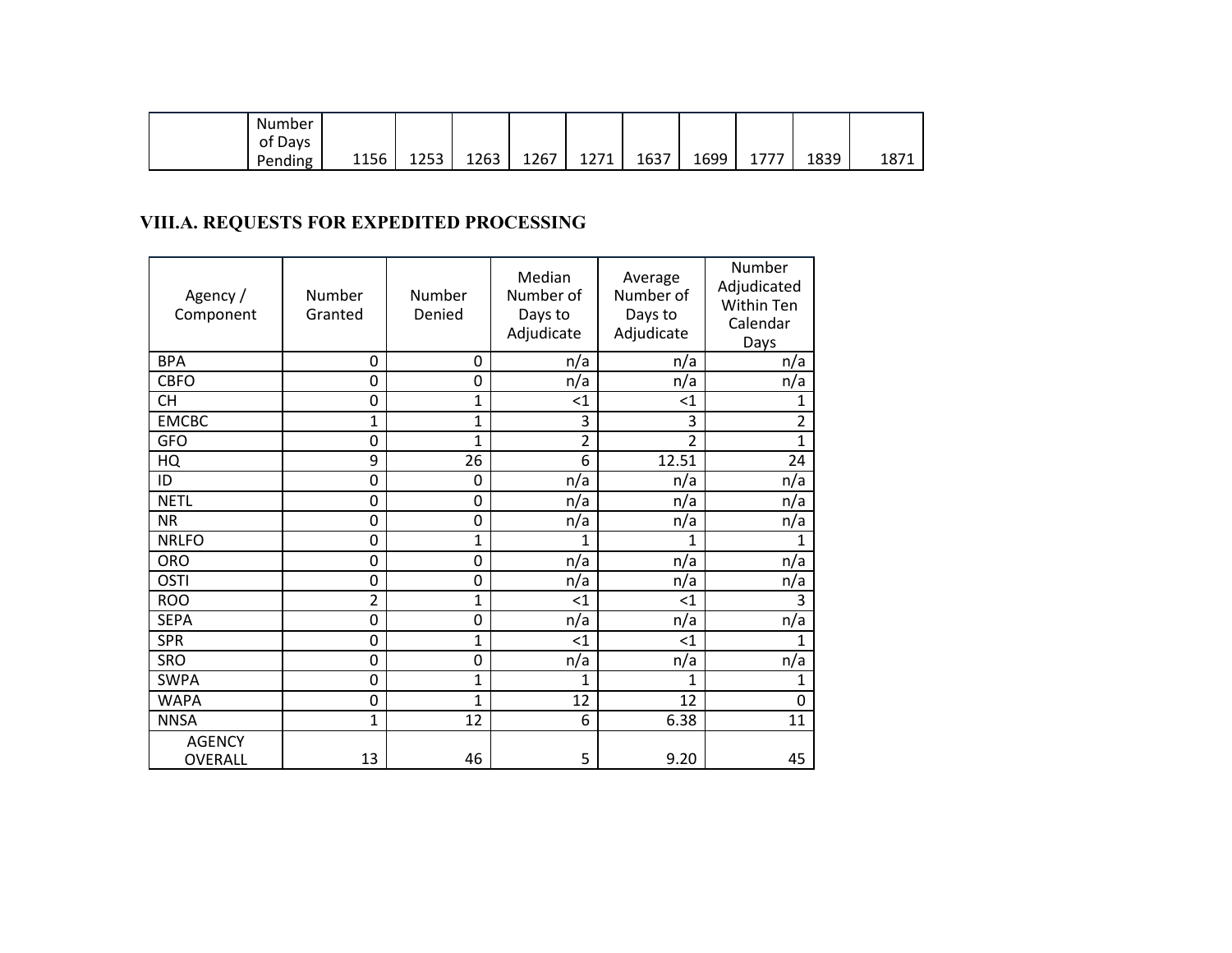# **VIII.B. REQUESTS FOR A FEE WAIVER**

| Agency /<br>Component    | Number<br>Granted | <b>Median Number</b><br>Number Denied |                   | Average<br>Number of Days<br>to Adjudicate |  |
|--------------------------|-------------------|---------------------------------------|-------------------|--------------------------------------------|--|
| <b>BPA</b>               | 0                 | 1                                     | Adjudicate<br>417 | 417                                        |  |
| <b>CBFO</b>              | 0                 | $\mathbf 0$                           | n/a               | n/a                                        |  |
| <b>CH</b>                | $\mathbf{1}$      | $\overline{2}$                        | 12                | 10.67                                      |  |
| <b>EMCBC</b>             | 0                 | $\mathbf{1}$                          | 3                 | 3                                          |  |
| <b>GFO</b>               | 0                 | 0                                     | n/a               | n/a                                        |  |
| HQ                       | 44                | $\mathbf 0$                           | 3                 | 27.55                                      |  |
| ID                       | 0                 | $\mathbf 0$                           | n/a               | n/a                                        |  |
| <b>NETL</b>              | 0                 | 0                                     | n/a               | n/a                                        |  |
| <b>NR</b>                | 0                 | 0                                     | n/a               | n/a                                        |  |
| <b>NRLFO</b>             | 0                 | 1                                     | 1                 | 1                                          |  |
| <b>ORO</b>               | 0                 | 0                                     | n/a               | n/a                                        |  |
| <b>OSTI</b>              | 0                 | 0                                     | n/a               | n/a                                        |  |
| <b>ROO</b>               | 3                 | 1                                     | $<$ 1             | 1.5                                        |  |
| <b>SEPA</b>              | 0                 | 0                                     | n/a               | n/a                                        |  |
| <b>SPR</b>               | 0                 | 0                                     | n/a               | n/a                                        |  |
| SRO                      | 0                 | 0                                     | n/a               | n/a                                        |  |
| <b>SWPA</b>              | 0                 | $\mathbf 0$                           | n/a               | n/a                                        |  |
| <b>WAPA</b>              | 1                 | $\overline{1}$                        | 22                | 22                                         |  |
| <b>NNSA</b>              | 3                 | 0                                     | 3                 | 93.67                                      |  |
| <b>AGENCY</b><br>OVERALL | 52                | 7                                     | 3                 | 33.83                                      |  |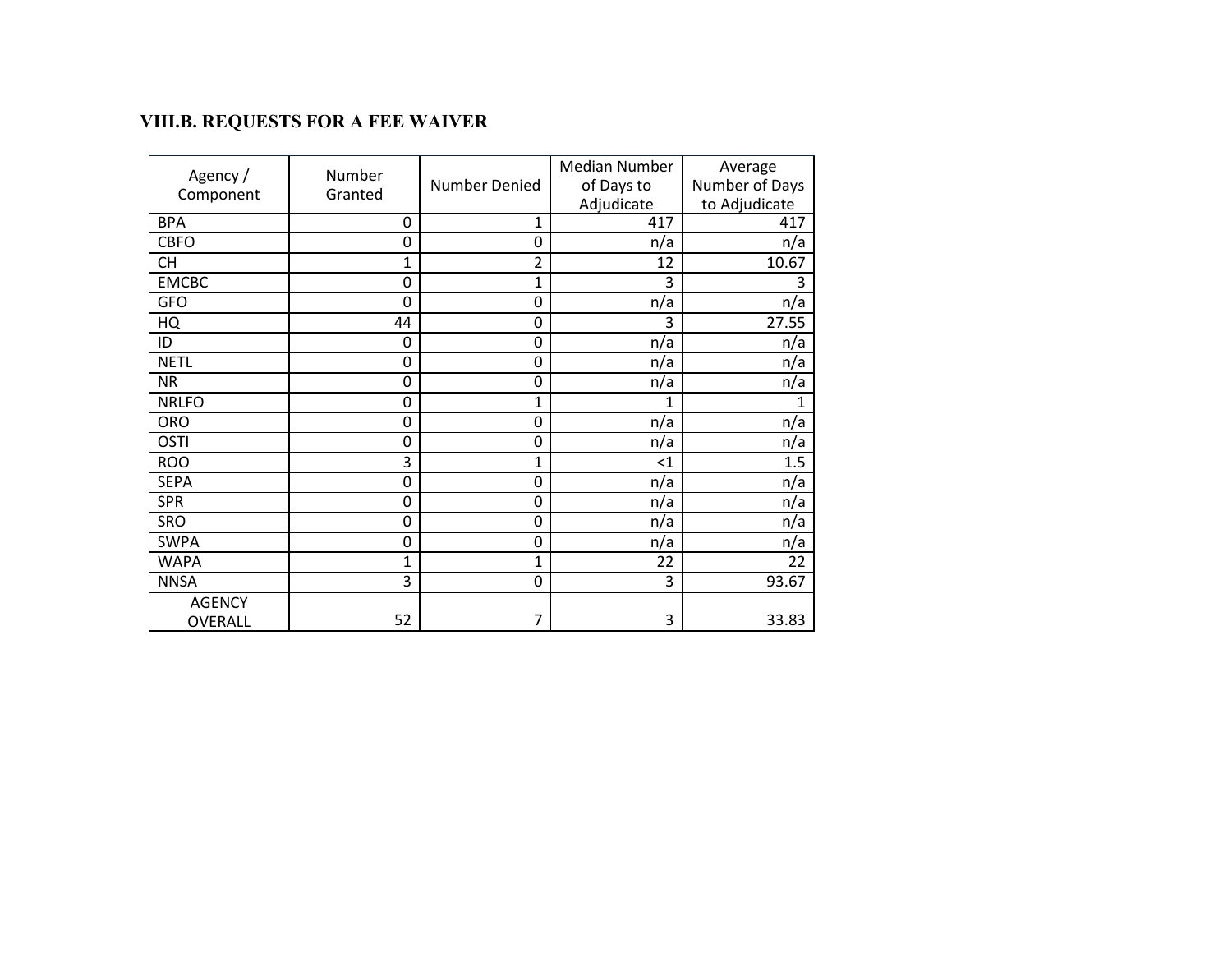### **IX. FOIA PERSONNEL AND COSTS**

|                          |                                                      | PERSONNEL                                                                                                                        |       | <b>COSTS</b>        |                                                       |            |  |
|--------------------------|------------------------------------------------------|----------------------------------------------------------------------------------------------------------------------------------|-------|---------------------|-------------------------------------------------------|------------|--|
| Agency /<br>Component    | Number of<br>"Full-Time<br><b>FOIA</b><br>Employees" | Number of<br>Total<br>"Equivalent<br>Number<br>of "Full-<br>Full-Time<br><b>FOIA</b><br><b>Time FOIA</b><br>Staff"<br>Employees" |       | Processing<br>Costs | Litigation-<br>Related<br><b>Total Costs</b><br>Costs |            |  |
| <b>BPA</b>               | 3                                                    | 1.57                                                                                                                             | 4.57  | 541067.43           | 26612.00                                              | 567679.43  |  |
| <b>CBFO</b>              | 0                                                    | 0.15                                                                                                                             | 0.15  | 6000.00             | 0.00                                                  | 6000.00    |  |
| <b>CH</b>                | 0                                                    | 1.05                                                                                                                             | 1.05  | 124117.50           | 0.00                                                  | 124117.50  |  |
| <b>EMCBC</b>             | 3                                                    | 1.00                                                                                                                             | 4.00  | 295678.00           | 0.00                                                  | 295678.00  |  |
| <b>GFO</b>               | 1                                                    | 0.00                                                                                                                             | 1.00  | 87039.50            | 0.00                                                  | 87039.50   |  |
| HQ                       | 27                                                   | 10.13                                                                                                                            | 37.13 | 4625262.65          | 390845.00                                             | 5016107.65 |  |
| ID                       | 0                                                    | 0.25                                                                                                                             | 0.25  | 23884.00            | 0.00                                                  | 23884.00   |  |
| <b>NETL</b>              | 0                                                    | 1.25                                                                                                                             | 1.25  | 200000.00           | 0.00                                                  | 200000.00  |  |
| <b>NR</b>                | 0                                                    | 0.00                                                                                                                             | 0.00  | 0.00                | 0.00                                                  | 0.00       |  |
| <b>NRLFO</b>             | 0                                                    | 0.05                                                                                                                             | 0.05  | 8912.25             | 0.00                                                  | 8912.25    |  |
| <b>ORO</b>               | $\overline{2}$                                       | 0.75                                                                                                                             | 2.75  | 137564.00           | 0.00                                                  | 137564.00  |  |
| <b>OSTI</b>              | 0                                                    | 0.39                                                                                                                             | 0.39  | 49784.43            | 0.00                                                  | 49784.43   |  |
| <b>ROO</b>               | $\mathbf{1}$                                         | 0.71                                                                                                                             | 1.71  | 210880.61           | 0.00                                                  | 210880.61  |  |
| <b>SEPA</b>              | 0                                                    | 0.00                                                                                                                             | 0.00  | 0.00                | 0.00                                                  | 0.00       |  |
| <b>SPR</b>               | 0                                                    | 0.30                                                                                                                             | 0.30  | 31019.00            | 0.00                                                  | 31019.00   |  |
| <b>SRO</b>               | 1                                                    | 0.00                                                                                                                             | 1.00  | 75000.00            | 0.00                                                  | 75000.00   |  |
| <b>SWPA</b>              | 0                                                    | 0.10                                                                                                                             | 0.10  | 3000.00             | 0.00                                                  | 3000.00    |  |
| <b>WAPA</b>              | 0                                                    | 0.50                                                                                                                             | 0.50  | 18000.00            | 0.00                                                  | 18000.00   |  |
| <b>NNSA</b>              | 8                                                    | 2.00                                                                                                                             | 10.00 | 1300000.00          | 38000.00                                              | 1338000.00 |  |
| <b>AGENCY</b><br>OVERALL | 46                                                   | 20.20                                                                                                                            | 66.20 | 7737209.37          | 455457.00                                             | 8192666.37 |  |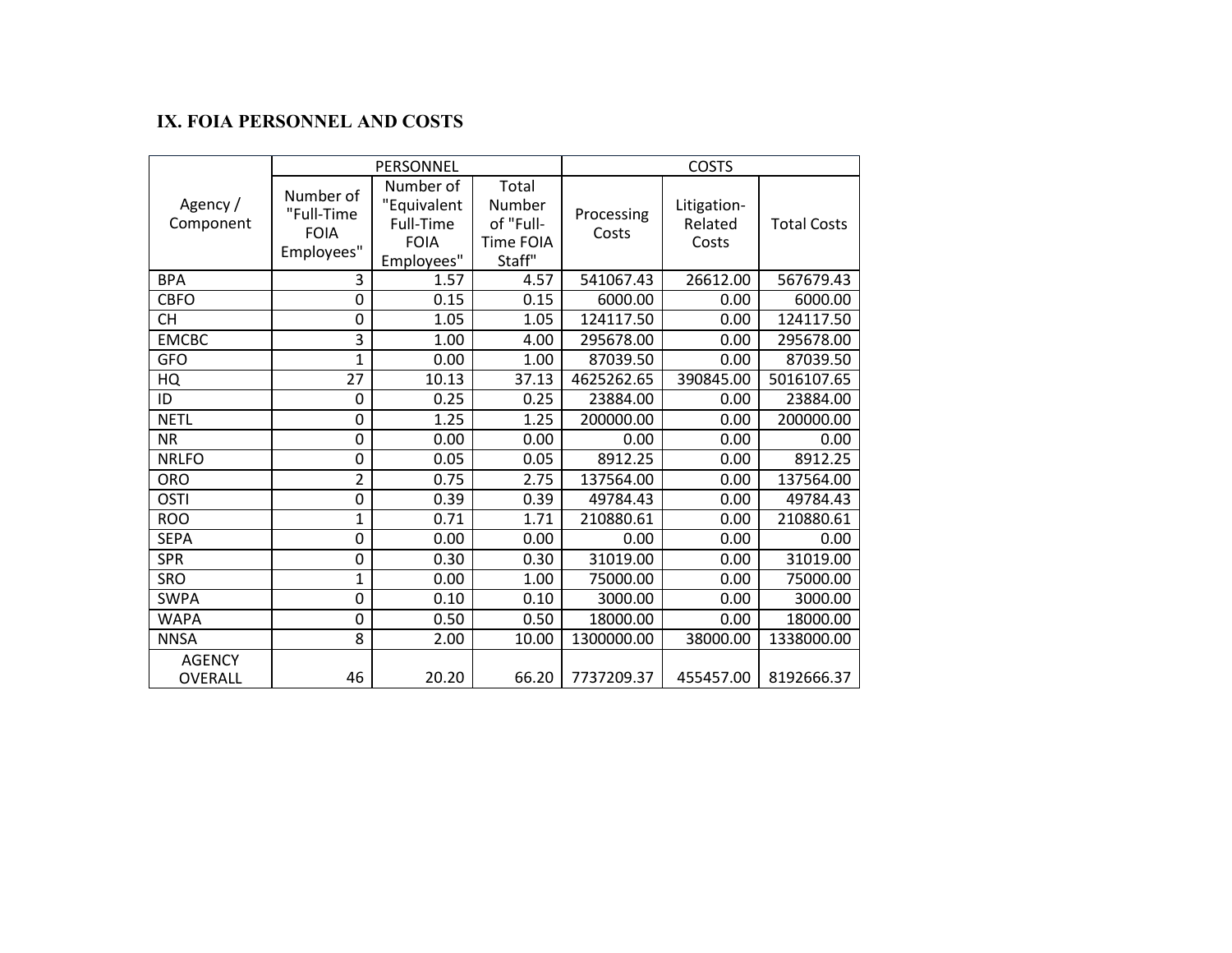# **X. FEES COLLECTED FOR PROCESSING REQUESTS**

| Agency/<br>Component     | <b>Total Amount</b><br>of Fees<br>Collected | Percentage of<br><b>Total Costs</b> |  |  |
|--------------------------|---------------------------------------------|-------------------------------------|--|--|
| <b>BPA</b>               | 482.00                                      | 0.0900                              |  |  |
| <b>CBFO</b>              | 0.00                                        | 0.0000                              |  |  |
| <b>CH</b>                | 0.00                                        | 0.0000                              |  |  |
| <b>EMCBC</b>             | 0.00                                        | 0.0000                              |  |  |
| <b>GFO</b>               | 116.50                                      | 0.1300                              |  |  |
| HQ                       | 0.00                                        | 0.0000                              |  |  |
| ID                       | 0.00                                        | 0.0000                              |  |  |
| <b>NETL</b>              | 0.00                                        | 0.0000                              |  |  |
| <b>NR</b>                | 0.00                                        | 0.0000                              |  |  |
| <b>NRLFO</b>             | 0.00                                        | 0.0000                              |  |  |
| <b>ORO</b>               | 0.00                                        | 0.0000                              |  |  |
| OSTI                     | 0.00                                        | 0.0000                              |  |  |
| <b>ROO</b>               | 3365.00                                     | 1.6000                              |  |  |
| <b>SEPA</b>              | 0.00                                        | 0.0000                              |  |  |
| <b>SPR</b>               | 408.41                                      | 1.3200                              |  |  |
| <b>SRO</b>               | 0.00                                        | 0.0000                              |  |  |
| <b>SWPA</b>              | 0.00                                        | 0.0000                              |  |  |
| <b>WAPA</b>              | 0.00                                        | 0.0000                              |  |  |
| <b>NNSA</b>              | 0.00                                        | 0.0000                              |  |  |
| <b>AGENCY</b><br>OVERALL | 4371.91                                     | 0.0600                              |  |  |

# **XI.A. NUMBER OF TIMES SUBSECTION (C) USED**

| Agency /<br>Component | Number of Times Subsection Used |
|-----------------------|---------------------------------|
| RPA                   |                                 |
|                       |                                 |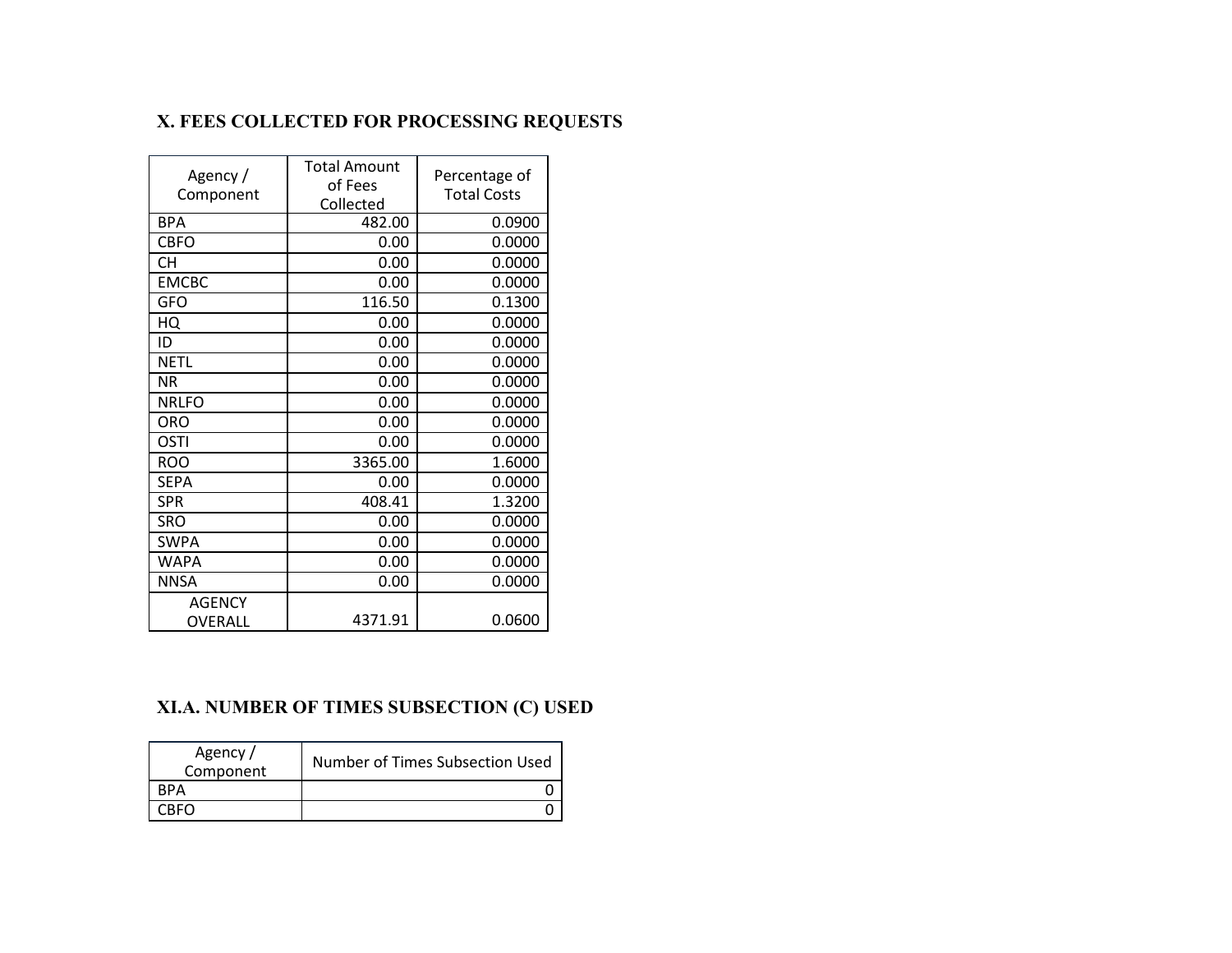| <b>CH</b>             | 0 |
|-----------------------|---|
| <b>EMCBC</b>          | 0 |
| <b>GFO</b>            | 0 |
| HQ                    | 0 |
| ID                    | O |
| <b>NETL</b>           | ი |
| <b>NR</b>             | 0 |
| <b>NRLFO</b>          | 0 |
| <b>ORO</b>            | 0 |
| <b>OSTI</b>           | 0 |
| <b>ROO</b>            | 0 |
| <b>SEPA</b>           | 0 |
| <b>SPR</b>            | 0 |
| SRO                   | 0 |
| <b>SWPA</b>           | 0 |
| <b>WAPA</b>           | 0 |
| <b>NNSA</b>           | 0 |
| <b>AGENCY OVERALL</b> | 0 |

# **XI.B. NUMBER OF SUBSECTION (A)(2) POSTINGS**

| Agency /<br>Component | Number of<br><b>Records Posted</b><br>by the FOIA | Number of<br><b>Records Posted</b><br>by Program |
|-----------------------|---------------------------------------------------|--------------------------------------------------|
|                       | Office                                            | Offices                                          |
| <b>BPA</b>            | O                                                 |                                                  |
| <b>CBFO</b>           |                                                   |                                                  |
| CН                    | O                                                 | 6                                                |
| <b>EMCBC</b>          | O                                                 |                                                  |
| <b>GFO</b>            | O                                                 |                                                  |
| HQ                    | 3                                                 | 32                                               |
| ID                    | O                                                 |                                                  |
| <b>NETL</b>           | O                                                 |                                                  |
| ΝR                    |                                                   |                                                  |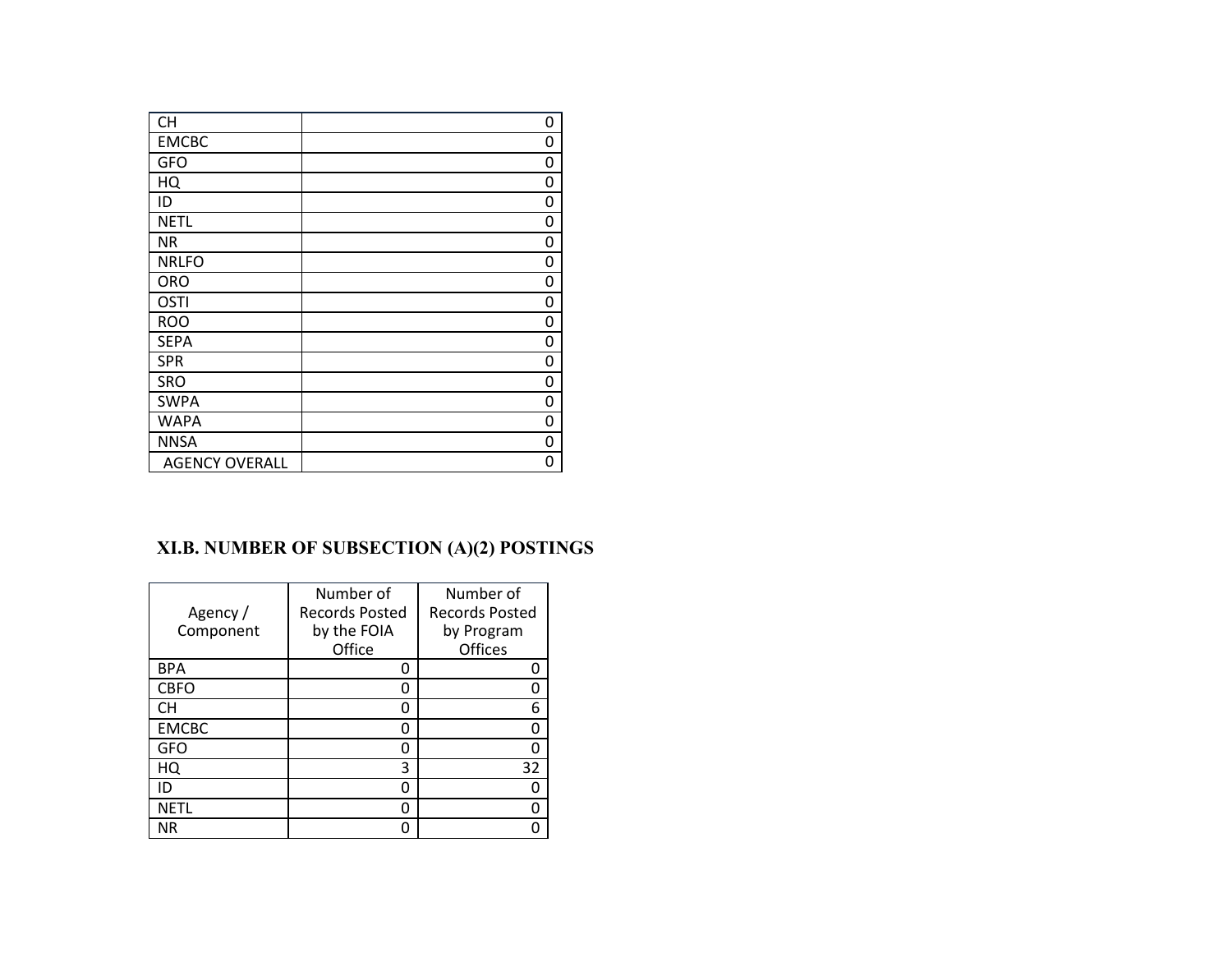| <b>NRLFO</b>  | 0 | 0   |
|---------------|---|-----|
| <b>ORO</b>    | 0 | 0   |
| <b>OSTI</b>   | 0 | 0   |
| <b>ROO</b>    | 0 | 902 |
| <b>SEPA</b>   | 0 | 0   |
| <b>SPR</b>    | 0 | O   |
| SRO           | 0 | O   |
| <b>SWPA</b>   | 0 | O   |
| <b>WAPA</b>   | 0 | n   |
| <b>NNSA</b>   | 0 | n   |
| <b>AGENCY</b> |   |     |
| OVERALL       | 3 | 940 |

# **XII.A. BACKLOGS OF FOIA REQUESTS AND ADMINISTRATIVE APPEALS**

| Agency /<br>Component | Number of<br>Backlogged<br>Requests as of<br><b>End of Fiscal</b><br>Year | Number of<br>Backlogged<br>Appeals as of<br><b>End of Fiscal</b><br>Year |
|-----------------------|---------------------------------------------------------------------------|--------------------------------------------------------------------------|
| <b>BPA</b>            | 0                                                                         | n/a                                                                      |
| <b>CBFO</b>           | 2                                                                         | n/a                                                                      |
| <b>CH</b>             | 0                                                                         | n/a                                                                      |
| <b>EMCBC</b>          | 7                                                                         | n/a                                                                      |
| <b>GFO</b>            | 5                                                                         | n/a                                                                      |
| HQ                    | 330                                                                       | 13                                                                       |
| ID                    | 1                                                                         | n/a                                                                      |
| <b>NETL</b>           | 0                                                                         | n/a                                                                      |
| <b>NR</b>             | 0                                                                         | n/a                                                                      |
| <b>NRLFO</b>          | 1                                                                         | n/a                                                                      |
| <b>ORO</b>            | 21                                                                        | n/a                                                                      |
| <b>OSTI</b>           | 8                                                                         | n/a                                                                      |
| <b>ROO</b>            | 0                                                                         | n/a                                                                      |
| <b>SEPA</b>           | 0                                                                         | n/a                                                                      |
| <b>SPR</b>            | 0                                                                         | n/a                                                                      |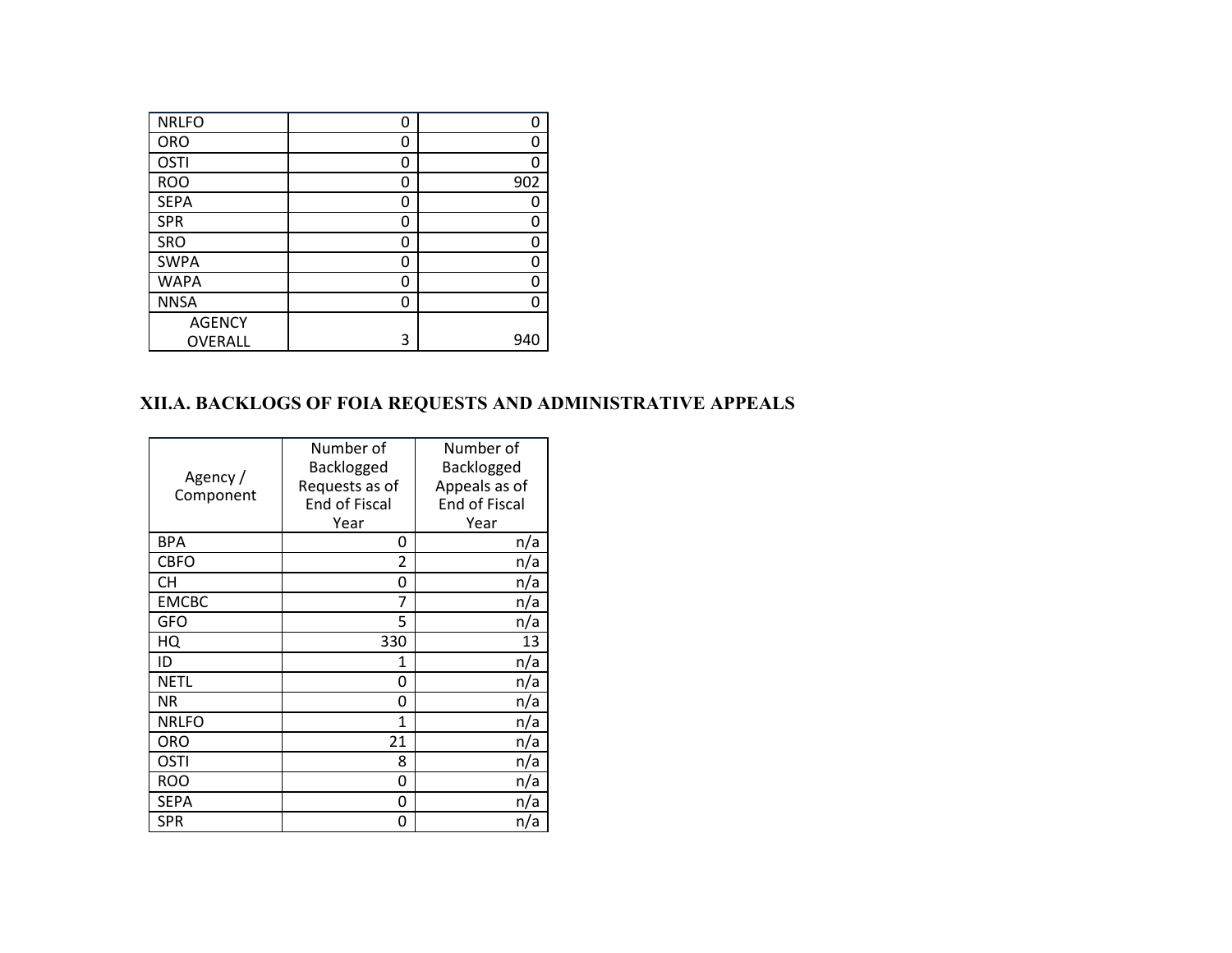| <b>SRO</b>     |     | n/a |
|----------------|-----|-----|
| <b>SWPA</b>    |     | n/a |
| <b>WAPA</b>    |     | n/a |
| <b>NNSA</b>    | 178 | n/a |
| <b>AGENCY</b>  |     |     |
| <b>OVERALL</b> | 554 | 13  |

#### **XII.B. CONSULTATIONS ON FOIA REQUESTS -- RECEIVED, PROCESSED, AND PENDING CONSULTATIONS**

| Agency/<br>Component | Number of<br>Consultations<br>Received from<br><b>Other Agencies</b><br>that were<br>Pending at the<br>Agency as of<br>Start<br>of the Fiscal<br>Year | Number of<br>Consultations<br>Received from<br><b>Other Agencies</b><br>During the Fiscal<br>Year | Number of<br>Consultations<br>Received from<br><b>Other Agencies</b><br>that were<br>Processed by<br>the Agency<br>During the Fiscal<br>Year | Number of<br>Consultations<br>Received from<br><b>Other Agencies</b><br>that were<br>Pending at the<br>Agency as of<br>End<br>of the Fiscal<br>Year |
|----------------------|-------------------------------------------------------------------------------------------------------------------------------------------------------|---------------------------------------------------------------------------------------------------|----------------------------------------------------------------------------------------------------------------------------------------------|-----------------------------------------------------------------------------------------------------------------------------------------------------|
| <b>BPA</b>           | 0                                                                                                                                                     | 0                                                                                                 | 0                                                                                                                                            | 0                                                                                                                                                   |
| <b>CBFO</b>          | 0                                                                                                                                                     | $\Omega$                                                                                          | 0                                                                                                                                            | 0                                                                                                                                                   |
| СH                   | 0                                                                                                                                                     | 12                                                                                                | 12                                                                                                                                           | 0                                                                                                                                                   |
| <b>EMCBC</b>         | 0                                                                                                                                                     | 0                                                                                                 | 0                                                                                                                                            | 0                                                                                                                                                   |
| <b>GFO</b>           | 0                                                                                                                                                     | 1                                                                                                 | 1                                                                                                                                            | 0                                                                                                                                                   |
| HQ                   | 133                                                                                                                                                   | 108                                                                                               | 57                                                                                                                                           | 184                                                                                                                                                 |
| ID                   | 0                                                                                                                                                     | 0                                                                                                 | 0                                                                                                                                            | 0                                                                                                                                                   |
| <b>NETL</b>          | 0                                                                                                                                                     | 0                                                                                                 | 0                                                                                                                                            | 0                                                                                                                                                   |
| <b>NR</b>            | 0                                                                                                                                                     | 0                                                                                                 | 0                                                                                                                                            | 0                                                                                                                                                   |
| <b>NRLFO</b>         | 0                                                                                                                                                     | 0                                                                                                 | 0                                                                                                                                            | 0                                                                                                                                                   |
| <b>ORO</b>           | $\mathbf{1}$                                                                                                                                          | 0                                                                                                 | $\mathbf{1}$                                                                                                                                 | 0                                                                                                                                                   |
| <b>OSTI</b>          | 0                                                                                                                                                     | 0                                                                                                 | 0                                                                                                                                            | 0                                                                                                                                                   |
| <b>ROO</b>           | 0                                                                                                                                                     | 0                                                                                                 | 0                                                                                                                                            | 0                                                                                                                                                   |
| <b>SEPA</b>          | 0                                                                                                                                                     | 0                                                                                                 | 0                                                                                                                                            | 0                                                                                                                                                   |
| <b>SPR</b>           | 0                                                                                                                                                     | 0                                                                                                 | 0                                                                                                                                            | 0                                                                                                                                                   |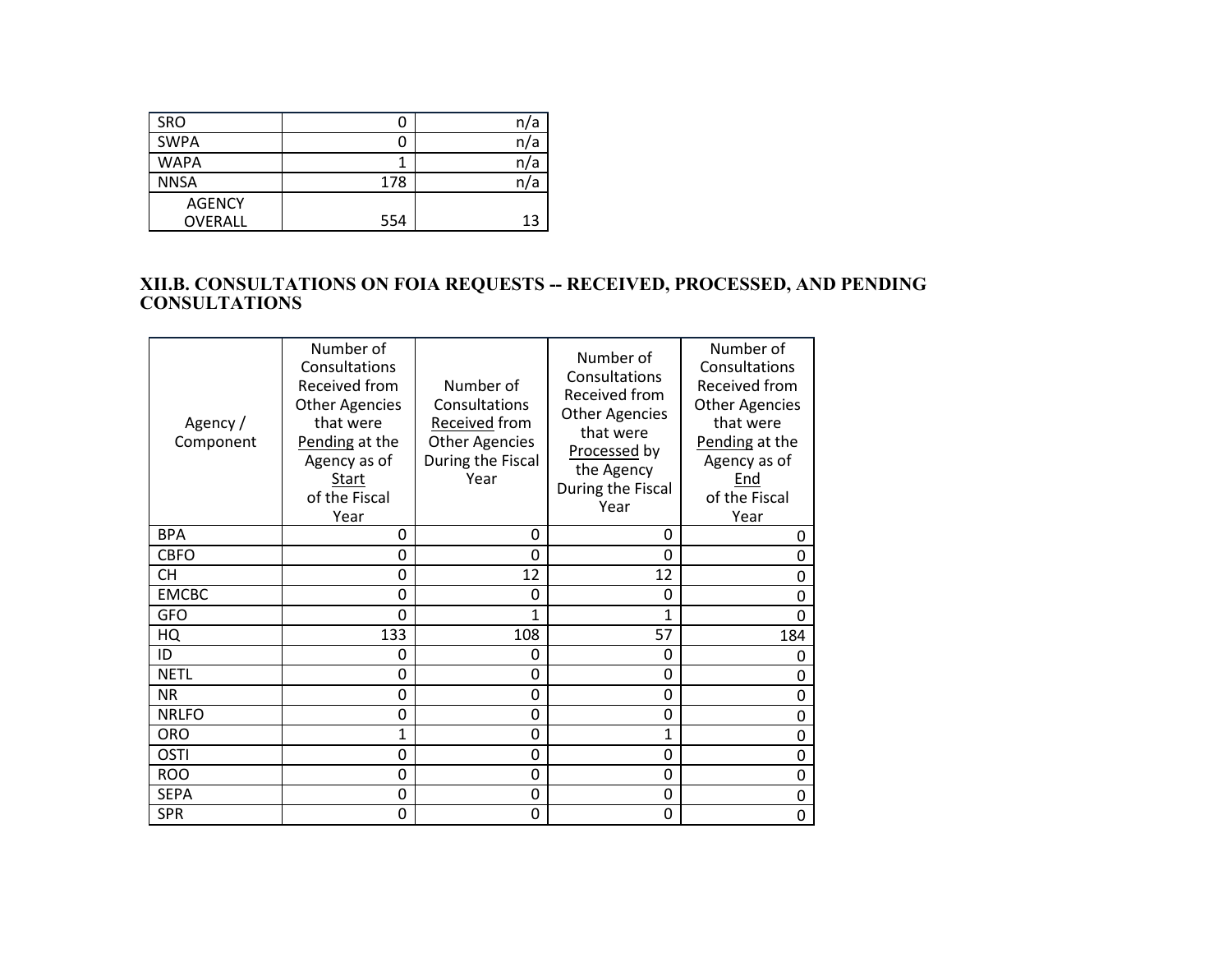| SRO                      |     |     | u   |     |
|--------------------------|-----|-----|-----|-----|
| <b>SWPA</b>              |     |     | u   |     |
| <b>WAPA</b>              |     |     | u   |     |
| <b>NNSA</b>              | 29  | 29  | 40  | 18  |
| <b>AGENCY</b><br>OVERALL | 163 | 150 | 111 | 202 |

*After reviewing its database, DOE adjusted the number of consults pending as of the start of the Fiscal Year for the following components: ORO, NNSA.*

#### **XII.C. CONSULTATIONS ON FOIA REQUESTS -- TEN OLDEST CONSULTATIONS RECEIVED FROM OTHER AGENCIES AND PENDING AT THE AGENCY**

| Agency /<br>Component |         | 10th Oldest<br>Consultation | 9th          | 8th          | 7th          | 6th   | 5th          | 4th   | 3rd   | 2nd   | Oldest<br>Consultation |
|-----------------------|---------|-----------------------------|--------------|--------------|--------------|-------|--------------|-------|-------|-------|------------------------|
|                       | Date    | n/a                         | n/a          | n/a          | n/a          | n/a   | n/a          | n/a   | n/a   | n/a   | n/a                    |
|                       | Number  |                             |              |              |              |       |              |       |       |       |                        |
| <b>BPA</b>            | of Days | 0                           | $\mathbf{0}$ | $\mathbf{0}$ | $\mathbf{0}$ | 0     | $\mathbf{0}$ | 0     | 0     | 0     | 0                      |
|                       | Date    | n/a                         | n/a          | n/a          | n/a          | n/a   | n/a          | n/a   | n/a   | n/a   | n/a                    |
|                       | Number  |                             |              |              |              |       |              |       |       |       |                        |
| <b>CBFO</b>           | of Days | 0                           | 0            | 0            | $\mathbf{0}$ | 0     | $\mathbf{0}$ | 0     | 0     | 0     | $\pmb{0}$              |
|                       | Date    | n/a                         | n/a          | n/a          | n/a          | n/a   | n/a          | n/a   | n/a   | n/a   | n/a                    |
|                       | Number  |                             |              |              |              |       |              |       |       |       |                        |
| <b>CH</b>             | of Days | 0                           | 0            | $\mathbf 0$  | 0            | 0     | 0            | 0     | 0     | 0     | 0                      |
|                       | Date    | n/a                         | n/a          | n/a          | n/a          | n/a   | n/a          | n/a   | n/a   | n/a   | n/a                    |
|                       | Number  |                             |              |              |              |       |              |       |       |       |                        |
| <b>EMCBC</b>          | of Days | 0                           | $\mathbf 0$  | 0            | $\Omega$     | 0     | 0            | 0     | 0     | 0     | 0                      |
|                       | Date    | n/a                         | n/a          | n/a          | n/a          | n/a   | n/a          | n/a   | n/a   | n/a   | n/a                    |
|                       | Number  |                             |              |              |              |       |              |       |       |       |                        |
| <b>GFO</b>            | of Days | $\mathbf 0$                 | 0            | 0            | $\mathbf{0}$ | 0     | $\mathbf{0}$ | 0     | 0     | 0     | 0                      |
|                       |         |                             | 2019-        | 2019-        | 2019-        | 2018- | 2018-        | 2018- | 2018- | 2017- |                        |
|                       | Date    | 2019-03-26                  | $03-15$      | $03 - 12$    | $03-12$      | 08-06 | 05-07        | 03-30 | 02-08 | 11-03 | 2017-06-26             |
|                       | Number  |                             |              |              |              |       |              |       |       |       |                        |
| HQ                    | of Days | 381                         | 388          | 391          | 391          | 538   | 600          | 626   | 661   | 725   | 816                    |
| ID                    | Date    | n/a                         | n/a          | n/a          | n/a          | n/a   | n/a          | n/a   | n/a   | n/a   | n/a                    |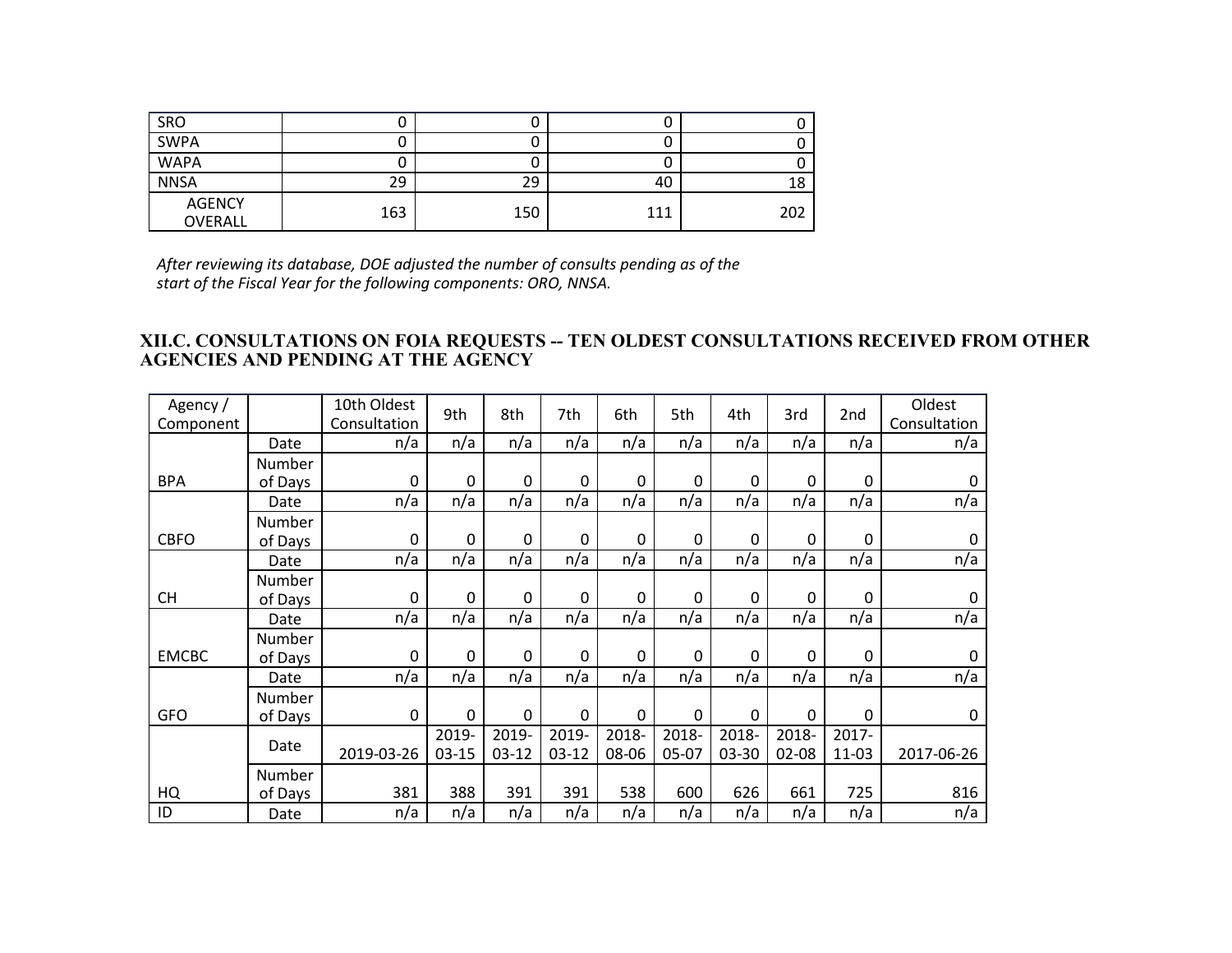|              | Number  |             |                     |             |             |                  |                  |           |             |             |                  |
|--------------|---------|-------------|---------------------|-------------|-------------|------------------|------------------|-----------|-------------|-------------|------------------|
|              | of Days | $\pmb{0}$   | $\pmb{0}$           | $\pmb{0}$   | $\pmb{0}$   | $\pmb{0}$        | $\pmb{0}$        | $\pmb{0}$ | $\pmb{0}$   | $\pmb{0}$   | $\pmb{0}$        |
|              | Date    | n/a         | n/a                 | n/a         | n/a         | n/a              | n/a              | n/a       | n/a         | n/a         | n/a              |
|              | Number  |             |                     |             |             |                  |                  |           |             |             |                  |
| <b>NETL</b>  | of Days | $\pmb{0}$   | $\mathbf 0$         | $\mathbf 0$ | $\pmb{0}$   | $\pmb{0}$        | $\pmb{0}$        | $\pmb{0}$ | $\pmb{0}$   | $\pmb{0}$   | $\pmb{0}$        |
|              | Date    | n/a         | n/a                 | n/a         | n/a         | n/a              | n/a              | n/a       | n/a         | n/a         | $\frac{n}{a}$    |
|              | Number  |             |                     |             |             |                  |                  |           |             |             |                  |
| <b>NR</b>    | of Days | $\pmb{0}$   | 0                   | $\pmb{0}$   | $\pmb{0}$   | $\boldsymbol{0}$ | $\mathbf 0$      | $\pmb{0}$ | $\pmb{0}$   | $\pmb{0}$   | $\pmb{0}$        |
|              | Date    | n/a         | n/a                 | n/a         | n/a         | n/a              | n/a              | n/a       | n/a         | n/a         | n/a              |
|              | Number  |             |                     |             |             |                  |                  |           |             |             |                  |
| <b>NRLFO</b> | of Days | $\mathbf 0$ | 0                   | $\pmb{0}$   | $\pmb{0}$   | $\boldsymbol{0}$ | 0                | $\pmb{0}$ | $\pmb{0}$   | $\pmb{0}$   | $\pmb{0}$        |
|              | Date    | n/a         | n/a                 | n/a         | n/a         | n/a              | n/a              | n/a       | n/a         | n/a         | n/a              |
|              | Number  |             |                     |             |             |                  |                  |           |             |             |                  |
| ORO          | of Days | $\mathbf 0$ | $\mathsf{O}\xspace$ | $\pmb{0}$   | $\pmb{0}$   | $\pmb{0}$        | $\mathbf 0$      | 0         | $\pmb{0}$   | $\pmb{0}$   | $\pmb{0}$        |
|              | Date    | n/a         | n/a                 | n/a         | n/a         | n/a              | n/a              | n/a       | n/a         | n/a         | n/a              |
|              | Number  |             |                     |             |             |                  |                  |           |             |             |                  |
| <b>OSTI</b>  | of Days | $\pmb{0}$   | $\mathsf{O}\xspace$ | $\pmb{0}$   | $\pmb{0}$   | $\pmb{0}$        | $\boldsymbol{0}$ | 0         | $\mathbf 0$ | $\pmb{0}$   | $\pmb{0}$        |
|              | Date    | n/a         | n/a                 | n/a         | n/a         | n/a              | n/a              | n/a       | n/a         | n/a         | n/a              |
|              | Number  |             |                     |             |             |                  |                  |           |             |             |                  |
| <b>ROO</b>   | of Days | $\pmb{0}$   | 0                   | $\mathbf 0$ | $\mathbf 0$ | $\boldsymbol{0}$ | $\mathbf 0$      | $\pmb{0}$ | $\pmb{0}$   | $\mathbf 0$ | $\pmb{0}$        |
|              | Date    | n/a         | n/a                 | n/a         | n/a         | n/a              | n/a              | n/a       | n/a         | n/a         | n/a              |
|              | Number  |             |                     |             |             |                  |                  |           |             |             |                  |
| <b>SEPA</b>  | of Days | 0           | 0                   | $\mathbf 0$ | $\mathbf 0$ | $\boldsymbol{0}$ | $\mathbf 0$      | $\pmb{0}$ | $\mathbf 0$ | $\mathbf 0$ | $\pmb{0}$        |
|              | Date    | n/a         | n/a                 | n/a         | n/a         | n/a              | n/a              | n/a       | n/a         | n/a         | n/a              |
|              | Number  |             |                     |             |             |                  |                  |           |             |             |                  |
| <b>SPR</b>   | of Days | $\pmb{0}$   | $\mathsf{O}\xspace$ | $\pmb{0}$   | $\pmb{0}$   | $\pmb{0}$        | $\pmb{0}$        | $\pmb{0}$ | $\pmb{0}$   | $\pmb{0}$   | $\pmb{0}$        |
|              | Date    | n/a         | n/a                 | n/a         | n/a         | n/a              | n/a              | n/a       | n/a         | n/a         | n/a              |
|              | Number  |             |                     |             |             |                  |                  |           |             |             |                  |
| SRO          | of Days | $\pmb{0}$   | $\pmb{0}$           | $\pmb{0}$   | $\pmb{0}$   | $\pmb{0}$        | $\pmb{0}$        | $\pmb{0}$ | $\pmb{0}$   | $\pmb{0}$   | $\pmb{0}$        |
|              | Date    | n/a         | n/a                 | n/a         | n/a         | n/a              | n/a              | n/a       | n/a         | n/a         | n/a              |
|              | Number  |             |                     |             |             |                  |                  |           |             |             |                  |
| <b>SWPA</b>  | of Days | $\pmb{0}$   | $\pmb{0}$           | $\pmb{0}$   | $\pmb{0}$   | $\pmb{0}$        | $\pmb{0}$        | $\pmb{0}$ | $\pmb{0}$   | $\pmb{0}$   | $\boldsymbol{0}$ |
|              | Date    | n/a         | n/a                 | n/a         | n/a         | n/a              | n/a              | n/a       | n/a         | n/a         | n/a              |
|              | Number  |             |                     |             |             |                  |                  |           |             |             |                  |
| <b>WAPA</b>  | of Days | $\pmb{0}$   | $\pmb{0}$           | $\pmb{0}$   | $\pmb{0}$   | $\pmb{0}$        | $\pmb{0}$        | $\pmb{0}$ | $\pmb{0}$   | $\pmb{0}$   | $\pmb{0}$        |
|              |         |             | 2019-               | $2018 -$    | 2018-       | $2017 -$         | $2017 -$         | $2017 -$  | $2017 -$    | $2016 -$    |                  |
| <b>NNSA</b>  | Date    | 2019-08-06  | $07 - 24$           | $09-10$     | 05-31       | $10 - 31$        | 09-14            | $07 - 24$ | 01-09       | $10-13$     | 2015-09-29       |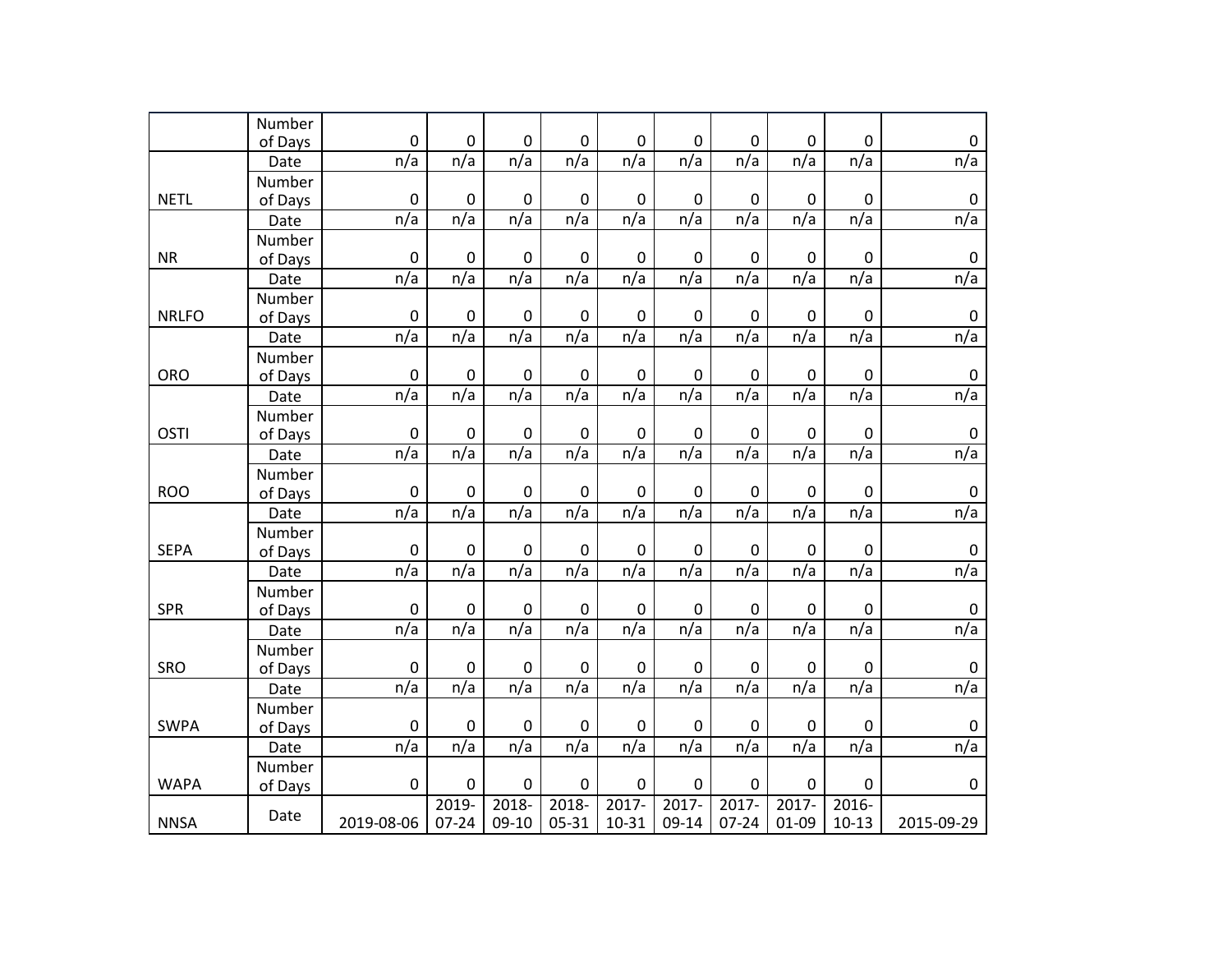|               | <b>Number</b> |            |       |          |       |          |       |           |          |          |            |
|---------------|---------------|------------|-------|----------|-------|----------|-------|-----------|----------|----------|------------|
|               | of Days       | 288        | 297   | 513      | 583   | 727      | 759   | 796       | 931      | 989      | 1249       |
| <b>AGENCY</b> | Date          |            | 2018- | $2017 -$ | 2017- | $2017 -$ | 2017- | $2017 -$  | $2017 -$ | $2016 -$ |            |
|               |               | 2018-05-31 | 05-07 | 11-03    | 10-31 | $09-14$  | 07-24 | $06 - 26$ | 01-09    | $10-13$  | 2015-09-29 |
| OVERALL       | Number        |            |       |          |       |          |       |           |          |          |            |
|               | of Days       | 583        | 600   | 724      | 727   | 759      | 796   | 815       | 930      | 988      | 1248       |

#### **XII.D.(1). COMPARISON OF NUMBERS OF REQUESTS FROM PREVIOUS AND CURRENT ANNUAL REPORT -- REQUESTS RECEIVED AND PROCESSED**

|                       |                                                                                                    | NUMBER OF REQUESTS RECEIVED                                                                    | <b>NUMBER OF REQUESTS</b><br><b>PROCESSED</b>                                            |                                                                                             |  |
|-----------------------|----------------------------------------------------------------------------------------------------|------------------------------------------------------------------------------------------------|------------------------------------------------------------------------------------------|---------------------------------------------------------------------------------------------|--|
| Agency /<br>Component | Number<br><b>Received During</b><br><b>Fiscal Year from</b><br>Last Year's<br><b>Annual Report</b> | Number<br><b>Received During</b><br><b>Fiscal Year from</b><br><b>Current Annual</b><br>Report | Number<br>Processed<br><b>During Fiscal</b><br>Year from Last<br>Year's Annual<br>Report | Number<br>Processed<br><b>During Fiscal</b><br>Year from<br><b>Current Annual</b><br>Report |  |
| <b>BPA</b>            | 58                                                                                                 | 77                                                                                             | 62                                                                                       | 65                                                                                          |  |
| <b>CBFO</b>           | 4                                                                                                  | 5                                                                                              | 2                                                                                        | 5                                                                                           |  |
| <b>CH</b>             | 65                                                                                                 | 40                                                                                             | 67                                                                                       | 34                                                                                          |  |
| <b>EMCBC</b>          | 51                                                                                                 | 36                                                                                             | 54                                                                                       | 46                                                                                          |  |
| <b>GFO</b>            | 37                                                                                                 | 14                                                                                             | 42                                                                                       | 13                                                                                          |  |
| HQ                    | 1023                                                                                               | 834                                                                                            | 1071                                                                                     | 808                                                                                         |  |
| ID                    | 17                                                                                                 | 12                                                                                             | 17                                                                                       | 12                                                                                          |  |
| <b>NETL</b>           | 27                                                                                                 | 13                                                                                             | 29                                                                                       | 15                                                                                          |  |
| <b>NR</b>             | 0                                                                                                  | 0                                                                                              | 0                                                                                        | 0                                                                                           |  |
| <b>NRLFO</b>          | 3                                                                                                  | 6                                                                                              | 5                                                                                        | 5                                                                                           |  |
| <b>ORO</b>            | 121                                                                                                | 74                                                                                             | 118                                                                                      | 69                                                                                          |  |
| <b>OSTI</b>           | 14                                                                                                 | 8                                                                                              | 13                                                                                       | 5                                                                                           |  |
| <b>ROO</b>            | 43                                                                                                 | 39                                                                                             | 46                                                                                       | 39                                                                                          |  |
| <b>SEPA</b>           | 0                                                                                                  | $\Omega$                                                                                       | 0                                                                                        | 0                                                                                           |  |
| <b>SPR</b>            | 4                                                                                                  | 14                                                                                             | 5                                                                                        | 14                                                                                          |  |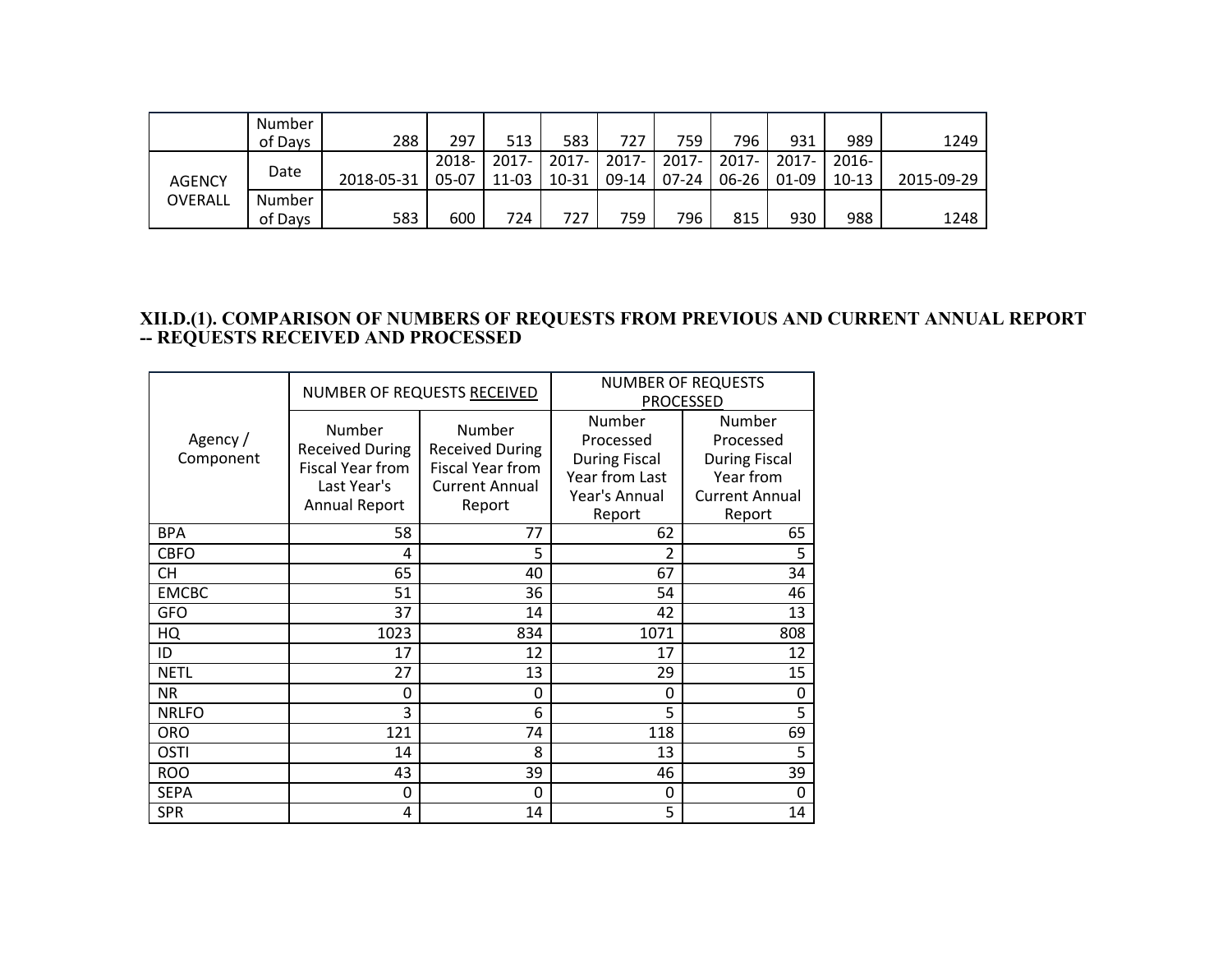| SRO                      | 16   | 29   | 15   | 28   |
|--------------------------|------|------|------|------|
| <b>SWPA</b>              |      |      | o    |      |
| <b>WAPA</b>              | 24   | 13   | 22   |      |
| <b>NNSA</b>              | 340  | 238  | 307  | 248  |
| <b>AGENCY</b><br>OVERALL | 1855 | 1453 | 1883 | 1416 |

#### **XII.D.(2). COMPARISON OF NUMBERS OF REQUESTS FROM PREVIOUS AND CURRENT ANNUAL REPORT -- BACKLOGGED REQUESTS**

| Agency/<br>Component | Number of<br>Backlogged<br>Requests as of<br>End of the Fiscal<br>Year from<br><b>Previous Annual</b><br><u>Report</u> | Number of<br>Backlogged<br>Requests as of<br>End of the Fiscal<br><b>Year from Current</b><br><b>Annual Report</b> |
|----------------------|------------------------------------------------------------------------------------------------------------------------|--------------------------------------------------------------------------------------------------------------------|
| <b>BPA</b>           | 0                                                                                                                      | 0                                                                                                                  |
| <b>CBFO</b>          | 0                                                                                                                      | 2                                                                                                                  |
| <b>CH</b>            | 0                                                                                                                      | 0                                                                                                                  |
| <b>EMCBC</b>         | 14                                                                                                                     | 7                                                                                                                  |
| <b>GFO</b>           | $\mathbf{1}$                                                                                                           | 5                                                                                                                  |
| HQ                   | 276                                                                                                                    | 330                                                                                                                |
| ID                   | 0                                                                                                                      | $\mathbf{1}$                                                                                                       |
| <b>NETL</b>          | 2                                                                                                                      | 0                                                                                                                  |
| <b>NR</b>            | 0                                                                                                                      | 0                                                                                                                  |
| <b>NRLFO</b>         | $\mathbf{1}$                                                                                                           | 1                                                                                                                  |
| <b>ORO</b>           | 12                                                                                                                     | 21                                                                                                                 |
| OSTI                 | 5                                                                                                                      | 8                                                                                                                  |
| <b>ROO</b>           | $\mathbf{1}$                                                                                                           | 0                                                                                                                  |
| <b>SEPA</b>          | 0                                                                                                                      | 0                                                                                                                  |
| <b>SPR</b>           | 0                                                                                                                      | 0                                                                                                                  |
| <b>SRO</b>           | 0                                                                                                                      | 0                                                                                                                  |
| <b>SWPA</b>          | 0                                                                                                                      | 0                                                                                                                  |
| <b>WAPA</b>          | 0                                                                                                                      | 1                                                                                                                  |